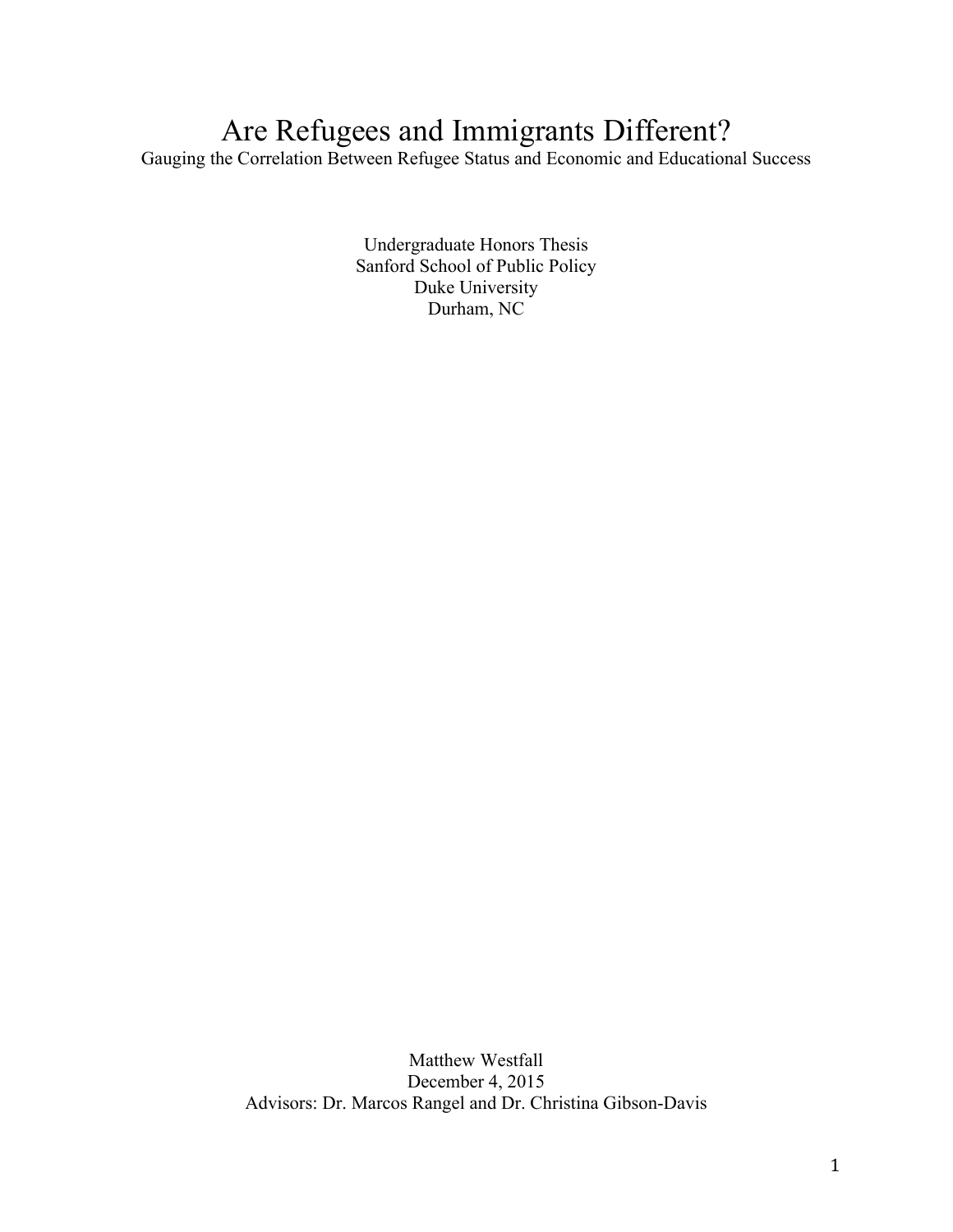| Importance of Occupational Prestige as a Labor Market Success Indicator  18 |  |
|-----------------------------------------------------------------------------|--|
|                                                                             |  |
|                                                                             |  |
|                                                                             |  |
|                                                                             |  |
|                                                                             |  |
|                                                                             |  |
|                                                                             |  |
|                                                                             |  |
|                                                                             |  |
|                                                                             |  |
|                                                                             |  |
|                                                                             |  |
|                                                                             |  |
|                                                                             |  |
|                                                                             |  |
|                                                                             |  |
|                                                                             |  |

# Table of Contents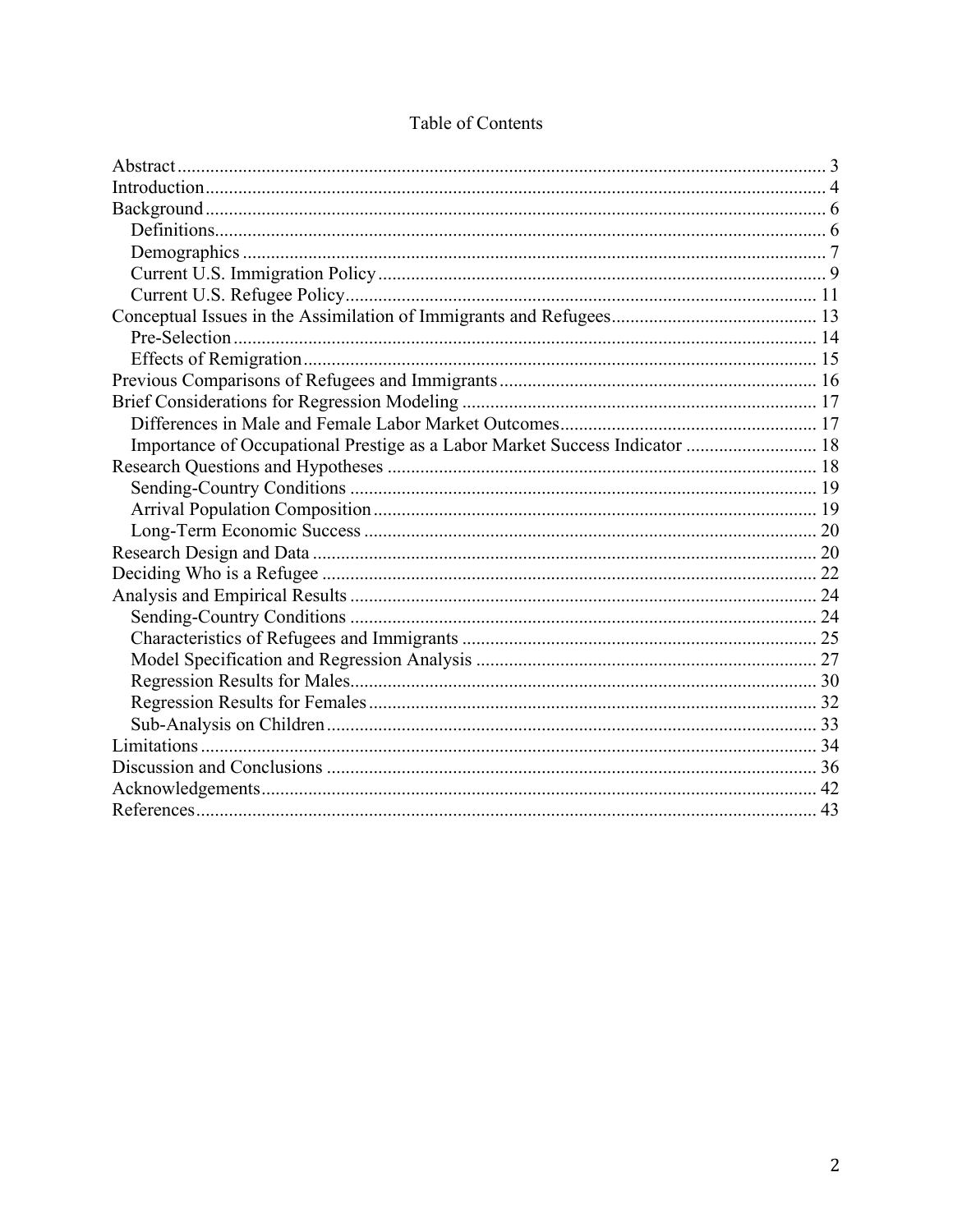# **Abstract**

*Little previous research has analyzed the long-term economic and educational trajectories of refugee and immigrant arrivals in the U.S. Studies have found that refugees outperform immigrants in long-term earnings and economic outcomes because their inability to return to their countries of origin forces them to invest in country-specific human capital. This study revisits this research with a new methodology that increases the sensitivity of identifying refugees. The analysis uses American Community Survey data taken from 2001-2013 and focuses on immigrants and refugees who arrived in the U.S. from 1989-2000. Refugee status was correlated with 11-13% lower earnings relative to immigrants and lower levels of occupational prestige for males but higher earnings and occupational prestige for females. Refugees who arrive as children seem to outperform immigrant children. Disadvantages stemming from sending-country conditions may account for adult refugee under-performance relative to immigrants while refugee services may assist refugee children in outperforming comparablesituated immigrants.*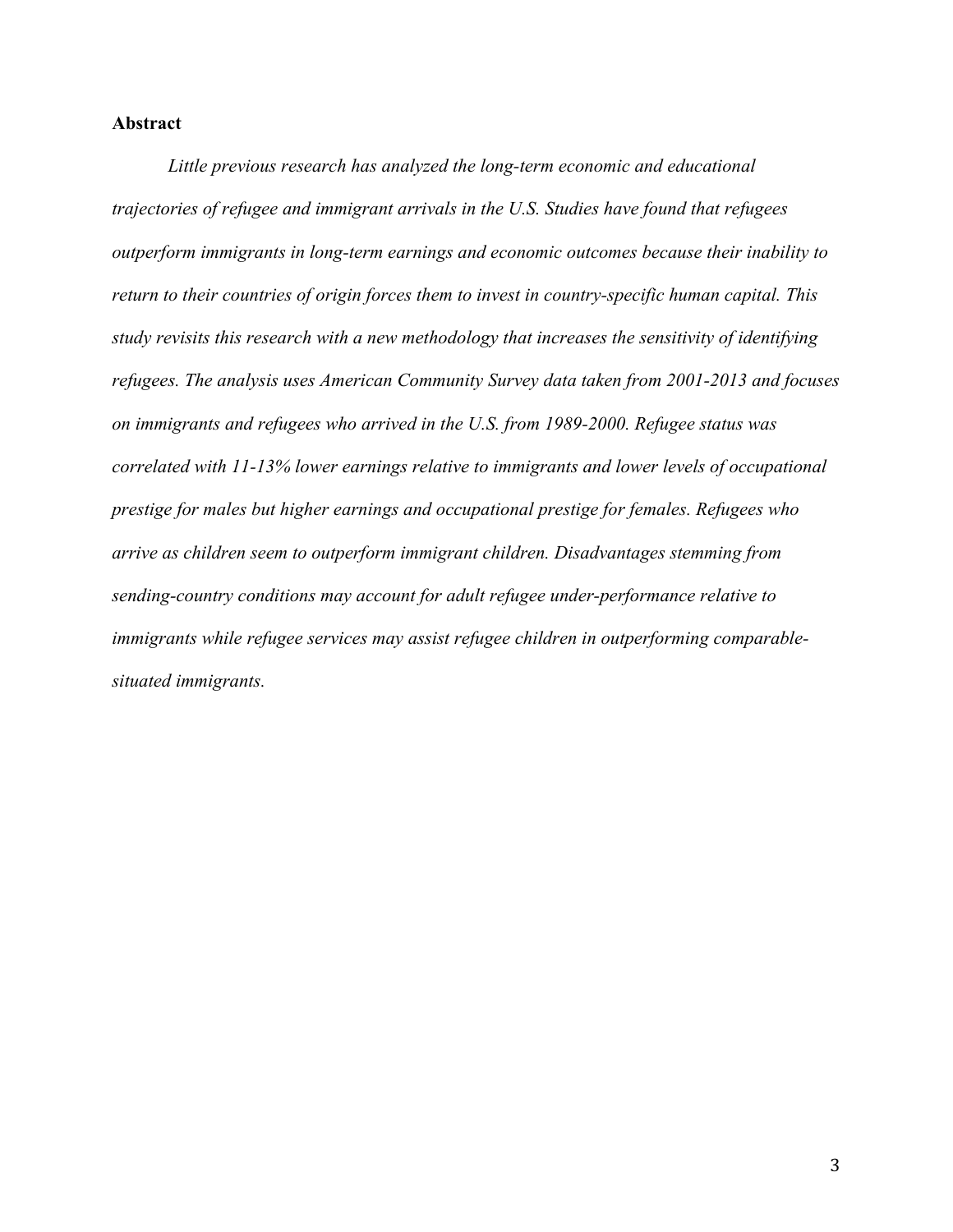# **Introduction**

The United States is revered as a nation of immigrants. In the past 200 years, immigration movements from every corner of the world have created a narrative portraying America as a land of abundant opportunity, a bastion for the tired and weary immigrants of Emma Lazarus's "New Colossus." That narrative continues today, with nearly a million immigrants arriving in the U.S. each year (Department of Homeland Security (DHS), 2013). During the past four decades alone, the number of immigrants in the U.S. quadrupled from 9.6 million in 1970 to over 41 million in 2013 (Zong and Batalova, 2015). At the same time, immigrants have meaningfully impacted modern U.S. demographics, culture, industry, tradition, and politics.

Similarly, the United States has become the world's foremost destination for refugees and asylum seekers during its growth into a world super power in the second half of the  $20<sup>th</sup>$  century (The United Nations Refugee Agency, 2015). Estimates suggest that more than 3 million refugees have entered the U.S. during the past 50 years, with upwards of 100,000 new individuals arriving each year via refugee or asylee status (Yearbook of Immigration Statistics, DHS, 2013).

Immigrants and refugees are often clumped into a monolithic grouping that encompasses all foreign-born individuals living within the U.S. Yet in theory, immigrants and refugees represent different populations; refugees were forced to leave their home countries because of political or economic unrest, whereas immigrants left their countries of origin voluntarily.

The distinctions between immigrants and refugees are not limited to the conditions of their home or sending country. Indeed, refugees enjoy a preferred legal status accompanied by access to a robust program of services and resources meant to encourage and expedite assimilation. Non-profit organizations nationwide are awarded federal grant money to assist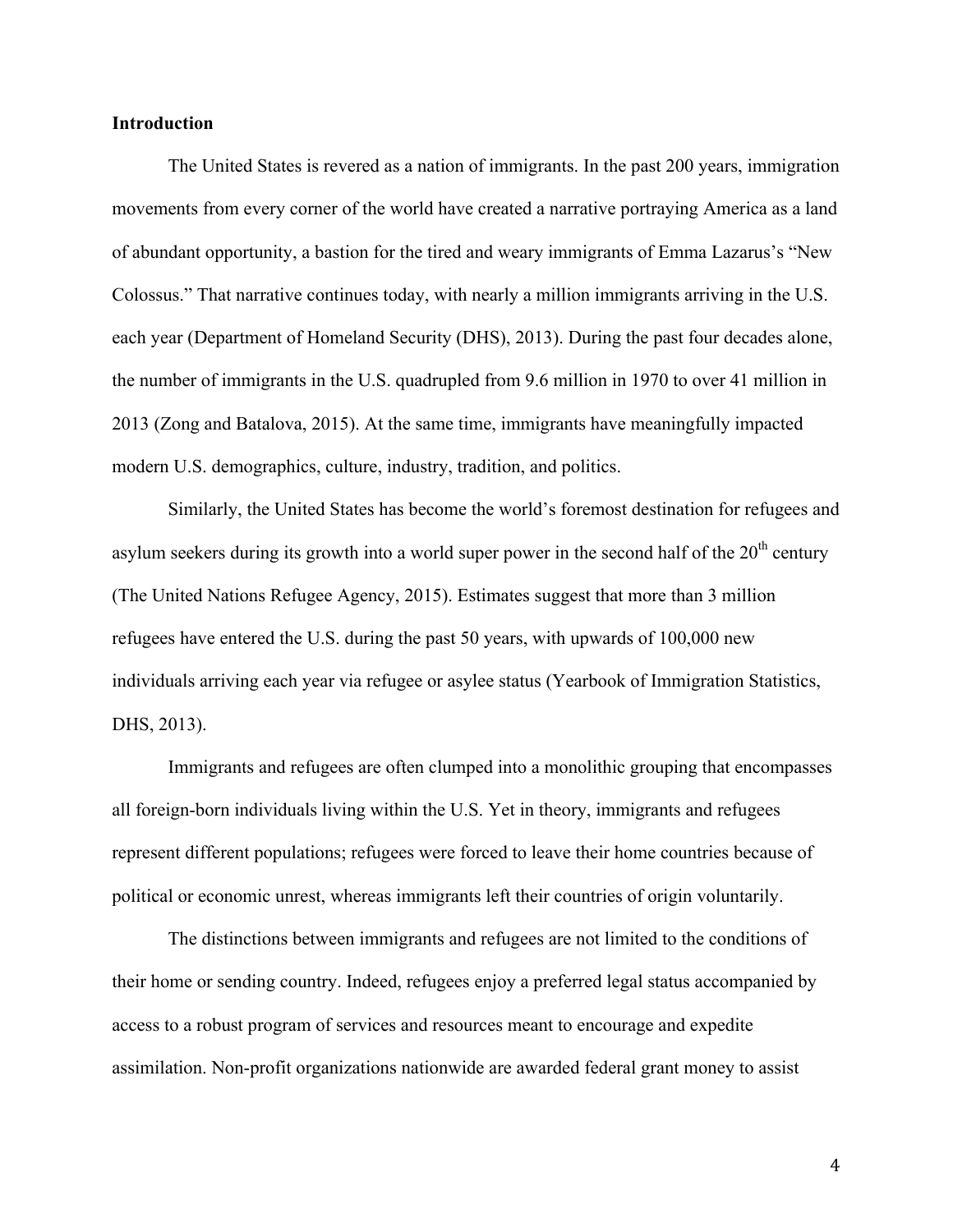recently-arrived refugees with short-term living necessities, language classes, and in finding long-term housing and employment. These resources act as a temporary safety net, facilitating successful transition into U.S. residency and in many ways giving those with official refugee status an advantage over traditional immigrants.

Despite significant distinctions between immigrants and refugees, few prior studies have examined the variance in their trajectories for successfully transitioning to life in this country. Recent research suggests that, despite facing immediate disadvantages in earnings and education levels, refugees eventually outperform their immigrant counterparts (Cortes, 2004). This outcome is thought to arise from refugees' inability to return to their countries of origin and consequently being forced to more fully invest in transitioning to U.S. living (Cortes, 2004). Despite these findings, there is a general dearth of research explicitly comparing immigrants and refugees, with most immigration research lumping the two groups together. Besides Cortes (2004), we know very little about how refugee legal status impacts earnings, education, and accumulation of language skills relative to traditional immigrants.

This thesis utilizes an innovative methodology for classifying refugees and immigrants and a contemporary data sample to update the analysis of Cortes (2004) and further explore the impact of refugee status on long-term assimilation success. This novel classification scheme increases the sensitivity of Cortes's original analysis and demonstrates highly dynamic refugee arrival trends not previously addressed in the literature. The findings of this thesis describe both the demographic composition of recently arrived refugees and immigrants and their relative economic and educational trajectories. The insights enabled by this classification technique coupled with a deeper comparison of long-term economic trajectories together facilitate a more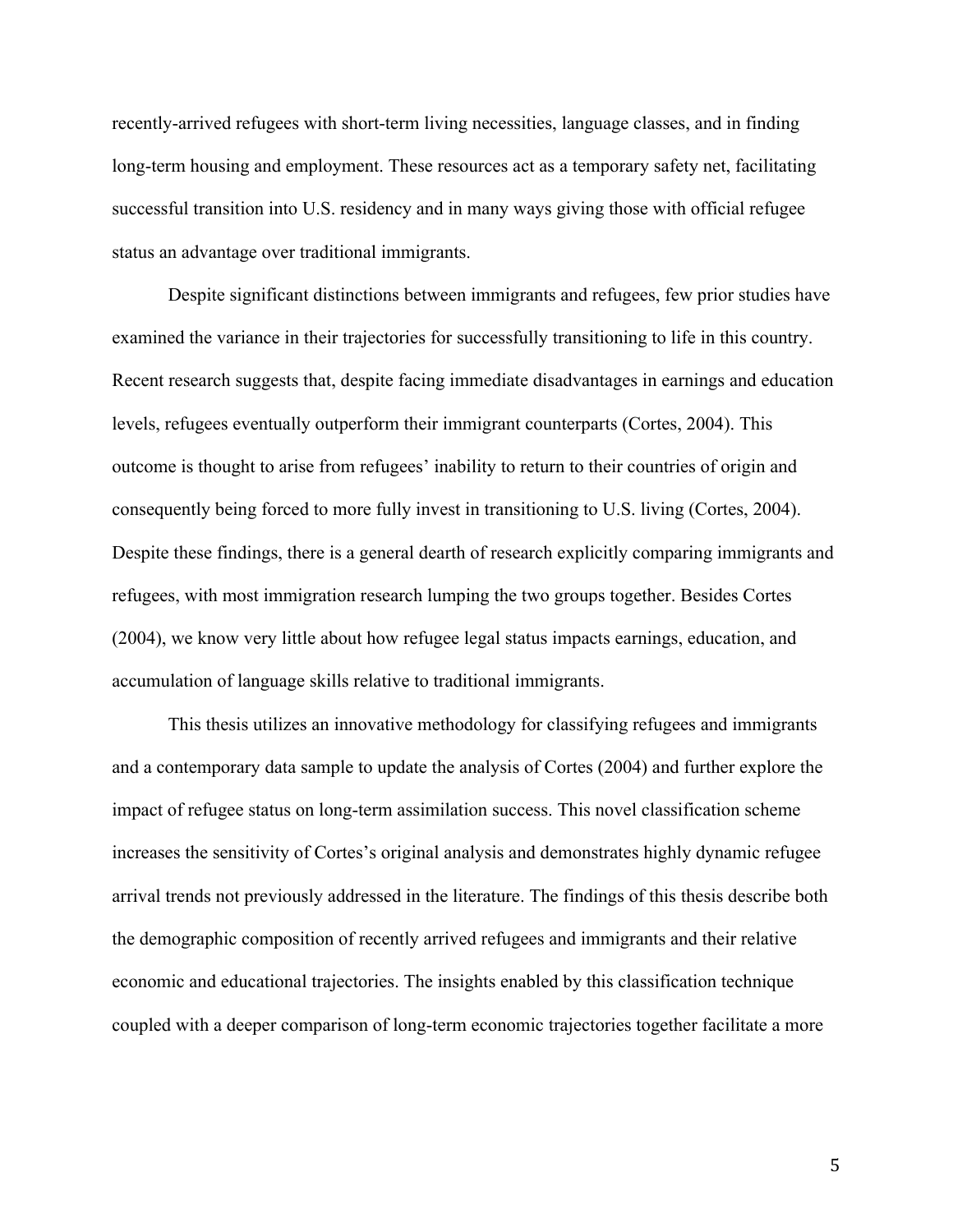thorough understanding of the comparative characteristics of recently-arrived refugees and immigrants.

A recent article in *The Economist* argued the U.S. should "reclaim its role as a beacon for those fleeing persecution and war" (*The Economist*, 10/17/15). Despite a history of generosity towards the world's refugees and preliminary pledges to temporarily increase caps, the U.S. has remained on the sidelines for the current Syrian crisis. Whatever the eventual political outcome, the severity of the current crisis in Europe and recent issues with Latin American children at the southern border point to impending changes in U.S. refugee policy. In addition to informing potential approaches to policy making, this thesis exposes the dynamic nature of immigration and refugee arrivals. Its findings indicate differences in refugee and immigrant success from Cortes (2004), typifying the need for adaptive strategies to refugee and immigration policy.

# **Background**

# *Definitions*

Before examining the literature, differences between immigrants and refugees must be briefly discussed. Generally speaking, refugees are those individuals who come to the U.S. to escape conflicts in their countries of origin while immigrants are those individuals who come for either economic or family reasons. Apart from their distinct sending country circumstances, refugees also enjoy unique legal status that entitles them to government assistance and resources not afforded regular immigrants. These distinctions are addressed more thoroughly in the following section.

A refugee is an individual who, "owing to a well-founded fear of being persecuted for reasons of race, religion, nationality, membership of a particular social group or political opinion, is outside the country of his nationality, and is unable to, or owing to such fear, is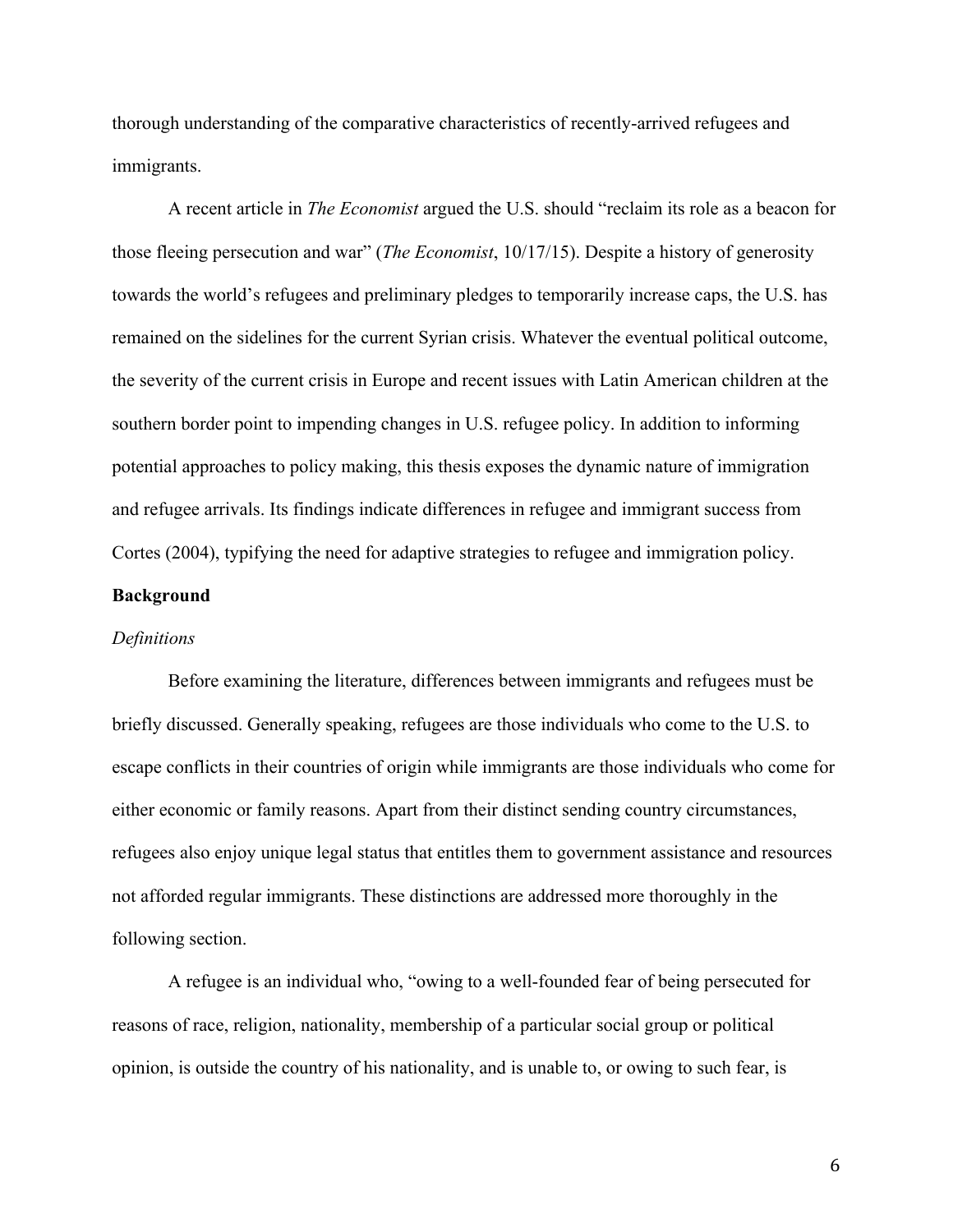unwilling to avail himself of the protection of that country" (U.N. Refugee Agency, 2015). Refugees are individuals forced by circumstance (e.g., ethnic cleansing, political/religious persecution, civil war) to leave their country of origin.

Refugees are defined herein to include asylum seekers. Asylum seekers maintain a similar status to refugee immigrants in that they are unable to remain in their country of origin due to similar safety concerns or issues of persecution. However, an asylum seeker is "someone who says he or she is a refugee, but whose claim has not yet been definitively evaluated" (U.N. Refugee Agency, 2015). Usually, an asylum seeker is an individual who arrived in the U.S. before initiating the formal process of applying for refugee status. Defectors from Cuba are the clearest example of asylees. They arrive in the U.S. without the ability to return back to Cuba because of political unrest but have not yet gone through the legal process of gaining refugee status. In this way, they are asylees because they apply for refugee status even though they are already residing in the U.S. Asylee and refugee populations come from comparable circumstances but are somewhat different in terms of the timing of their entrance and acquisition of official refugee status.

Immigrants are individuals who come to the U.S. through legal means other than as refugees or asylees. Illegal immigrants are beyond the scope of this thesis, and not discussed. For present purposes, the term immigrant includes only legal immigrants. Nonetheless, in a strict sense, immigrants in the sample are people who came to the U.S. most likely through legal means other than as refugees or asylum seekers.

# *Demographics*

Throughout U.S. history, immigrants have represented a substantial portion of the U.S. population. In 1910, 14.9% of the more than 92 million people living in the U.S. were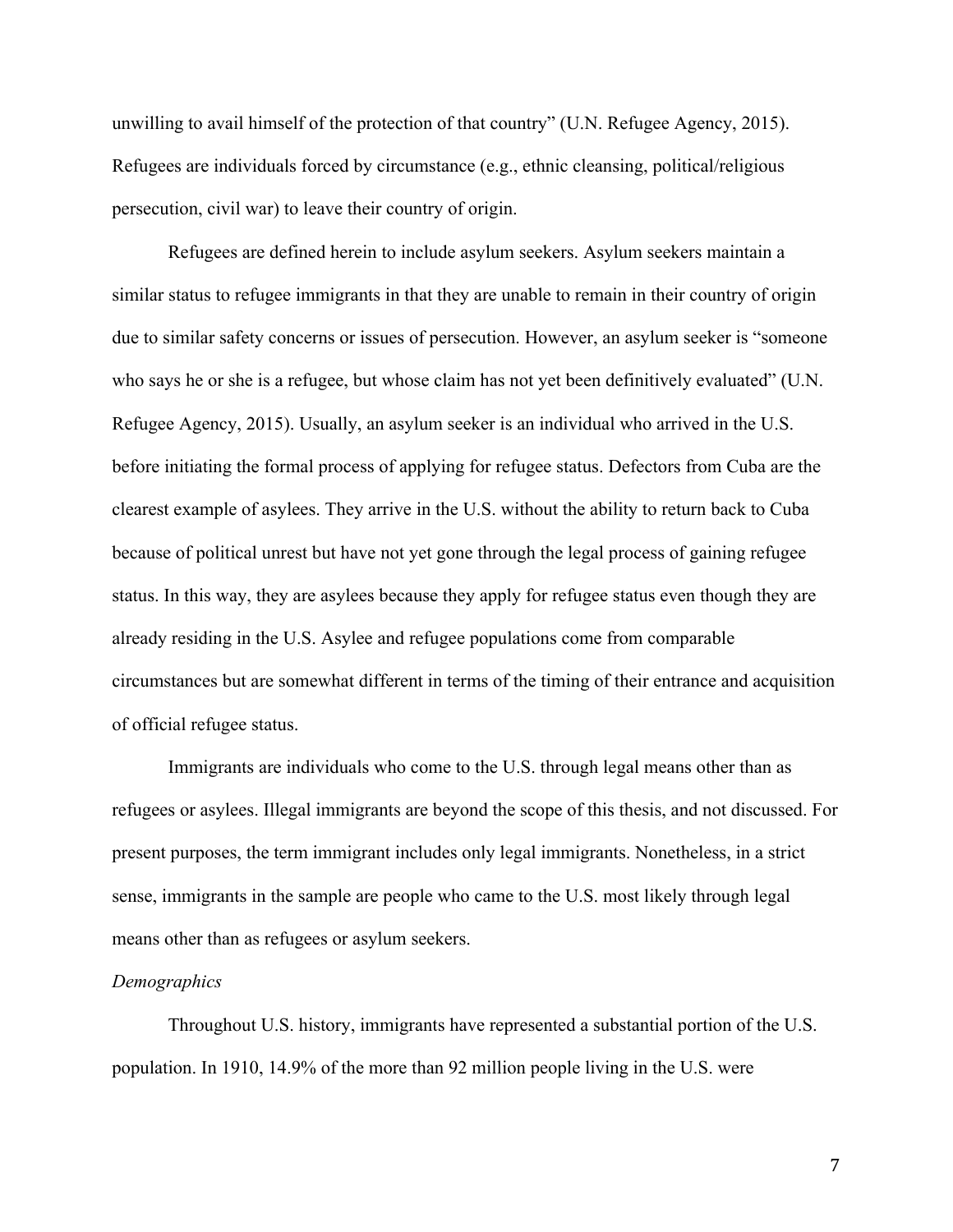immigrants. The percentage of foreign-born individuals gradually declined to less than 5% in the 1970s before skyrocketing in the  $21<sup>st</sup>$  century. Recent estimates suggest the population of foreign-born people living in America has risen over 40 million, representing almost 13% of the U.S. population (Krogstad and Keegan, 2014). Immigration demographics have shifted drastically over the past two centuries and are often grouped into three distinct waves. Immigrants of the first wave (1840-1890) were predominately Northern European while immigrants of the second wave (1890-1920) were primarily from Southern and Eastern Europe. The most recent immigration wave (1960-present) has been characterized by a shift away from the Euro-centric immigration patterns of the past, with Mexico sending 28% of immigrants, followed by China with 6% and a host of other Asian and Latin American nations with less than 5% (Pew Research Center, 2014).

Refugees represent a smaller but still significant part of the U.S. population. Over the past 40 years, the U.S. has admitted anywhere from 25,000 to over 200,000 refugees annually and over 3 million in total since 1975 (DHS, 2013). Refugee arrival numbers fluctuate depending upon political situations abroad, which can change quite rapidly (Inkpen and Igielnik, 2014). A nation from which the U.S. may not have accepted refugees in prior years may experience a spike in refugee acceptances following an outbreak of civil war or genocide. For example, the U.S. only accepted a handful of refugees from Syria in 2013 but has vowed to increase its acceptance rate considerably in response to a mass exodus of Syrians fleeing the ongoing civil war and atrocities committed against civilians by the Assad regime (Gambino, 2015). Alternatively, the U.S. now accepts few refugees from Russia whereas refugees from the USSR in the late 1980s and early 1990s comprised a large portion of annual acceptances (Inkpen and Igielnik, 2014). In 2013, the total U.S. refugee acceptance cap was 70,000, with regional caps of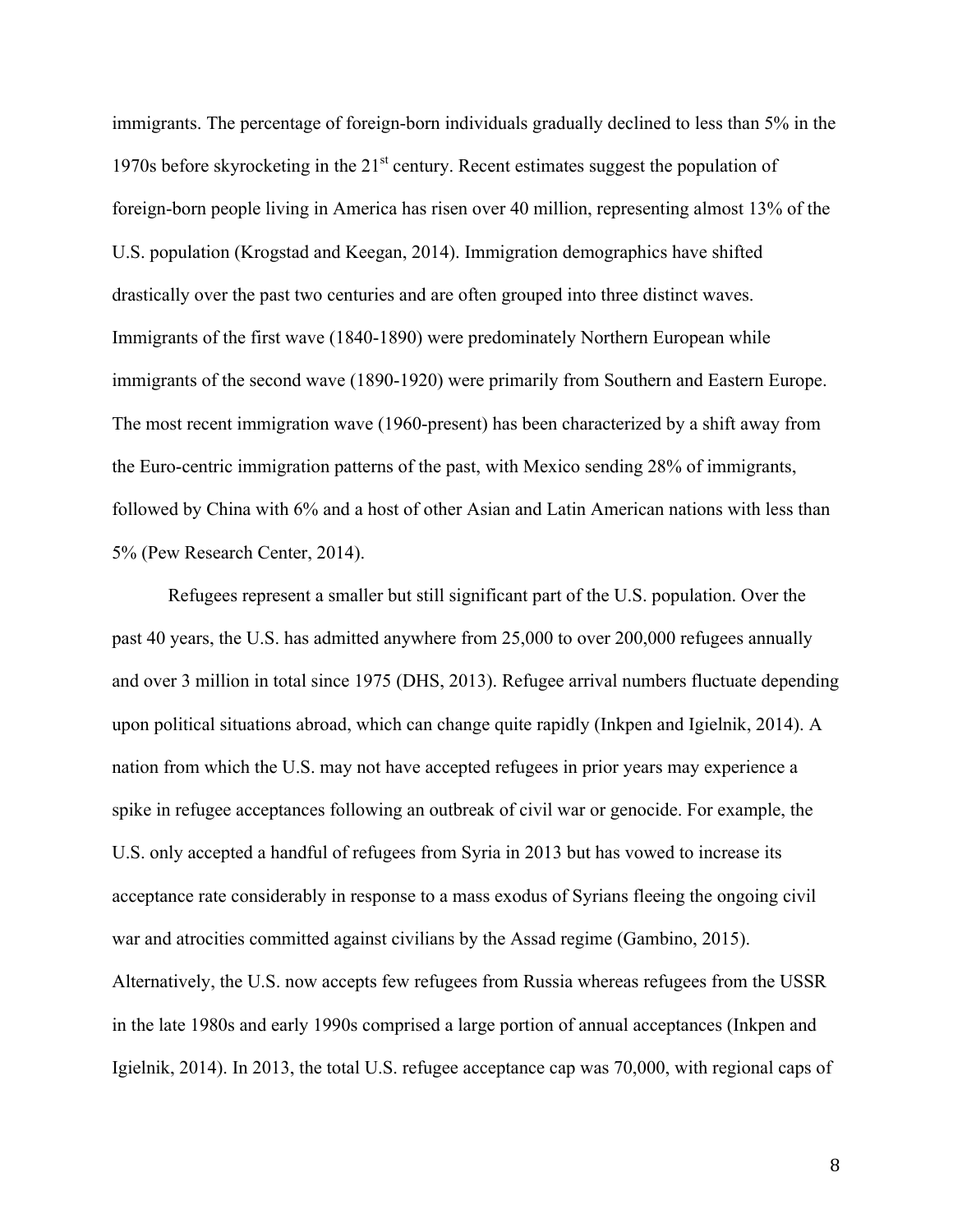15,950 for Africa, 16,600 for East Asia, 650 for Europe, 4,400 for Latin America/Caribbean, and 32,400 for the Near East/South Asia. The largest individual sender countries were Iraq with nearly 20,000, Burma with just over 16,000, Bhutan with 9,000, Somalia with 8,000, Cuba with 4,000, the Democratic Republic of the Congo with 2,500 and Sudan and Eritrea with around 2,000 (U.S. Department of State, 2014).

# *Current U.S. Immigration Policy*

The U.S. immigration system is highly complex and encompasses a number of different visa/immigration types. The U.S. accepts immigrants based on three primary principles: familyreunification, employment-based immigration, and promotion of diversity. The current worldwide annual cap for permanent immigrants is 675,000 (American Immigration Council, 2014). Temporary immigrants, for example those using student or worker visas, are not included in this permanent immigrants cap. This number does not include refugees.

Family-based immigration represents the largest portion of American immigration. The cap for family-based visas is set at 480,000 with a baseline of 226,000 each year. Family-based immigrants are grouped into two sub-pools: immediate relatives of U.S. citizens or the family preference system. Immediate relatives are spouses of U.S. citizens, unmarried minor children of citizens, or parents of citizens. There is technically no numerical cap for immediate relative visas, but petitioners must meet basic age and financial requirements. There are similar requirements for immigrants entering through the family preference system. However, these visas apply to adult children and siblings of citizens as well as spouses and unmarried minor children of lawful permanent residents (American Immigration Council, 2014).

Employment-based immigration is split into temporary and permanent sub-categories. There are over 20 different visas offered to temporary nonimmigrant workers – anything from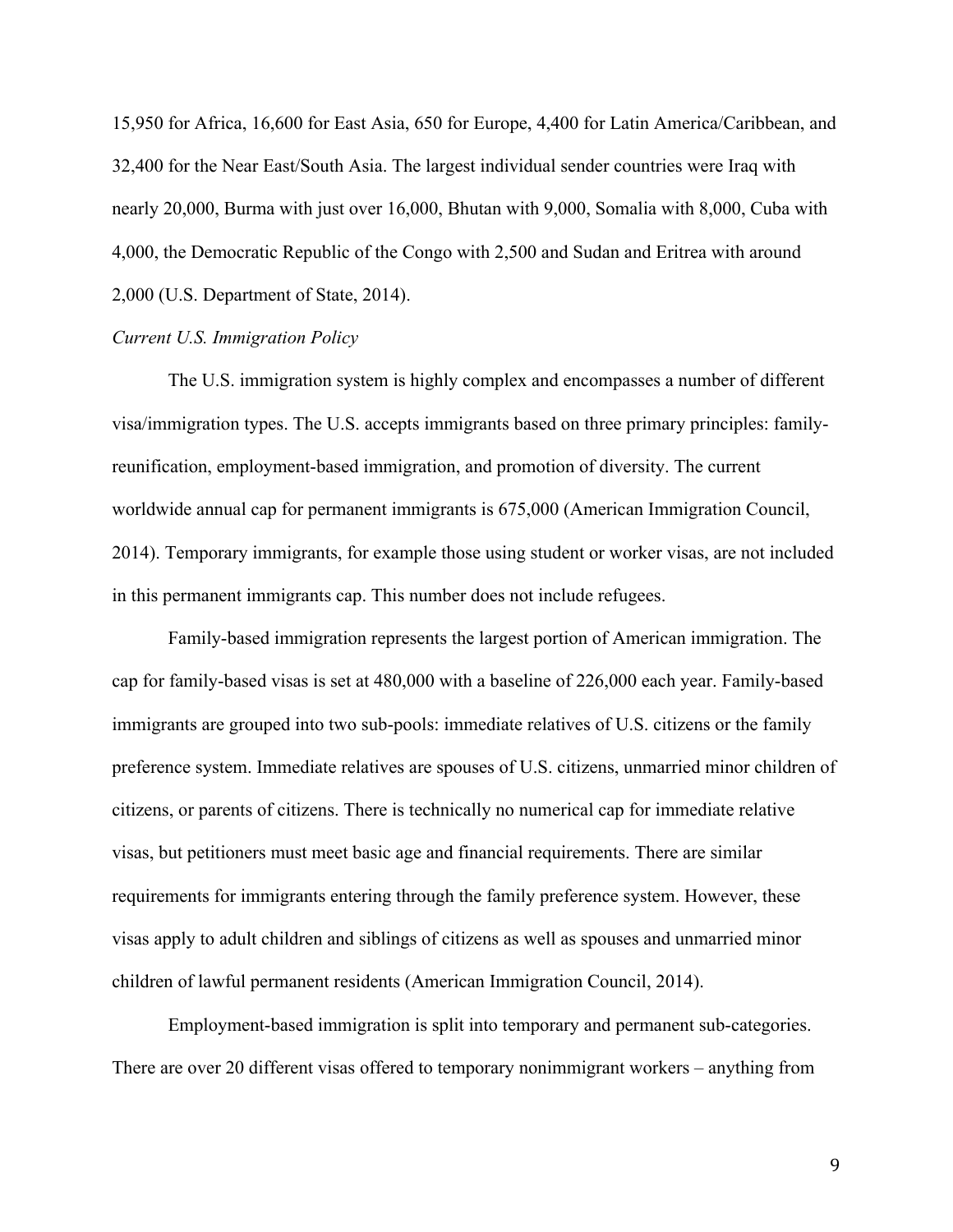visas for intracompany transfers and diplomatic employees to athletes and entertainers. A majority of these visas are for highly skilled workers and are provided for specific employers or positions. These visas are also not part of the permanent immigration cap (American Immigration Council, 2014).

Permanent employment-based immigration, on the other hand, is part of the permanent immigration cap and has an annual visa cap of 140,000. Of these 140,000 visas, 40,000 are provided for ""persons of extraordinary ability" in the arts, science, education, business, or athletics" (American Immigration Council, 2014). This includes multinational executives, preeminent professors or researchers, professional athletes, and exceptional artists and scientists. Another 40,000 are provided for individuals with advanced degrees and yet another 40,000 are for skilled workers who meet defined educational and experiential threshold requirements (within this 40,000, there is room for 5,000 unskilled laborers for jobs that are not temporary or seasonal). An additional 10,000 visas are offered for "special immigrants" including religious workers, U.S. Foreign Service workers, and former U.S. government employees. A final 10,000 are offered for individuals who will invest between \$500 thousand and \$1 million in a "jobcreating enterprise" that employs a minimum of 10 American citizens (American Immigration Council, 2014).

In addition to family- and employment-based immigration, the U.S. accepts immigrants through the Diversity Visa lottery. The Diversity Visa lottery was created to increase immigration from countries with traditionally low rates of immigration and is a product of the Immigration Act of 1990. The U.S. distributes 55,000 visas at random across the six geographic regions of the world with larger portions of these visa allotments going to regions with the lowest immigration rates. Potential immigrants must meet certain education and professional experience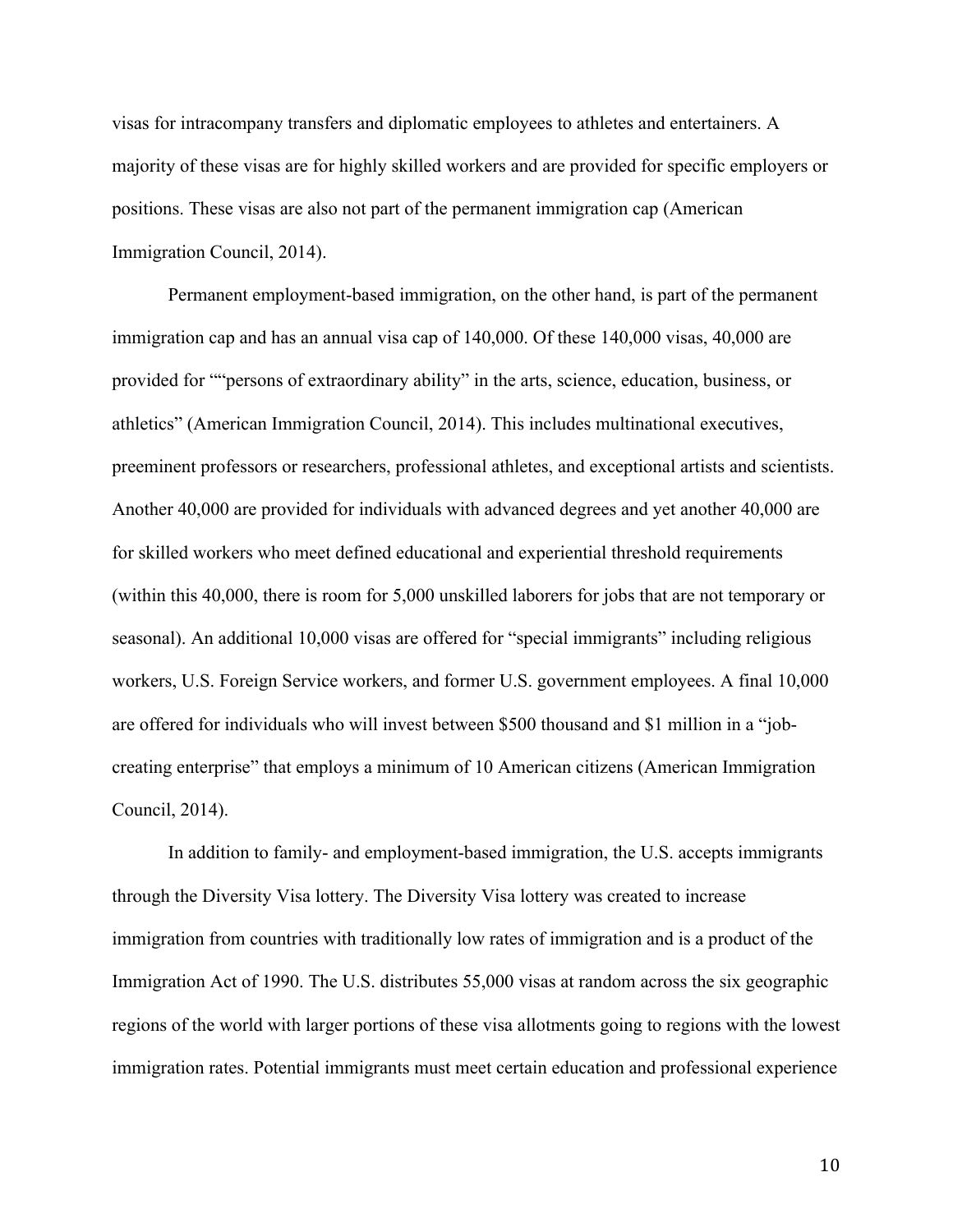requirements before entering into a lottery to receive a visa. Due to the regional distribution of the visas, the program has recently favored Africans and Eastern Europeans (American Immigration Council, 2014).

The three major avenues of immigration – employment-based, family-based, and the Diversity Visa lottery – are all subject to a per-country visa ceiling. Namely, each country sending immigrants to the U.S. is entitled to a limited number of annual visas. Currently, no immigrant group from any individual country may exceed 7% of the total immigrants to the U.S. for that year (American Immigration Council, 2014).

# *Current U.S. Refugee Policy*

As mentioned above, the U.S. admits a limited number of refugees annually. The current annual cap hovers around 70,000 and is decided each year by the coordinated efforts of the President and Congress. Refugees admitted to the U.S. typically arrive not from their country of origin but from a "transition country." It is from these "transition countries" that potential refugees apply for admission to the U.S. For example, refugees accepted from Syria likely are not coming directly from Syria but have fled to transition countries like Turkey, Jordan, or Lebanon before applying for refugee status in the U.S. Refugee status is granted based on a number of criteria including the level of harm they face, membership in targeted demographics such as certain ethnicities or religions, and whether or not they have family already residing in the U.S. The only difference for asylees is that they are already present in the U.S. at the time they apply for refugee status (American Immigration Council, 2014).

Refugees receive significant special accommodations upon arrival in their country of resettlement by virtue of their refugee status. Even before arriving in the U.S., refugee applications become "cases" and are assigned to national agencies that will help refugees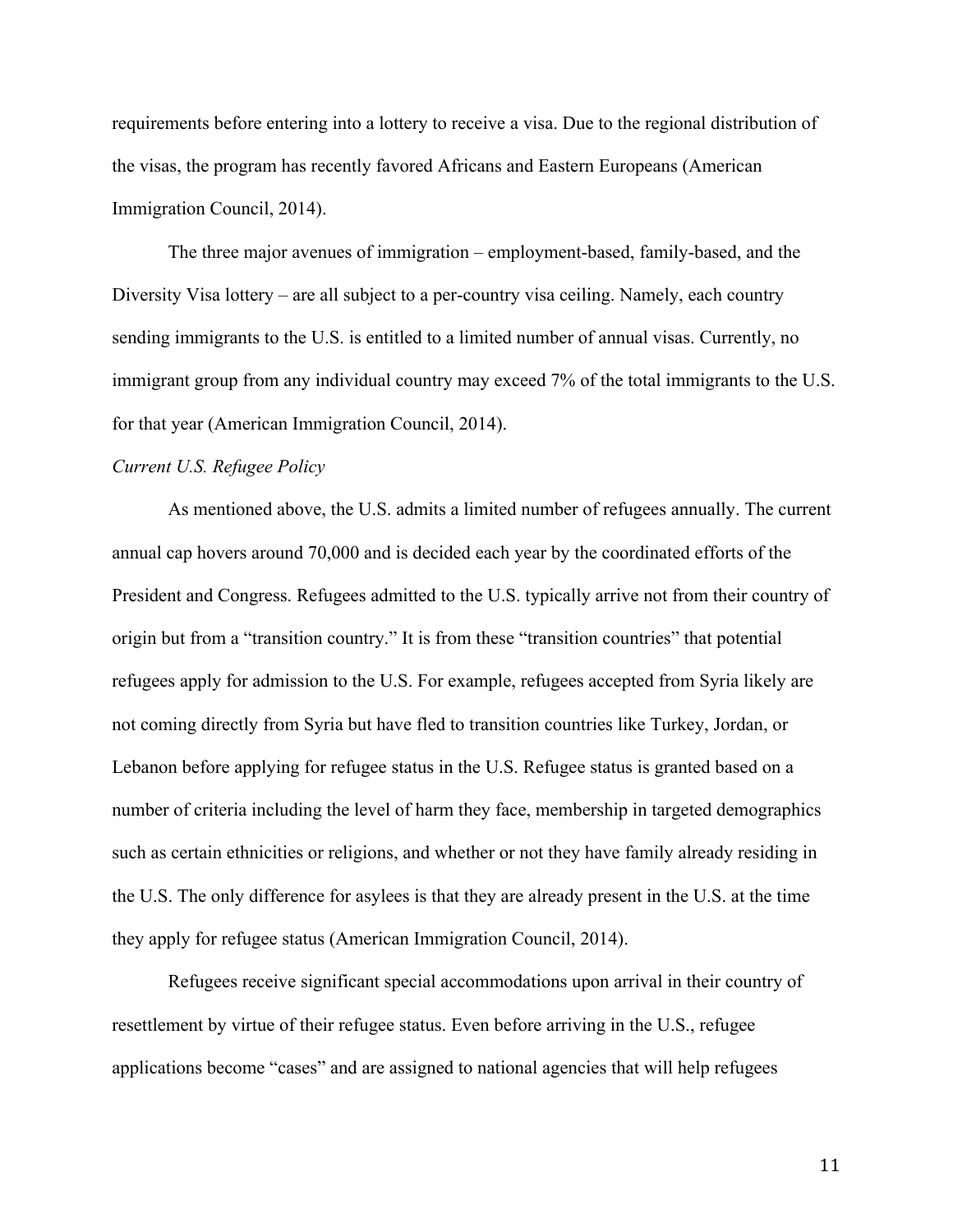transition to living in the U.S. The federal government awards agency grants that allow them to provide a wide range of goods and services to incoming refugees. Refugees generally receive basic household goods and money for rent, food, transportation, insurance, and even some for discretionary spending. These grants tend to last around three months, and refugees are expected to actively attend ESL and acculturation classes as well as seek sustainable employment (Church World Service, 2014).

Responding to the ongoing refugee crisis in Europe, the U.S. will raise its refugee caps incrementally by 30,000 refugees to 85,000 in 2016 and 100,000 in 2017. In addition to these cap increases, President Obama announced an intention to accept an additional 10,000 Syrian refugees over the next year (Schwartz and Troianovski, 2015). It remains unclear if these increases will be temporary or long-term changes to the current 70,000-cap benchmark. Additionally, Senators Patrick Leahy and Lindsey Graham have proposed a \$1 billion supplemental spending bill in a bipartisan attempt to help the U.S. take its "fair share" of Syrian refugees (Matishak, 2015).

Following recent terrorist attacks in Paris, many U.S. policymakers have proposed increasing stringency in refugee selection process or not accepting Syrian refugees at all. More than 20 state governors have said they will not accept Syrian refugees, with several others and many members of Congress calling for increased screening such as a religious test to exclude all non-Christian refugees (Frostenson and Lind, 2015). On November 19<sup>th</sup>, the U.S. House of Representatives passed the American Security Against Foreign Enemies Act (American SAFE Act), a bill that will effectively halt all Syrian refugee arrivals by requiring the FBI director to personally vet each individual refugee application. While the bill does not explicitly prohibit approval of applications, it will (at least in the short term) delay Syrian and Iraqi arrivals as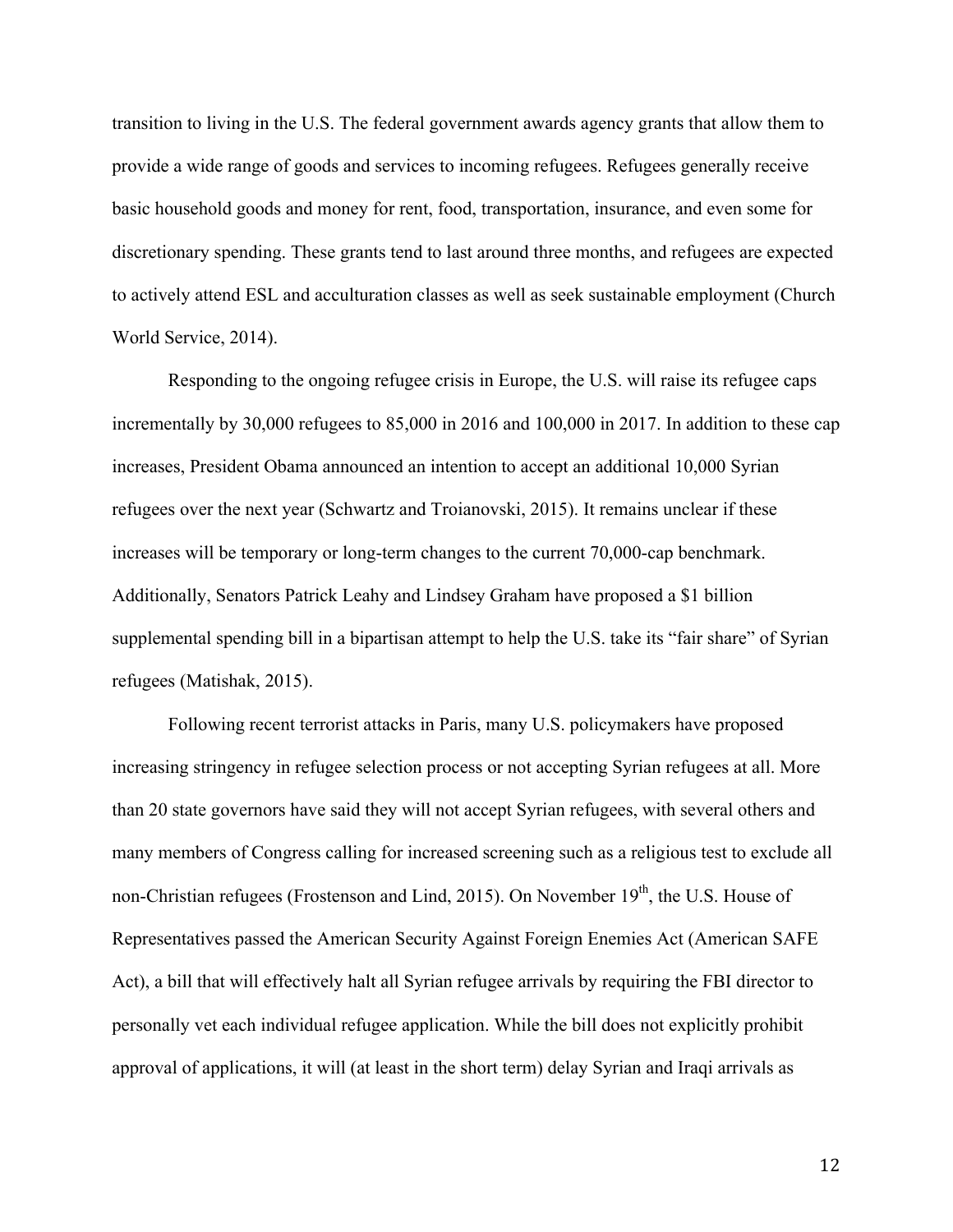myriad government agencies attempt to implement a more intense certification process (Lind, 2015).

# **Conceptual Issues in the Assimilation of Immigrants and Refugees**

Seminal research on long-term assimilation suggests immigrants surpass natives in earnings within 15 years of immigration and make around 11% more than native-born workers after just 30 years in the U.S. (Chiswick, 1978). Numerous studies since indicate that immigrants rapidly overcome initial earnings gaps primarily through acquisition of language skills (Carliner, 1996; Chiswick, 1986, 1991, 1998; Chiswick and Miller, 1996; Funkhouser, 1995; Rivera-Batiz, 1990; Shields & Price, 2001).

Immigrants and refugees encounter very similar circumstances in their long-term economic assimilation. Indeed, apart from Cortes (2004, discussed at length in the next section), previous research has grouped these two populations together in considerations of earning potentials, educational attainment, and general assimilative success. Despite their apparent similarities, refugees and immigrants are in theory uniquely defined by their sending-country conditions. Sending-country conditions (economic, political, social circumstances) have been found to impact long-term economic success of immigrants (Borjas, 1987). Thus, the violent circumstances from which refugees arrive hypothetically affect their assimilative success relative to immigrants.

In reality, this distinction is not so stark; there exists significant gray area between immigrants and refugees with regard to their sending country-conditions. Historically, millions of immigrants have fled poverty, war, and political conflict that might have warranted refugee status but arrived simply as immigrants without preferred legal status. This gray area still exists today. Thousands of immigrants flow into the U.S. from sending country circumstances that are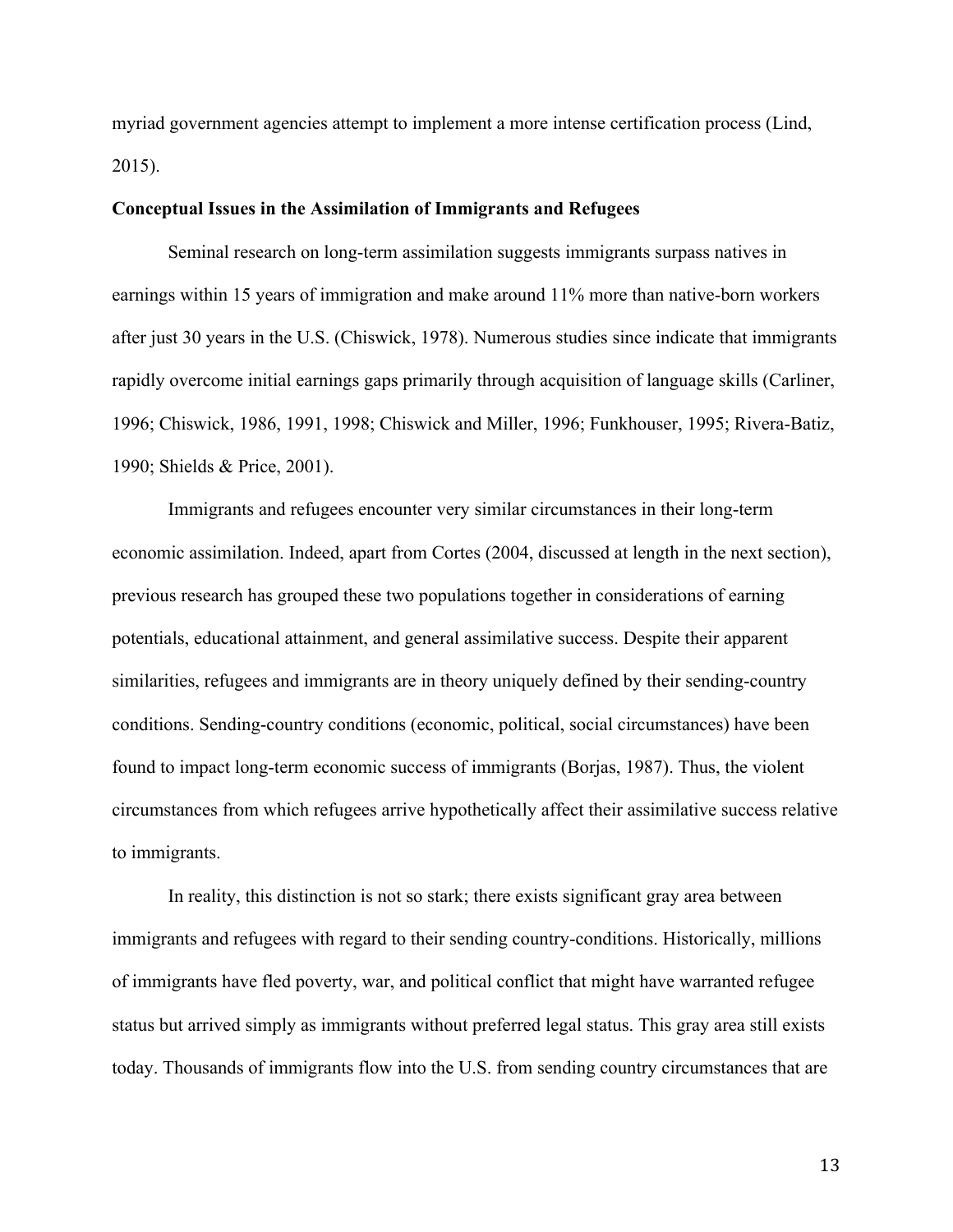just as violent as those of refugees.

Additional factors like pre-selection and remigration, discussed below, distinguish immigrant and refugee populations. These factors help define the composition of refugee and immigrant populations arriving in the U.S. and likely impact the long-term economic success of both groups.

# *Pre-Selection*

Pre-selection is the notion that foreign-born individuals are not representative of their country of origin (Chiswick, 1978). Rather, the very fact that they have immigrated sets them apart from the rest of the population of their home country. The act of immigration itself is indicative of immigrants possessing distinct characteristics or attributes that push and facilitate them to move to the U.S. These attributes can be anything from unobservable characteristics like ambition or entrepreneurial attitude to more observable characteristics like increased education or work experience.

Seminal research on pre-selection indicates that immigrants are positively pre-selected for traits such as higher motivation or ambition (Chiswick, 1978). However, pre-selection effects appear to differ greatly depending on the economic standing of the immigrant's country of origin (Borjas, 1991). Some evidence suggests immigrants from advanced industrial countries tend to be positively pre-selected while immigrants from underdeveloped or developing countries tend to be negatively pre-selected (Borjas, 1991). Other evidence suggests the immigration process positively pre-selects for immigrants from both developed and underdeveloped nations. For example, even immigrants from less developed nations in Asia and Africa tend to have higher levels of education than the populations of their sending countries (Portes and Rumbaut 1996, Cohen and Haberfeld, 2007).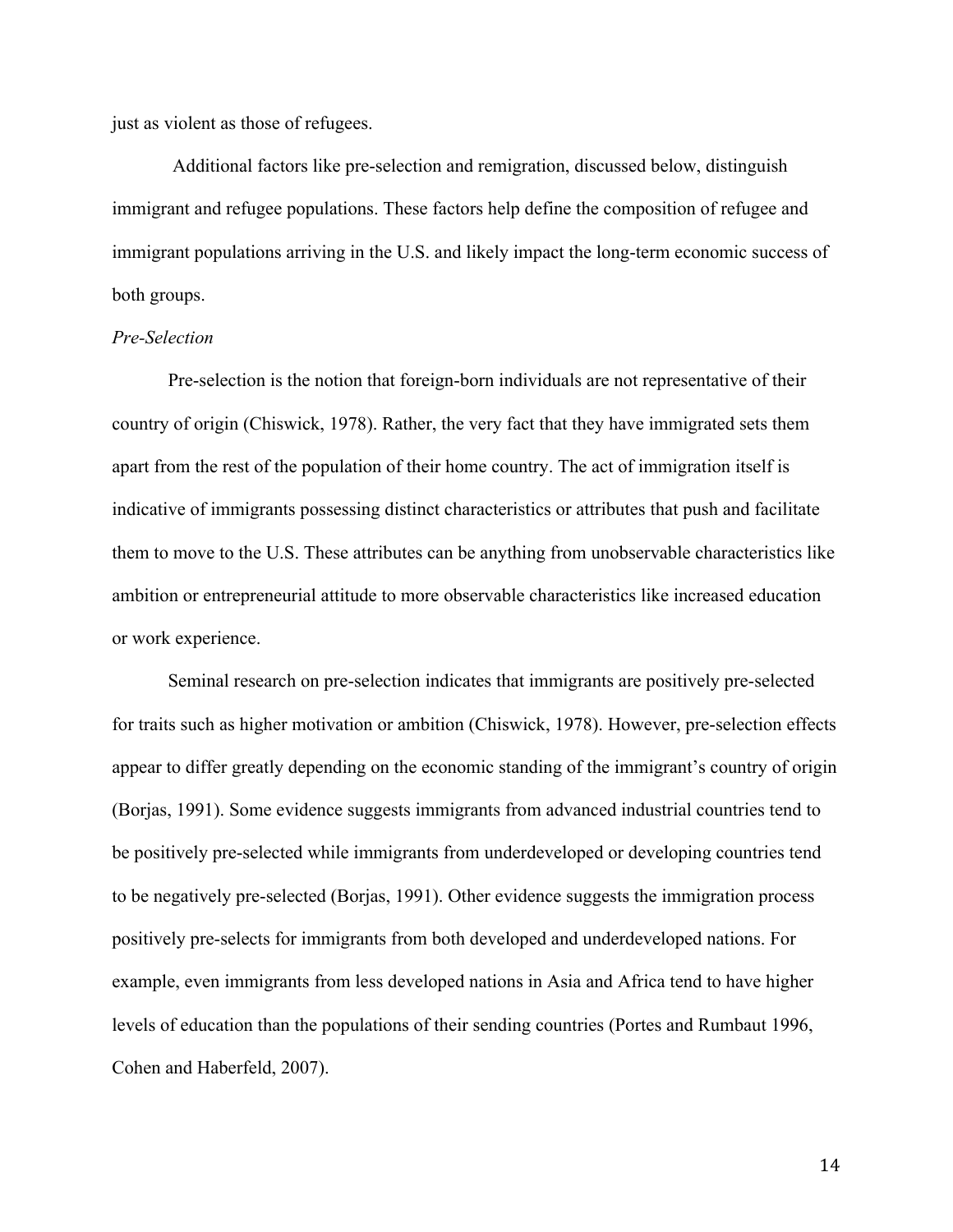Pre-selection is thought to be generally less intense for refugees than for immigrants, owing in part to the fact that refugees do not leave their country origin by choice (Chiswick, 1978, 1999). That being said, achieving refugee status still requires a certain degree of educational experience to navigate the application process. It seems reasonable the application process may positively pre-select refugees, but to date, this hypothesis remains untested. *Effects of Remigration*

Remigration intensifies the impacts of immigration pre-selection. Estimates suggest around 1% of immigrants emigrate from the U.S. annually (Schwabish, 2011). While seemingly insignificant, when aggregated this level of remigration means as many as 30% of legal immigrants to the U.S. leave or return home (Duleep, 1994). Remigration causes additional selection that further distinguishes immigrants from their nonimmigrant counterparts (Borjas and Bratsberg, 1996). The intensification of pre-selection from remigration occurs in the same direction as the original pre-selective effect, namely positive pre-selection becomes more positive and negative pre-selection becomes more negative.

Refugees are theoretically distinct from immigrants as there is no possibility of remigration. Cortes (2004) argues that refugees not having the opportunity to immigrate back to their homelands spurs human capital investment and long-term success. Indeed, refugees are more likely to invest in schooling than traditional immigrants (Khan, 1997). However, refugee repatriation has increased drastically worldwide in the past 20-30 years, muddling the relative impact of remigration in comparing refugees to immigrants (Bradley, 2013). Between 1998 and 2007, more than 11.4 million refugees worldwide returned to their country of origin. In the same time period, 14 refugees returned home for every one that was resettled (Bradley, 2014). Despite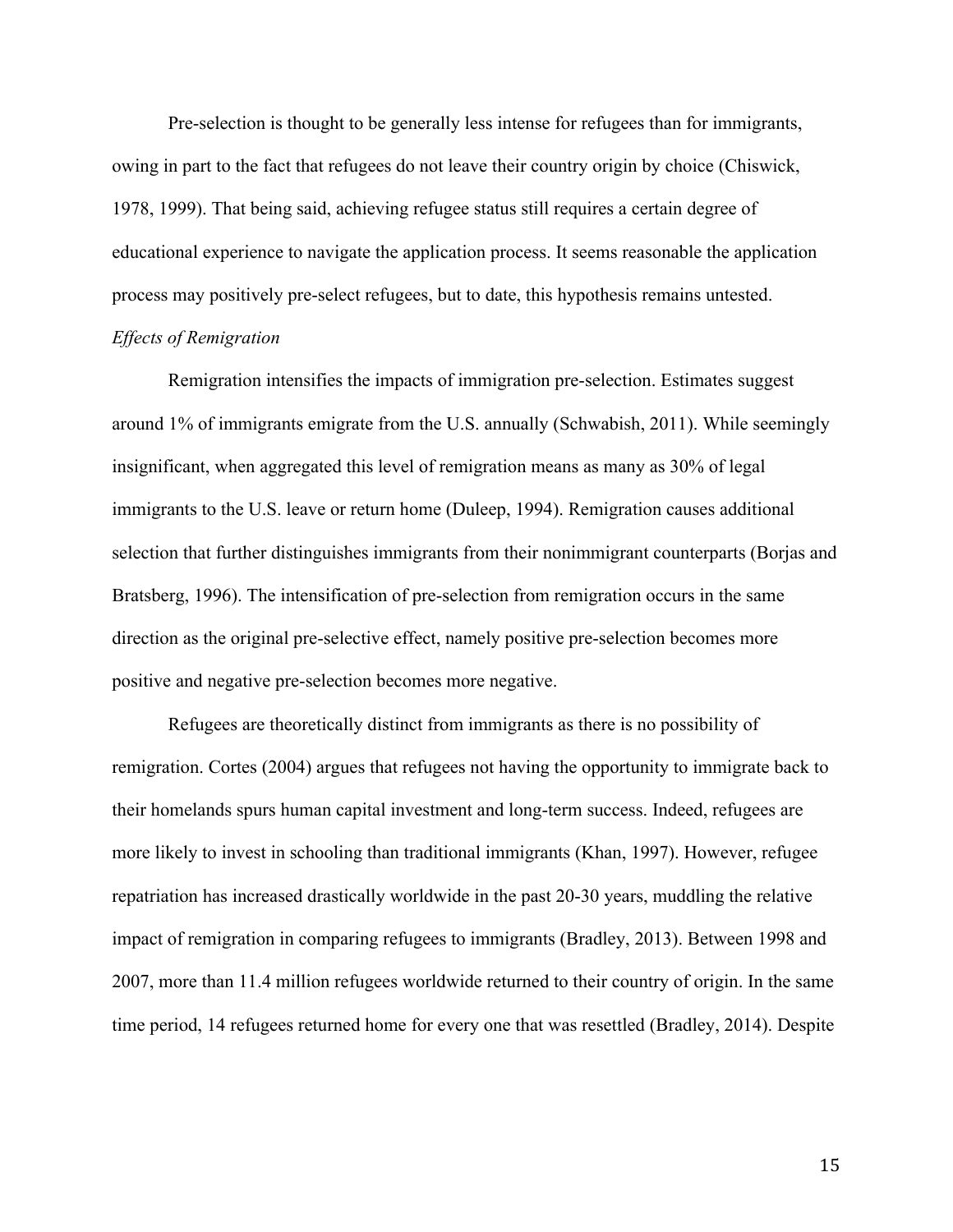the growth of refugee remigration worldwide, little is known on how this impacts refugee selection and composition.

## **Previous Comparisons of Refugees and Immigrants**

Only one previous study of note (Cortes, 2004) has explicitly compared refugee and immigrant populations and their assimilation trajectories after arriving in the U.S. Cortes's work, which inspired this thesis' methodology, suggests refugees actually outperform immigrants in the long run despite initial disadvantages. As described previously, Cortes maintains refugees have higher long-term earnings growth than comparable immigrants because they are unable to return home and thus invest in country-specific human capital at a higher rate. With additional pressure to "make it" in their new country, refugees are theoretically more inclined to acquire language skills and advance their education levels, which positively impacts their long-term earnings potential (Cortes, 2004).

Cortes's analysis also yields several results of interest regarding the composition of refugee and immigrant arrivals. Cortes finds that gender composition for both immigrant and refugee groups are roughly equivalent despite expectations that economic immigrants would be predominately male. Additionally, immigrants in Cortes's sample appear to be somewhat younger than refugees, a logical trend given the propensity of younger people to immigrate in search of job opportunities.

The more important result identified by Cortes is in the cross-sectional analysis of earnings and the subsequent regression analysis. Cortes's sample consists of foreign-born individuals surveyed in either the 1980 or 1990 U.S. Census who arrived between 1975 and 1980. Cortes finds earnings for refugees between 1980 and 1990 increased to a greater degree than earnings for immigrants in the same time period. Despite refugees being at an initial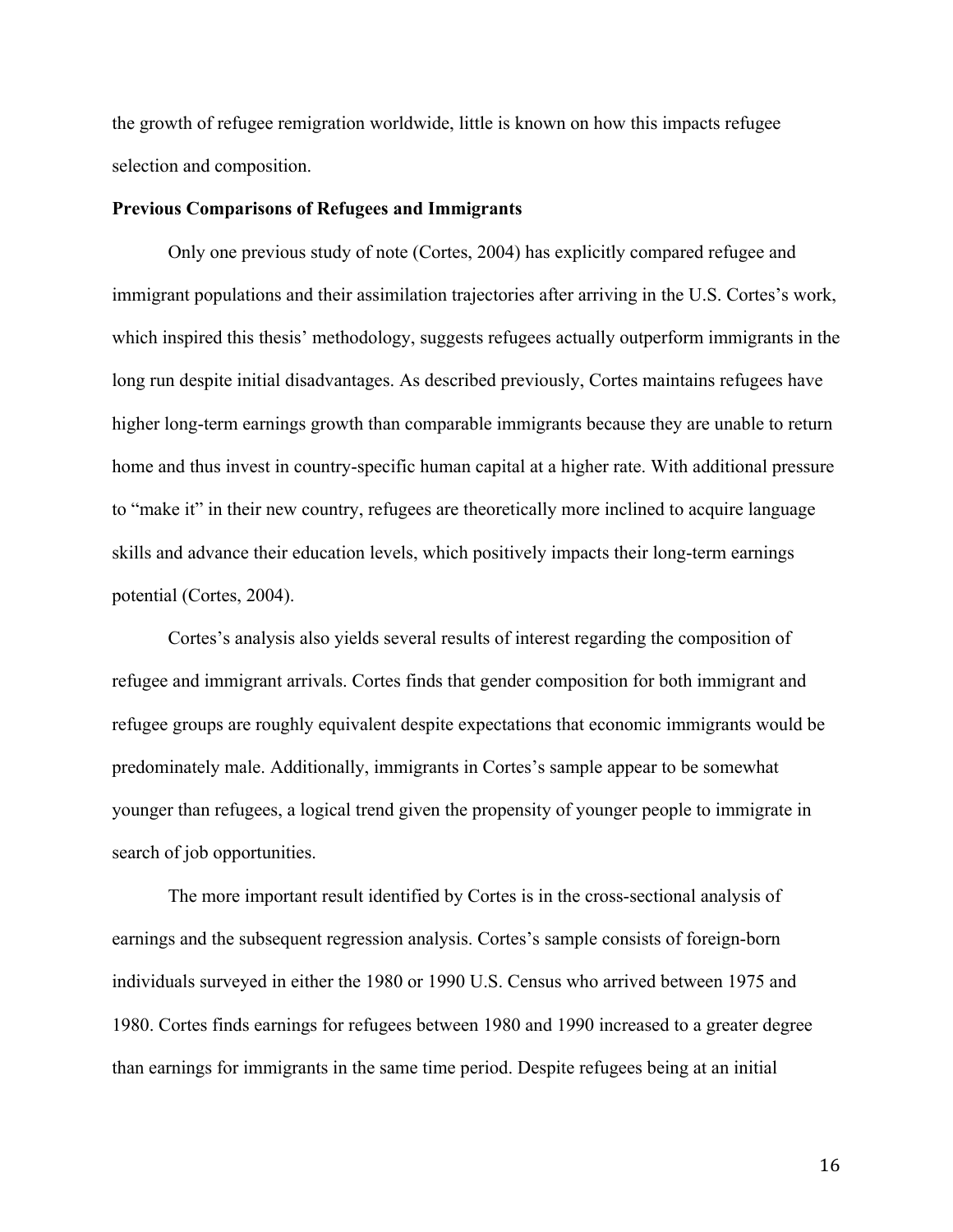earnings disadvantage, they outpace and eventually outperform immigrants even when controlling for English skill and education. In this way, Cortes's results seem to suggest either refugee services are successfully boosting long-term earnings and assimilation, or refugees are in some way different from immigrants and this difference makes them more successful.

Cortes contends the underlying reason refugees outperform immigrants is their inability to return home. Whereas immigrants can more easily return to their sending country if they fail in the U.S., refugees do not have this option and experience more pressure to successfully assimilate. Refugees have a longer time horizon in a host country, which makes them more inclined to invest in country specific human capital like education, language skills, or citizenship. This in turn makes refugees more likely to follow the earnings growth trajectory of the native population and outpace immigrants who do not experience the same pressure from longer time horizons. Surprisingly, Cortes does not consider the impact of refugee services on the long-term trajectory of refugees relative to immigrants.

# **Brief Considerations for Regression Modeling**

## *Differences in Male and Female Labor Market Outcomes*

Men and women, native or foreign-born, perform very differently in the U.S. labor market. The White House estimates that full-time working women in the U.S. earn just 77% of what their male counterparts earn, while other estimates suggest a lesser gap at a rate of  $84\%$ (Patten, 2015). Even though this wage gap is closing, gender clearly has a significant impact on long-term labor market success (Patten, 2015). In addition to lower earnings, women are less likely to work full time, more likely to reduce work hours or take time off to care for children, and more likely to face gender discrimination in the workplace than male counterparts (Patten, 2015). This gender gap is no different for immigrant and refugee populations. Immigrant women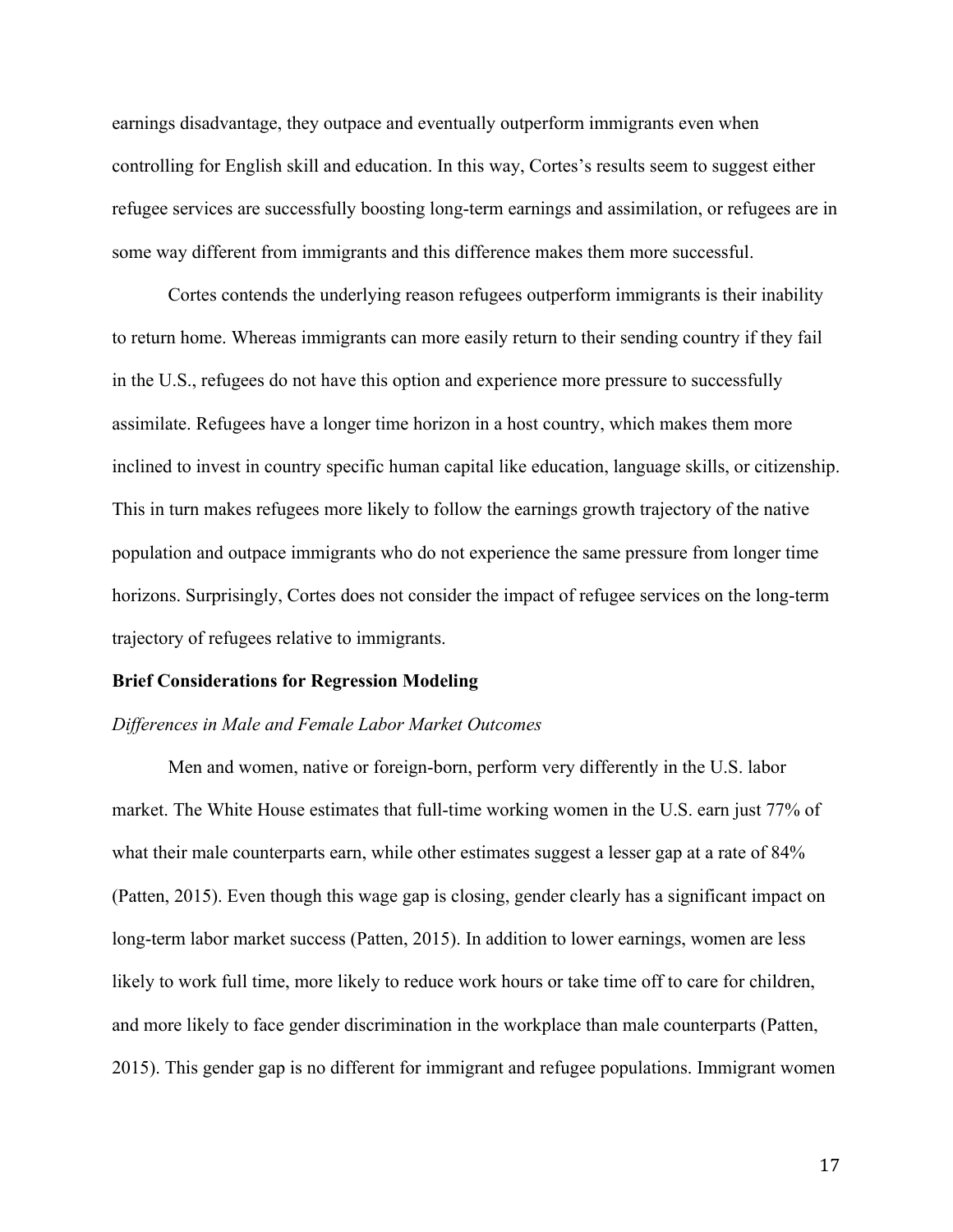have lower rates of workforce participation than even native-born women, despite the fact that immigrants as a whole engage the labor force at higher rates than the native-born population (Batalova, Ruiz, and Zong, 2015). Given how significant gender is to labor market success, regression analyses were run separately for males and females as discussed below. This separation is consistent with previous economic research.

# *Importance of Occupational Prestige as a Labor Market Success Indicator*

Previous research comparing refugees and immigrants has focused on annual earnings, hourly earnings, and annual hours worked as primary indicators of long-term economic success (Cortes, 2004). While these are logical indicators of economic success, they do nothing to describe social standing and other aspects of the assimilation process, features that are important for any robust analysis of immigrants and refugees. Occupation and occupational prestige rankings, on the other hand, are helpful indicators of social standing and embody other characteristics of individuals such as how much schooling they have, how they spend their money, what their friends and social surroundings entail, and even how healthy they are (Warren, 1998). For this reason, both earnings and occupational prestige were used as outcome variables to gauge the relative success of immigrants and refugees. The use of occupational prestige offers a clearer indication of immigrant and refugee success in transitioning to the U.S. and is one of the innovations of this thesis.

### **Research Questions and Hypotheses**

The paucity of comparative research on immigrants and refugees suggests these groups are one and the same. Despite many similarities, refugees and immigrants are different because of the unique conditions from which they arrive in the U.S. These unique conditions, coupled with pre-selection and remigration effects, impact the composition of either group. In turn, the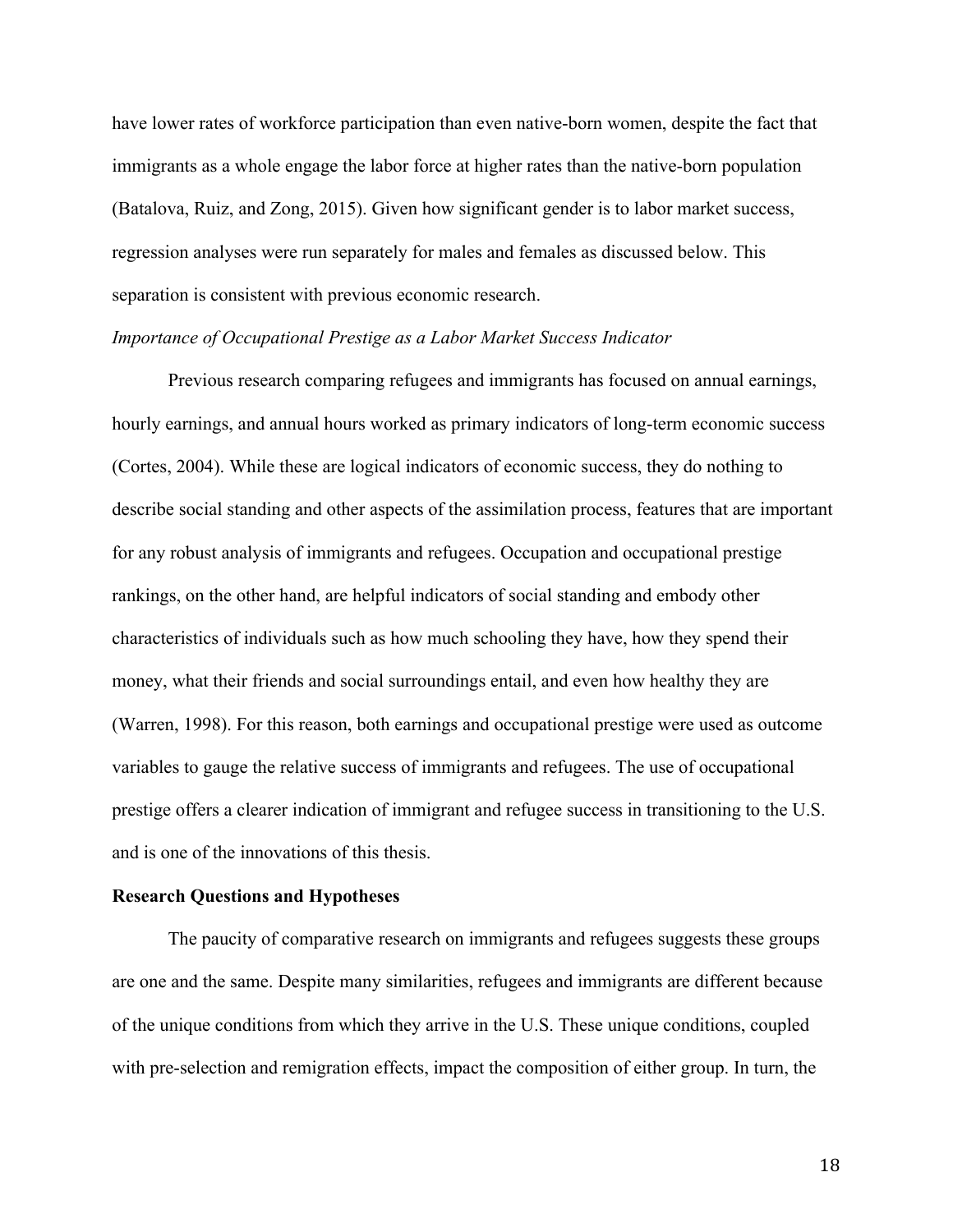distinct characteristics of the arrival populations impact the long-term assimilative success of either group relative to the other. Figure 1 depicts all the factors that impact the composition of recently arrived foreign-born individuals and their aggregate effect on the long-term earnings and assimilation trajectories of refugees and immigrants.

# [Figure 1]

As Figure 1 portrays, long-term refugee and immigrant economic outcomes are a result of many factors. This thesis analyzes these factors (except pre-selection and remigration) in isolation in an attempt to put together all the pieces of the assimilation story. In doing so, this thesis explores how refugee and immigrant populations' long-term economic trajectories differ by answering the following questions:

## *Sending-Country Conditions*

How are sending-country conditions of refugees and immigrants distinct? The analysis herein examines whether the sending-country conditions of refugees and immigrants are actually distinct, or whether refugees and immigrants arrive from similar conditions. This paper hypothesizes that refugee sending-country conditions will be worse than immigrant sendingcountry conditions, but not as significantly as might be expected. Whereas sending-country conditions should theoretically be very distinct, the thousands of immigrants who arrive as immigrants fleeing refugee-like conditions will converge the observable sending circumstances of refugees and immigrants.

# *Arrival Population Composition*

How are the refugee and immigrant arrival populations distinct? The second step of the below analysis assesses whether or not there are differences in the composition of refugee and immigrant populations in the U.S. that might predict their long-term economic success and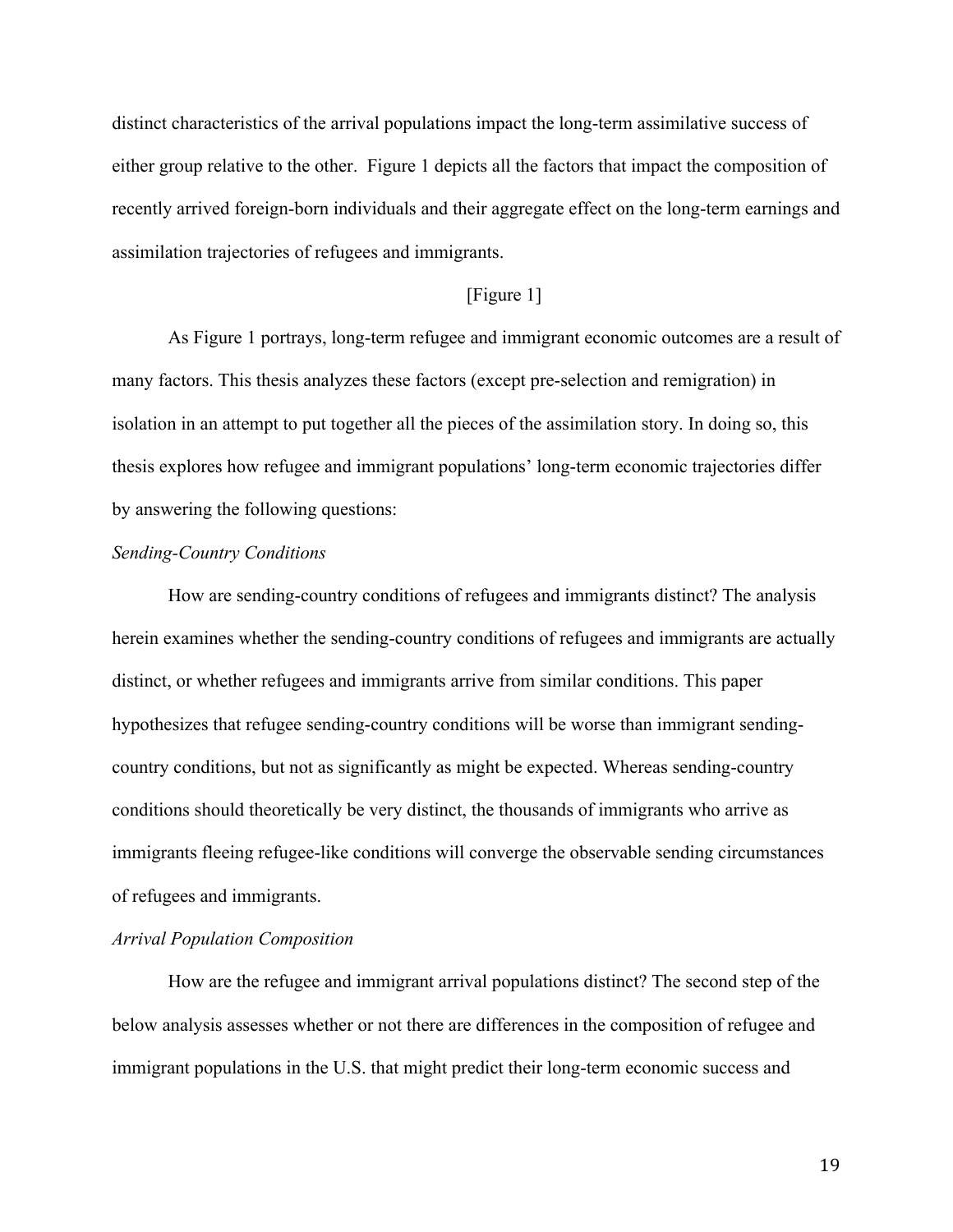general assimilation. Based on the analysis of Cortes (2004), this thesis hypothesizes that immigrants will be somewhat younger than refugees but that either group will otherwise be relatively similar demographically.

# *Long-Term Economic Success*

How do refugees and immigrants perform relative to one another in terms of long-term economic success? The final stage of the analysis consists of various regression models that gauge the correlation between refugee status and economic success. Informed by Cortes (2004), refugee status was expected to correlate with increased long-term earnings. However, changes in refugee arrival trends could dramatically impact the correlation between refugee status and longterm economic success.

This thesis will address these questions in an attempt to build on the foundation of refugee and immigrant comparative research laid out by Cortes (2004). In addition to updating Cortes's original analysis, the novel methodology utilized herein for determining refugee status drastically increases the sensitivity of the analysis.

## **Research Design and Data**

The following quantitative analysis uses a nationally representative sample of immigrant and refugee populations and focuses on two specific aims. Firstly, this analysis is designed to determine if refugees are different socio-demographically from immigrants. Secondly, it is intended to evaluate how immigrants and refugees transition to living in the U.S. using several different regression analyses of employment outcomes and educational attainment.

Data comes from the American Community Survey (ACS), a nationally representative survey conducted by the U.S. Census Bureau. The ACS was chosen because it contains birthplace and arrival year of immigrants, as well as a number of employment and education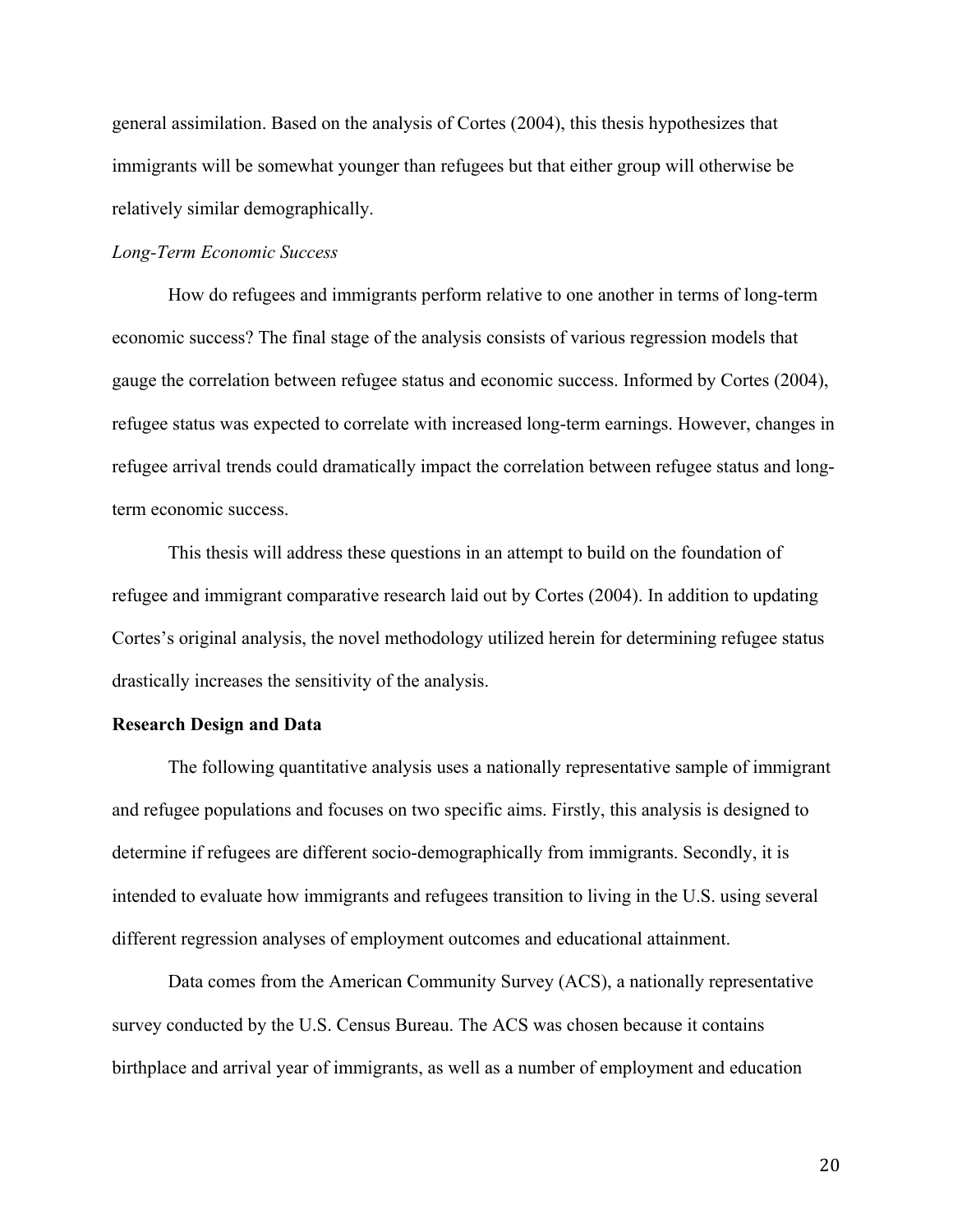indicators like wages, occupational prestige, English skill, and educational attainment, which will serve as outcome variables. The data was collected between 2001-2013 (which represents all available ACS data), and was accessed using the Integrated Public Use Microdata Series (IPUMS-USA).

Using 2001-2013 ACS data, this study analyzes a fixed cohort of immigrants who arrived in the United States between 1989 and 2000. For the 2001 ACS, only foreign-born individuals aged 16 to 45 who arrived in the U.S. in 1989-2000 are included. The age range was increased by one year for each successive year of the ACS: individuals aged 17-46 for 2002 ACS, 18-47 for 2003 ACS, 19-48 for 2004 ACS, 20-49 for 2005 ACS, 21-50 for 2006 ACS, 22-51 for 2007 ACS, 23-52 for 2008 ACS, 24-53 for 2009 ACS, 25-54 for 2010 ACS, 26-55 for 2011 ACS, 27- 56 for 2012 ACS, and 28-57 for 2013 ACS. This aging sample structure, which mimics Cortes, was selected to gauge long-term economic and educational growth without the availability of a longitudinal sample. Analyzing progressively older cohorts effectively allows for tracking of the long-term trajectory of immigrant samples without actually being able to follow trajectories of specific individuals. Additionally, using the staggered arrival time (1989-2000) with the data collection period (2001-2013) ensures the sample is comprised of immigrants and refugees who have been in the U.S. for extended periods of time and whose economic and educational trajectories have been affected by the circumstances they encountered. Appendix A describes all the components of the sample sub-setting process.

Table 1 compares the sample of arrivals from 1989-2000 to the expected arrival population based on the Department of Homeland Security's (DHS) statistics from 1989-2000. DHS's statistics represent the total arrival population during the time period while the ACS statistics represent a sample of the same arrival population (with possible error due to incorrect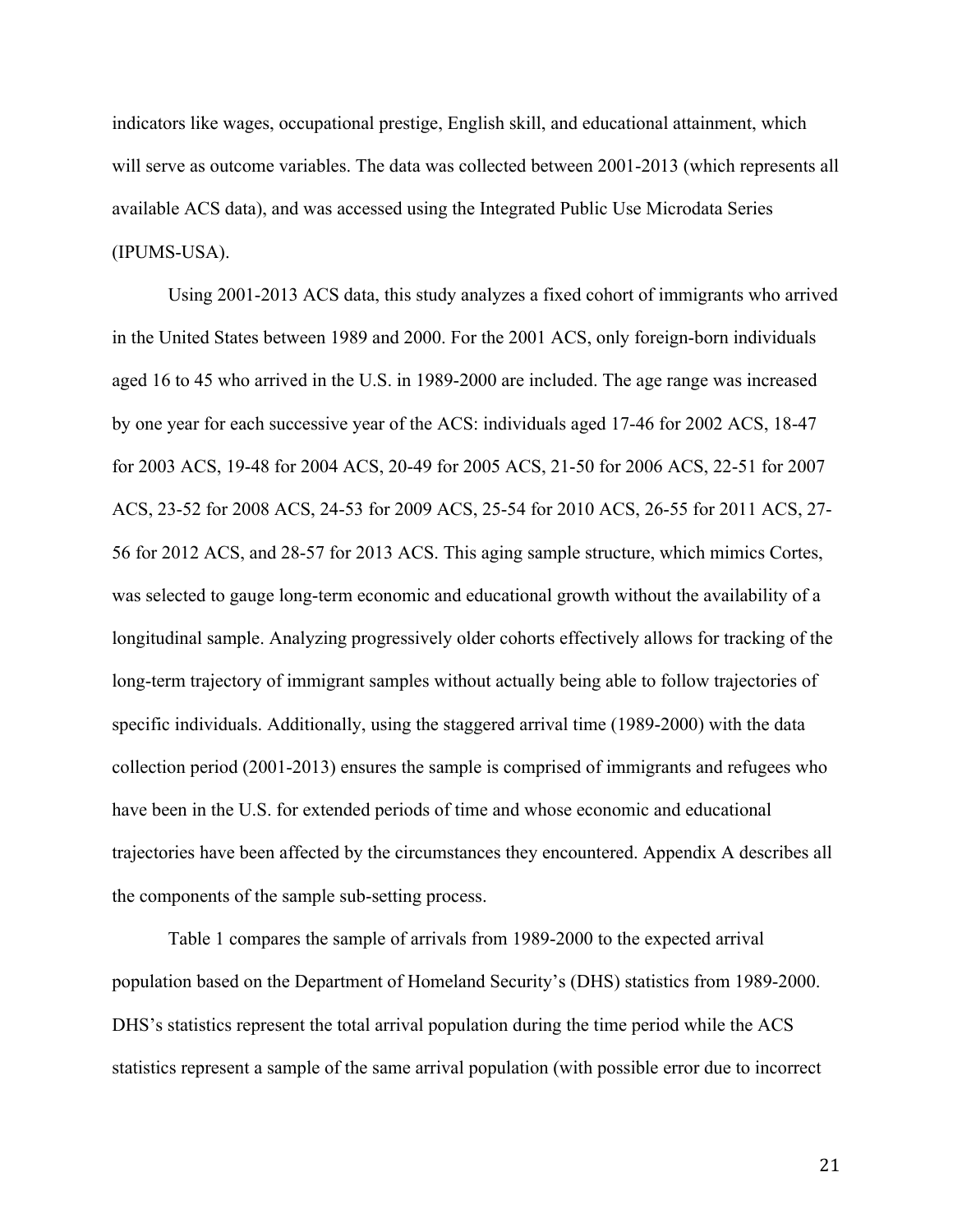year of entry or illegal immigrant entries). Inclusion of this table ensures the ACS sample looked similar proportionally at a sending-country level to the DHS arrival count. The proportions for each country are very similar for both time periods; except for Mexico, every country has a DHS arrival and ACS sample count within 2% of one another. The numbers for Mexico are skewed for two possible reasons. The counts for the 1989-1994 time period were likely misrepresented as a result of the passage of the Immigration Reform and Control Act (IRCA) of 1986, which legalized millions of previously undocumented workers. For the time period 1995-2000, the ACS count is possibly higher because of the continued prevalence of illegal immigration. Whereas the ACS would capture illegal immigrants within the sample, the DHS counts only include legal immigrants, which explains why they appear to be artificially deflated. Regardless, the general similarity of the ACS and DHS country proportions across all included countries validates the ACS as a legitimate sampling of foreign-arrivals from 1989-2000.

# [Insert Table 1]

### **Deciding Who is a Refugee**

This thesis also examines shifting trends in refugee arrivals on a country-by-country basis between 1989 and 2000. This component represents a primary contribution to current research and provides a critical underpinning of the subsequent quantitative analysis. Comparative research on immigrants and refugees is limited by the availability of reliable data. There is currently no known large-scale data source that explicitly indicates refugee status, meaning comparisons must rely on proxies to indicate if an individual is a refugee. The seminal work of Cortes (2004) chose specific countries (Afghanistan, Cuba, the Soviet Union, Ethiopia, Haiti, Cambodia, Laos, and Vietnam) known for sending high volumes of refugees and designates all arrivals from those countries as refugees. While sending-country and year pairs can be an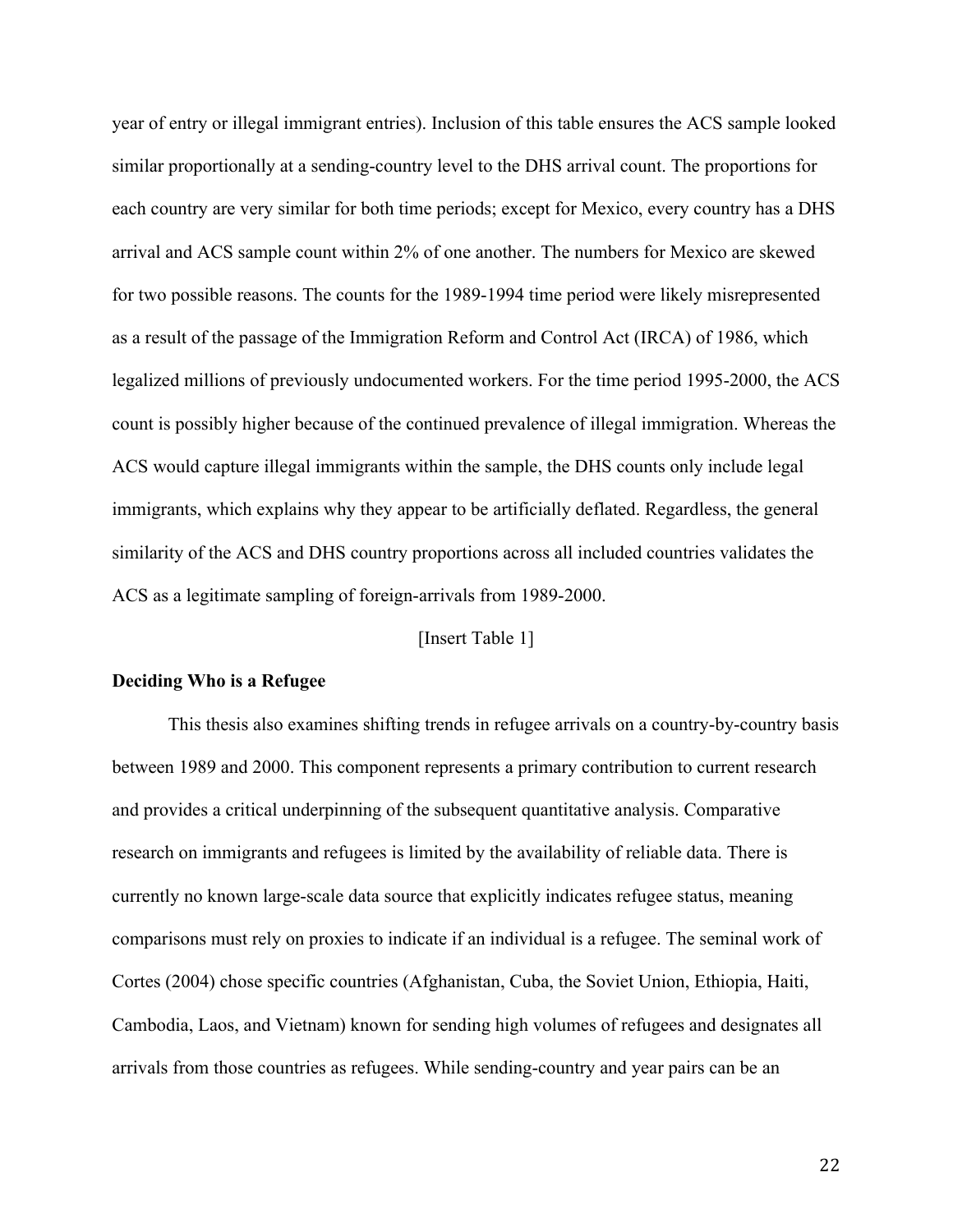effective proxy for refugee status, Cortes's specific operationalization is not sensitive to the drastic changes in refugee arrivals on an annual basis.

This thesis uses the same country-year intersection as a proxy for refugee status but with significantly improved sensitivity. A new variable was created using the Department of Homeland Security's Yearbook of Immigration statistics that expresses the probability an individual is a refugee based on sending-country and year of arrival. This variable was computed by dividing the number of refugees by the total number of arrivals for every country-year intersection (see Appendix B). This yields a proportion ranging from 0.00-1.00 that represents the statistical probability that an individual arriving in the U.S. from a specific country-year is a refugee. Graphs 1-5 demonstrate the highly variable refugee arrival trends for various countries separated by region. The high degree of variation illustrates both a significant limitation of Cortes's analysis and the need for increasingly more adaptable policy approaches in the refugee and immigration policy space. Far from being monolithic, refugees are an amorphous and dynamic group that must be addressed as such.

# [Insert Graphs 1-5]

In 2010, for example, 6,109 individuals arrived in the U.S. from the south Asian country of Bhutan (DHS, 2010; see Table 3, page 12). Of these 6,109 arrivals, 6,071 had refugee/asylee status (See Table 10, page 27). Based on these numbers, any individual who arrived from Bhutan in 2010 has a more than 99% chance of being refugee. On the other hand, in 2010, 13,328 individuals arrived from Canada (See Table 3, page 12), with only 35 of those having refugee status (See Table 10, page 27). Any individual arriving from Canada in 2010 has a less than 0.3% chance of being a refugee. Based on these proportions, Bhutanese respondents who arrived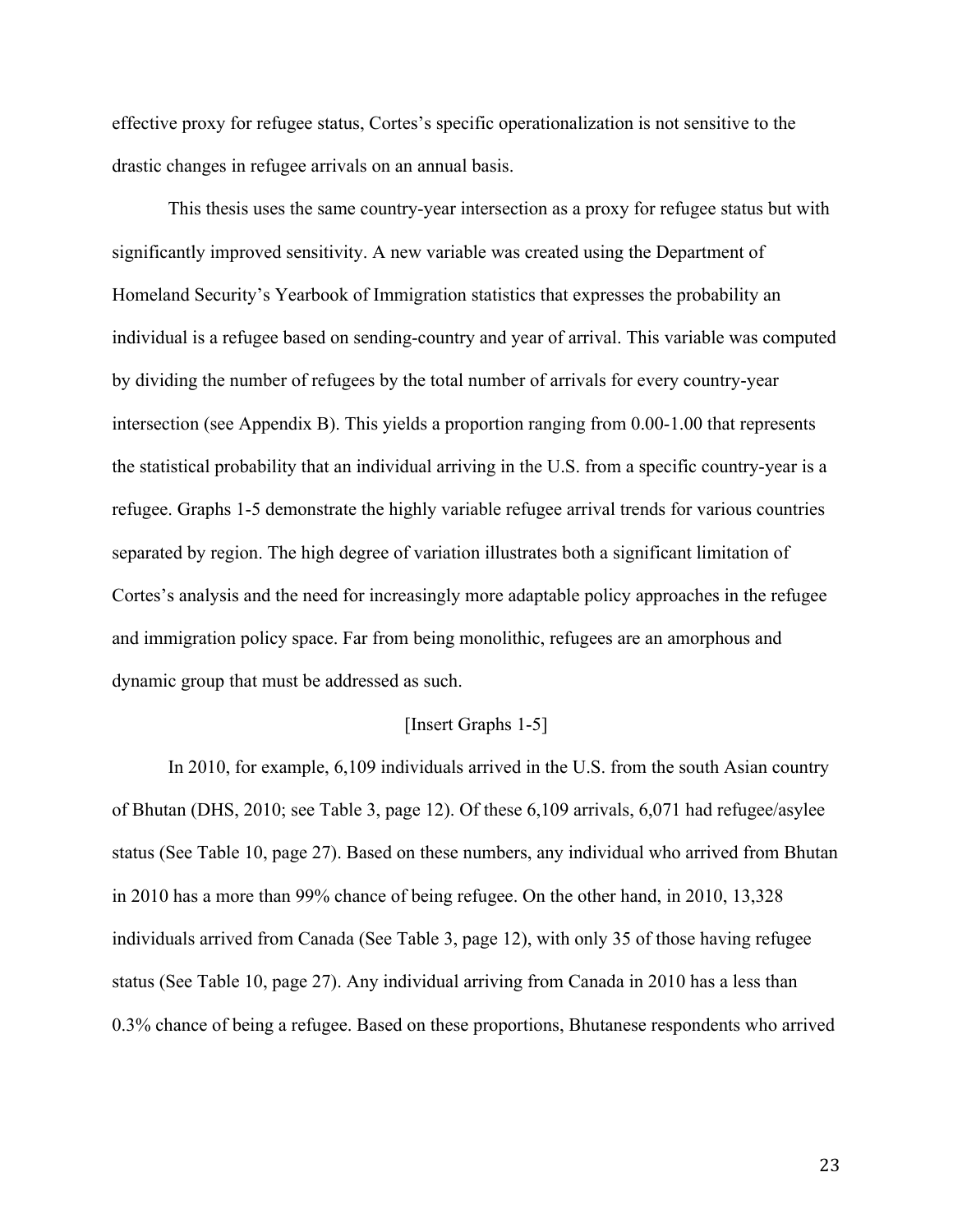in 2010 are assumed to be refugees, whereas any Canadian respondents who arrived in 2010 are assumed to be immigrants.

This new variable represents a significant advancement for research on refugees in and of itself, but also facilitates the creation of the more sensitive 3-level categorical used in the quantitative analysis. The three specific groups (refugee probability score:  $R=0-2$ ) are those with a refugee probability <.33 (R=0), between .33 and .66 (R=1), and <.66 (R=2). For the rest of this thesis, the individuals with a refugee probability below .33 will be referred to as the immigrant sample while the other two groups will be referred to as the refugee sample.

#### **Analysis and Empirical Results**

# *Sending-Country Conditions*

Creating this categorical also enables a broad analysis of sending-country conditions (education levels, GDP per capita, unemployment, and major episodes of political violence) based on the relative likelihood a country is sending immigrants or refugees. Each country-year is assigned a categorical refugee probability score that is used to analyze summary statistics of the factors listed above. This analysis indicates whether countries that are likely sending immigrants differ in any way from those that are likely sending refugees. (The analysis itself is more granular because it occurs at a country-year level instead of just at the country level.) Table 2 shows the summary statistics for country-years stratified by their refugee probability score. The GDP per capita and unemployment data come from the World Economic Outlook presented by the International Monetary Fund (IMF). The sending-country education levels come from the Barro-Lee Educational Attainment data set. Finally, the political and social conflict data come from the Major Episodes of Political Violence (1946-2014) dataset presented by the Integrated Network for Societal Conflict Research (INSCR). The included variable (represented by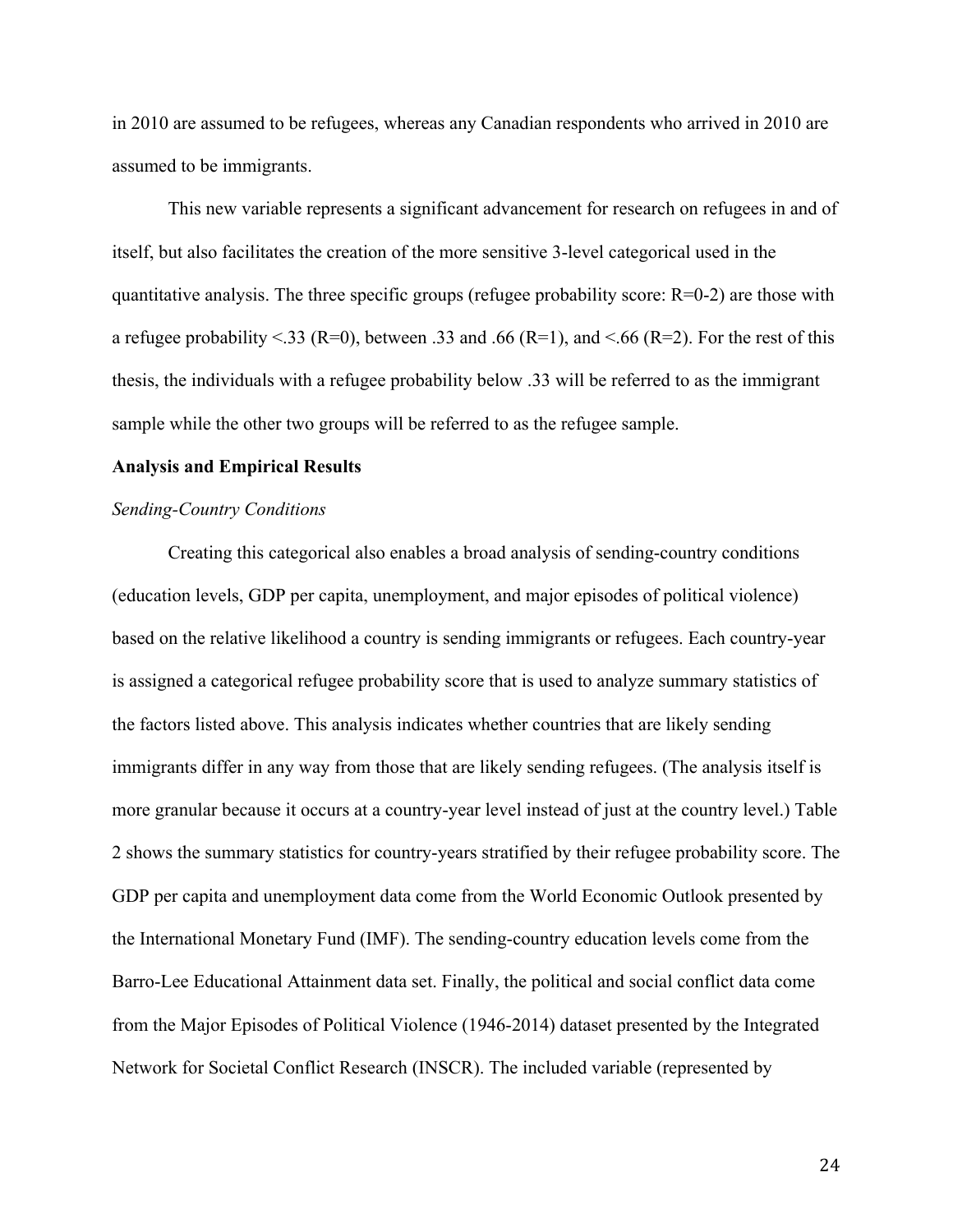"Political Violence" in the Table 2) indicates the prevalence of violence in the sending country or surrounding region including instances of ethnic warfare, civil warfare, proximate international warfare and several similar measures. Scores range from 0-13, with zero representing no instances of social or political violence and 13 representing extreme multifaceted social and political conflict in both the sending country and surrounding regions.

# [Insert Table 2]

Before examining the results, it is important to note the presence of significantly more immigrant sending-country years (1733 country years with  $R \le 0.33$ ) than refugee sending country years (231 country years with 0.33<R). This is an expected result given that the population of immigrants in the U.S. dwarfs the population of refugees; most country-years will be classified as immigrant sending. However, basic analysis of sending-country conditions suggests refugee country-years are generally worse than immigrant-sending country-years. Sending-country unemployment rates and average levels of education appear fairly constant across refugee probability scores. However, immigrant-sending country-years have a mean GDP per capita over 10 times that of refugee-sending country-years. Furthermore, refugee-sending country-years have twice the average instances of major episodes of political violence. While these results are certainly rough given the skewed sample sizes, they do reflect the negative conditions one would expect from refugee-senders.

### *Characteristics of Refugees and Immigrants*

This section presents various demographic and human capital data on ACS respondents based on their refugee probability score. Table 3 presents general demographic data stratified by the refugee score and separated into pre- and post-1995 arrival groups. The number of respondents in the lowest refugee probability groups (Range: 281,537-326,584) is significantly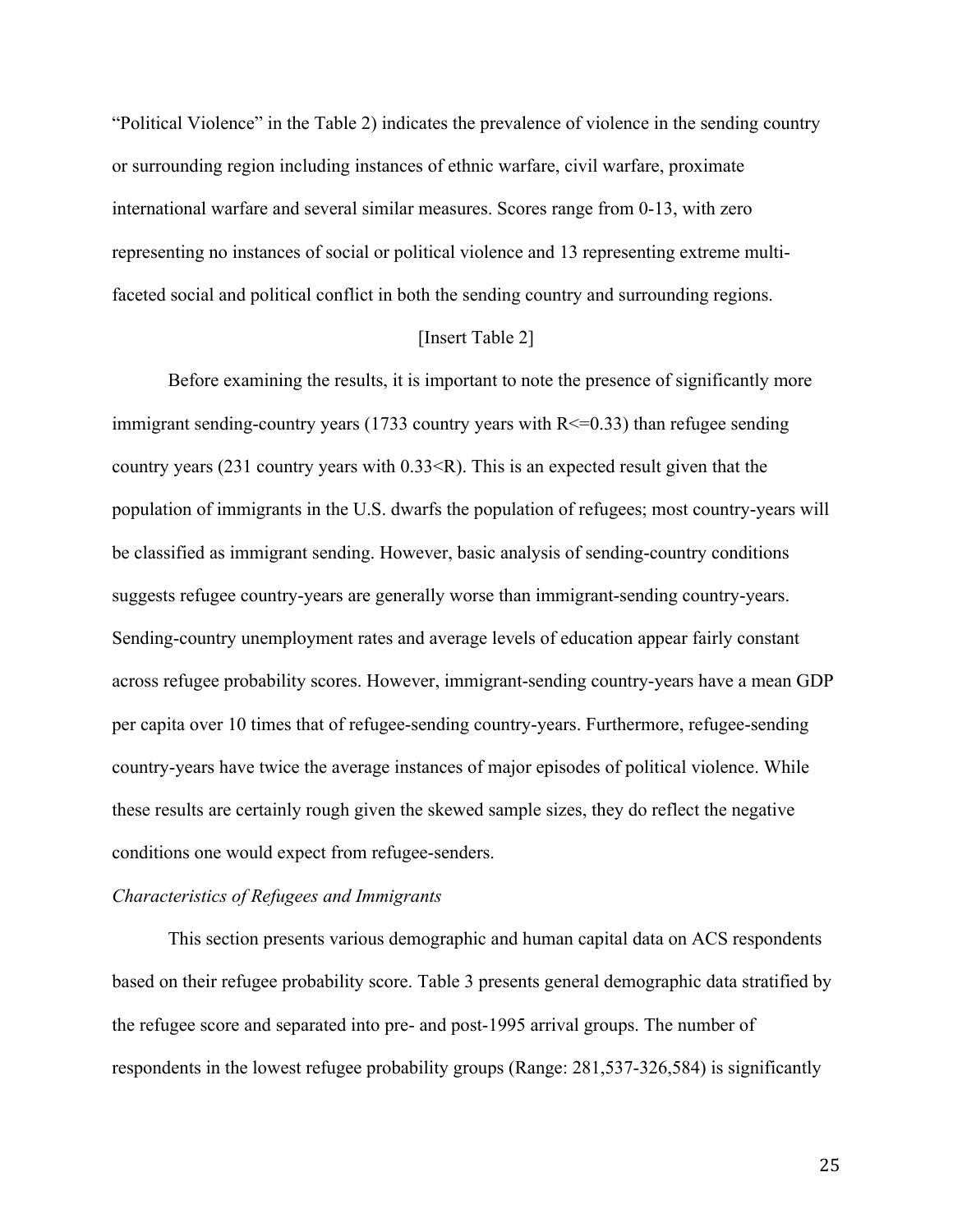larger than in the higher refugee probability groups (Range: 7,927-20,519), an expected outcome based on the number of immigrants in the U.S. relative to the number of refugees. Additionally, the sample appears to have a slightly higher proportion of females than males. Notable differences in age, education level, English skill, and citizenship are discussed below.

# [Insert Table 3]

Graph 6 presents a distribution of ages at time of arrival for all three refugee probability groups. (This graph uses the complete sample of foreign arrivals between 1989-2000 instead of the subset sample described above.) This graph indicates the immigrant group is younger than the two groups with higher refugee probability scores. In other words, the population with a higher probability of being a refugee is slightly older than the population that has a lower probability of being a refugee, a result that is consistent with the analysis of Cortes (2004). This result confirms a priori assumptions regarding population age; we would expect immigrants to be disproportionately of working age whereas refugees are a more random (and subsequently older) sample of population of their sending country (Cortes 2004).

Graph 7 presents education levels for all three groups. The immigrant group has significantly higher proportion of people who lack a high school diploma  $(\sim]30\%$  vs 15-20%), but also a slightly higher proportion (3-5%) of individuals with advanced post-bachelor's degrees. Cortes's (2004) results also indicate immigrants are more concentrated in the lower education levels than refugees, but do not show a higher proportion of immigrants with post-bachelor's degrees as here. Recent immigration policy changes meant to attract highly educated immigrants may explain why immigrants have a slightly higher proportion of individuals with advanced degrees in this sample but not that of Cortes (2004).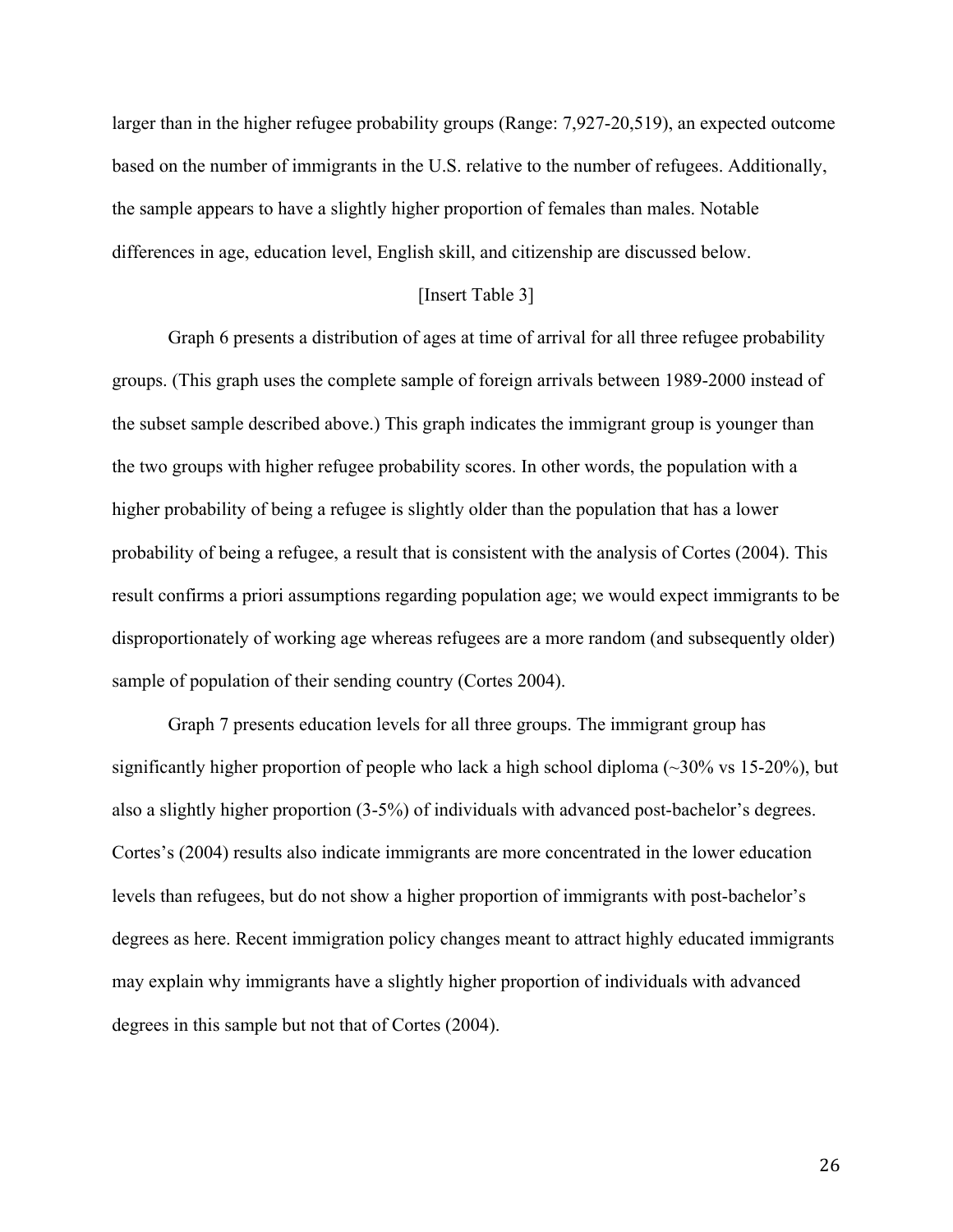Graph 8 shows the English skills for all three populations, with the y-axis representing the proportion of individuals who report not speaking English at all or speaking English poorly. Of the high refugee probability group, almost 43% report low English skills versus 36% and 33% for the immigrant and middle refugee probability groups respectively. Despite this apparent deficit among recent arrivals, the refugee group increases English skills at a much higher rate (10% versus 5%) compared to the other two groups as length of stay in the U.S. increases. This trend, which is also apparent in Cortes's (2004) sample, could result at least partly from the language services provided to refugees throughout the resettlement process.

Finally, Graph 9 displays the citizenship status for all three groups separated by length of stay. The immigrant group lags well behind the two refugee groups in citizenship for both recent and long-term arrivals. Only around 21% of the recently arrived immigrant sample has citizenship status (44% and 46% for the refugee groups) and this percentage only increases to around 42% for longer-term arrivals (70% and 79% for refugee groups). Cortes (2004) also reports that refugees gain citizenship status at a much faster rate than immigrants. Refugees' preferred legal status likely expedites the citizenship process and accounts for much of this difference.

# [Insert Graphs 6-9]

## *Model Specification and Regression Analysis*

In this section, a regression analysis is utilized to further explore the impact refugee status has on long-term success in transitioning to living in the U.S. Two outcome variables, log earnings and occupational prestige, were analyzed using the following model:

$$
Y_{i,t} = \alpha_0 + \phi_{0control} + \beta_1 \text{yearsusa} + \beta_2 R^1 + \beta_3 R^2 + \beta_4 \text{rprobability*yearsusa}
$$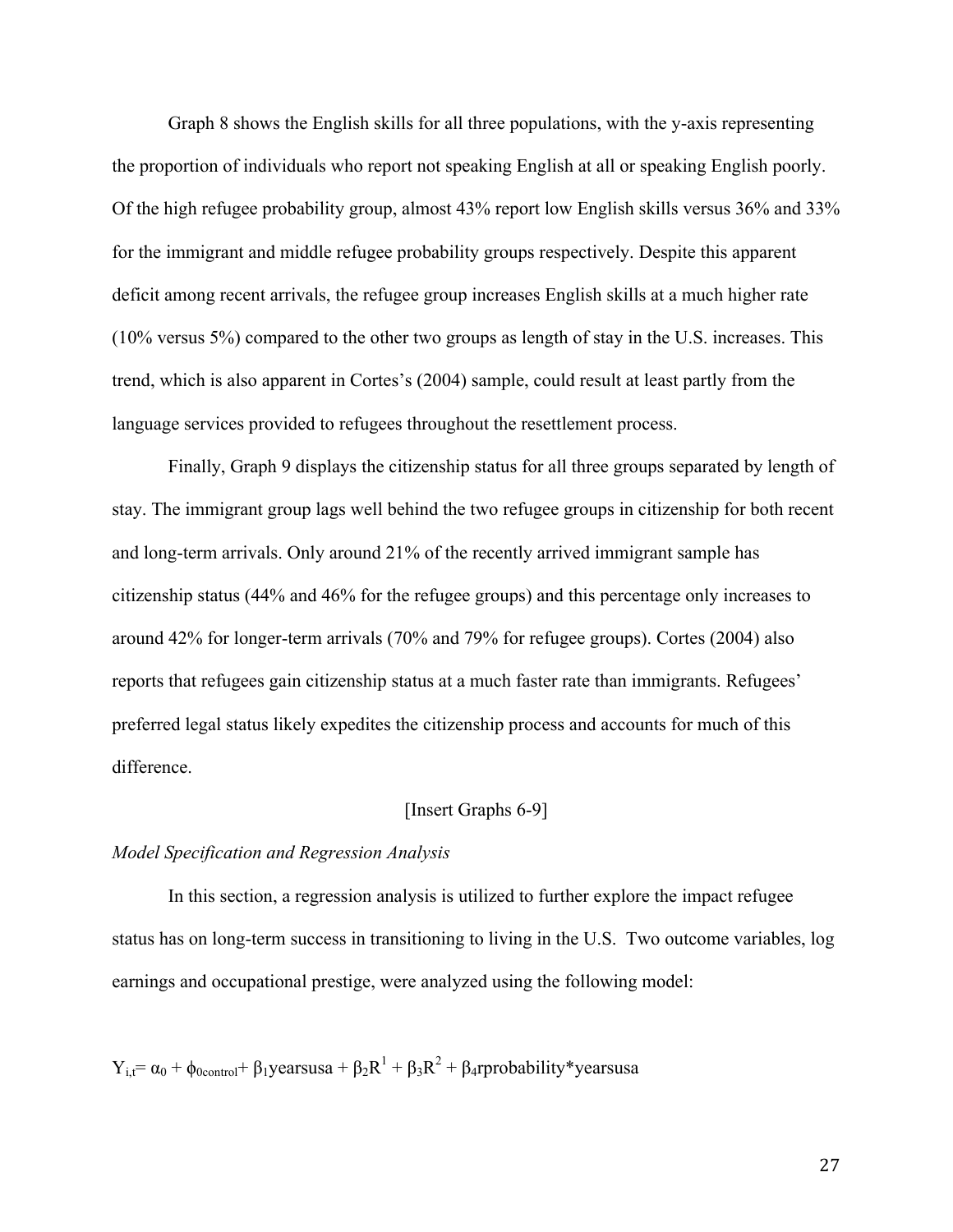Where Y is one of the two dependent variables described above,  $R^1$  is a dummy variable indicating an individual has a refugee probability score of  $0.33 < R \le 66$ ,  $R^2$  is a dummy variable indicating an individual has a refugee probability score  $R > 0.66$ , rprobability is the categorical form of the refugee probability score, yearsusa is the number of years a respondent has been in the U.S., and rprobability\*yearsusa is an interaction of refugee probability and time in the U.S. The variable  $\phi_{0\text{control}}$  is a set of control variables including age at time surveyed, an indicator for high English skills, an indicator for education level, the average education of the corresponding sending-country, and an indicator for the year of data collection to control for fluctuations in the economy and labor market. As described previously, gender is a significant indicator of economic success; therefore, the model was run separately for males and females.

For the output variables, nominal earnings from the ACS were divided by the annual Consumer Price Index (CPI) before the log was taken to yield the log of real earnings. The occupational prestige variable is the Nakao-Treas prestige score which ranges from 0-100 and gauges the "social standing" of each occupation. For this variable, the ACS collects occupation and the IPUMS team calculates a score based on Nakao and Treas's prestige assessments formulated from data in the 1989 General Social Survey (IPUMS, 2015).

The regression specification presents three outcomes of interest. The coefficient  $\beta_1$ describes the degree to which additional years in the U.S. impacts earnings and occupational prestige, with a positive coefficient indicating additional years in the U.S. increases earnings or prestige. The coefficients  $\beta_2$  and  $\beta_3$  signify the impact of refugee probability score on the two outcome variables, with positive coefficients indicating a higher refugee probability score increases earnings or prestige relative to the low refugee probability group. This variable was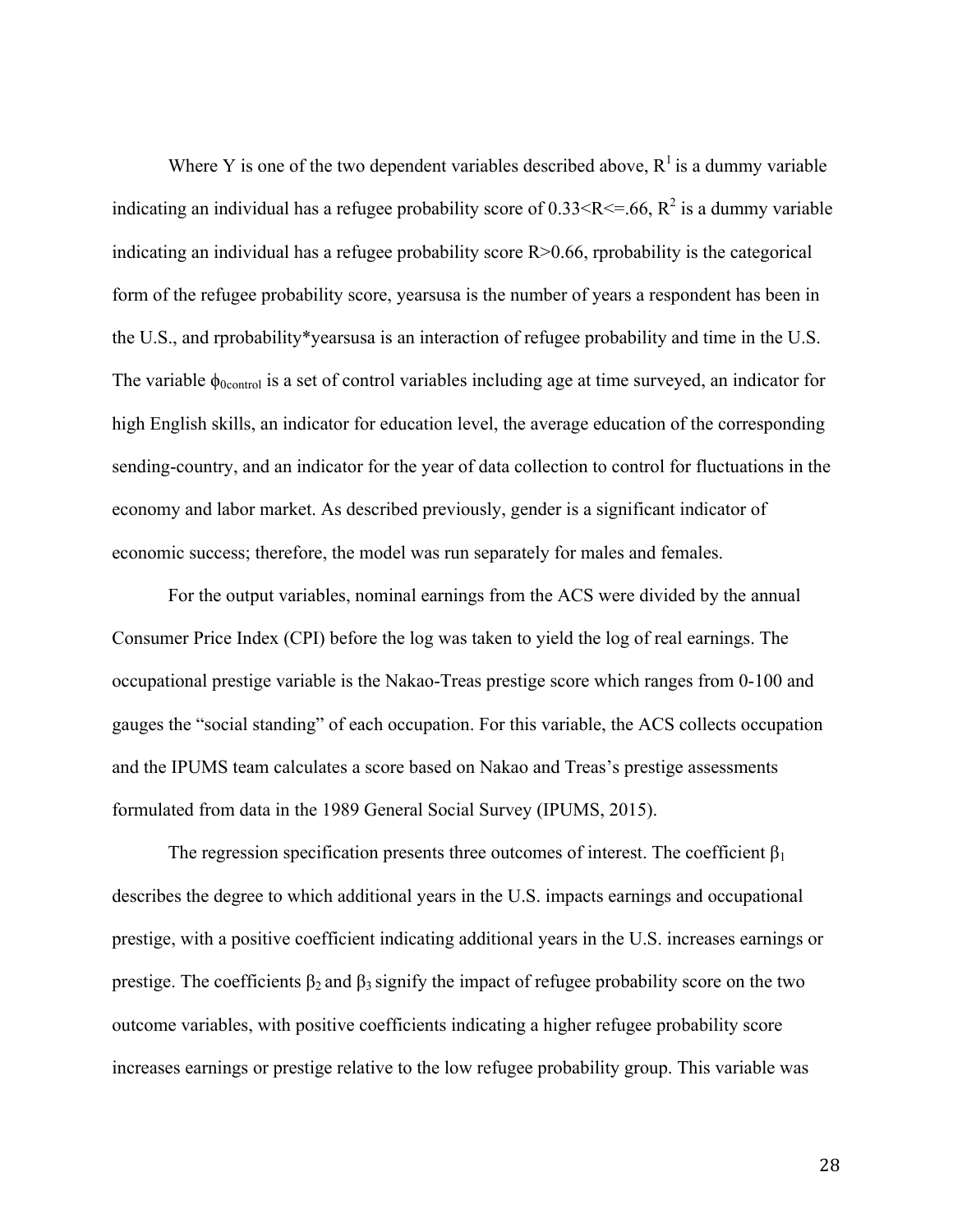presented as three indicator variables (the low refugee probability group is omitted in the model) instead of as a three-level categorical in order to gauge the different impacts for different groups. Presenting this variable as indicators demonstrates the impact of belonging to the middle or high refugee probability group relative to the low probability group, a degree of precision not possible if it were presented as a categorical instead of three indicators. Finally, the coefficient  $\beta_4$ describes the interaction between refugee probability and years in the U.S. A positive coefficient indicates individuals with a higher refugee probability score outpace those with a lower score over longer periods of time.

Before running the regression analysis, preliminary summary statistics were run to explore relative earnings and occupational prestige of the different refugee probability groups (Table 4). The two difference columns represent the values for 1995-2000 subtracted from the values for 1989-1994. This represents the additional earnings each refugee probability group gains from having arrived earlier in the U.S. and having had additional time to improve their economic status. Given the positive correlation between years in the U.S. and earnings/labor market outcomes, the earlier arrival group (1989-1994) would reasonably be expected to perform better than the later arrival group (1995-2000). Earnings for all three groups appear to decrease slightly across the time period for males. Earlier arrivals for the two refugee groups have slightly higher occupational prestige scores while the more recently arrived immigrants actually have slightly higher prestige scores for males. Given these results, it is possible more recent refugee arrivals (1995-2000) were better equipped to engage the labor force than refugees who arrived earlier (1989-1994). This trend could result from the significant influx of refugees from Russia and other former Soviet states in the second half of the 1990s. The former Soviet states were relatively well-developed and likely had better long-term sending-country conditions than other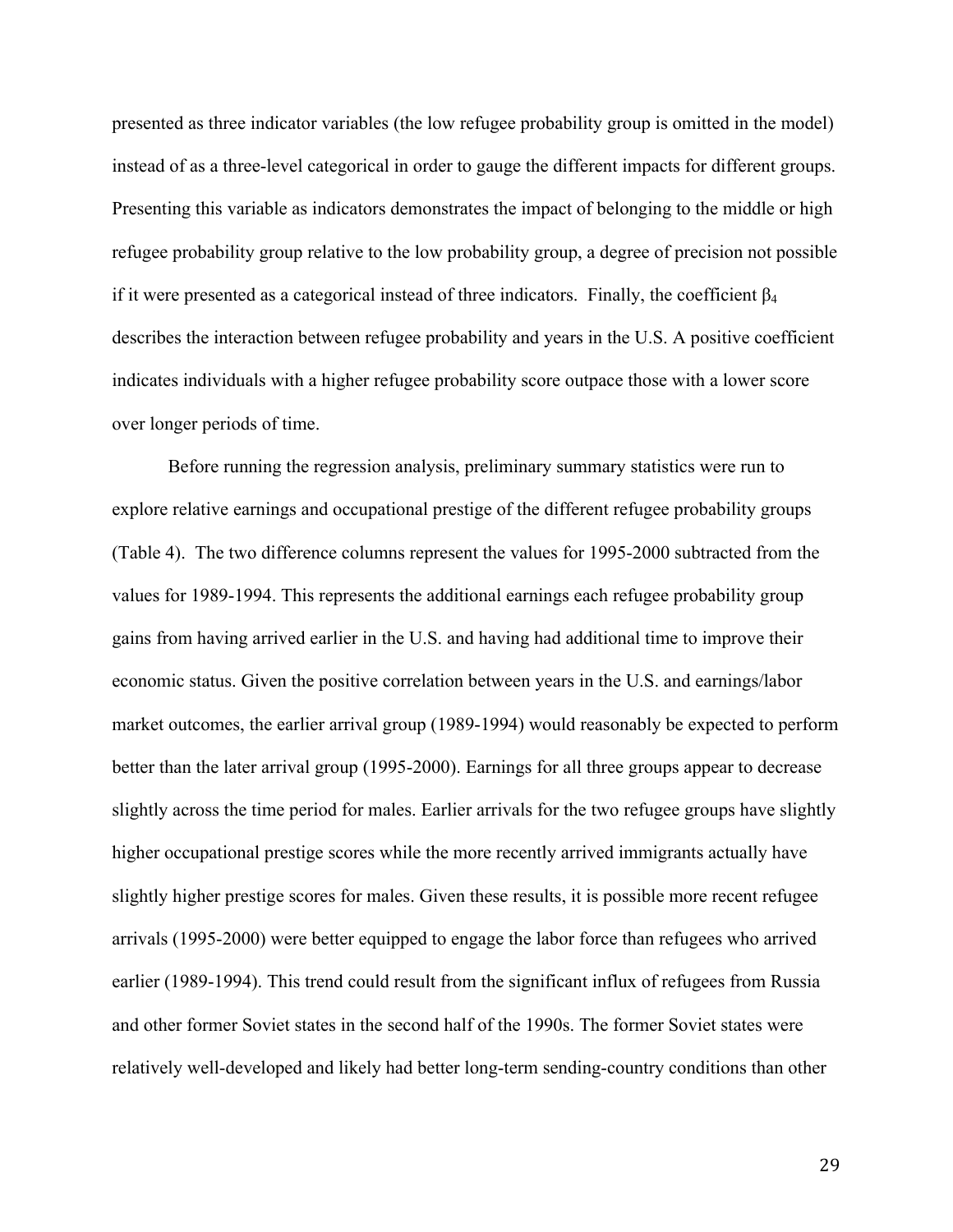major refugee senders like Burma, Vietnam, or various African nations. The relative development of the Soviet Union may account for the fact that refugees arriving from 1995-2000 outperformed those arriving from 1989-1994 despite having had less time to transition to the U.S. labor market. Results for females follow confirm the expectation that earnings and occupational prestige scores would be higher for earlier arrivals than the later cohort.

# [Insert Table 4]

# *Regression Results for Males*

Table 5 presents the regression output for both the control model and full model for the output variable log earnings. As expected, increased years in the U.S. are associated with increased earnings, with each additional year in the U.S. correlated with a 0.5% increase in log earnings. English skills and sending-country education levels are both positively correlated with earnings as we would expect from previous research on language acquisition and earnings.

The refugee probability indicator variables and interaction variable (rprobability\*yearsus) are both negatively correlated with earnings. The negative coefficients for the refugee probability indicators mean increased likelihood of refugee status is correlated with lower earnings. The negative coefficient on the interaction variable suggests that refugees tend to do worse than immigrants over long periods of time; immigrant earnings increase at a faster rate than refugee earnings in the long-term. A positive coefficient on the interaction variable would suggest, alternatively, that additional time in the U.S. benefits refugees to a greater degree than immigrants *(i.e., their earnings grow at a faster rate)*. Together, these results indicate refugee status is correlated with lower earnings, and immigrant earning increases outpace those of refugees in the long-term.

[Insert Table 5-6]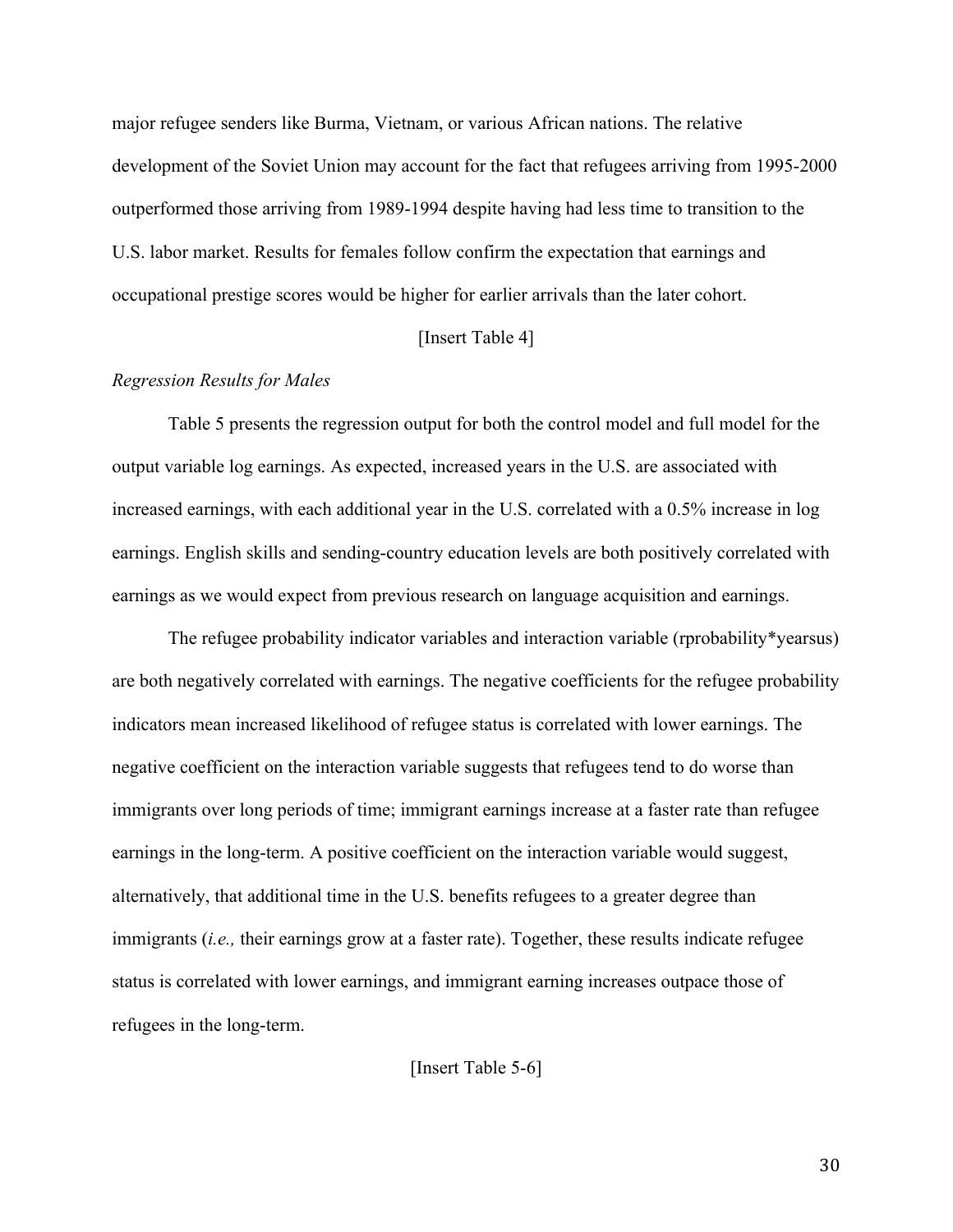Table 6 displays the regression output for Nakao-Treas occupational prestige. The refugee probability indicators are negatively correlated with prestige scores. This correlation is more significant for the highest refugee probability group; a refugee probability score  $R=1$  $(0.33 < R \le 66)$  is correlated with just a 0.4 decrease in occupational prestige whereas a refugee probability score of  $R=2$  ( $R>0.66$ ) is correlated with a decrease of 2.5 in occupational prestige. However, the coefficient for the interaction variable is positive. This suggests the higher refugee probability groups  $(R=1 \text{ and } R=2)$  benefit more from additional years in the U.S. than the lower probability group. In other words, refugees appear to increase their occupational prestige scores more than immigrants in the long-term. The positive coefficient for the interaction variable is inconsistent with the regression results for wages. A possible reason for this inconsistency is that the Nakao-Treas prestige scores were calculated based on survey data from the 1980s (IPUMS, 2015). It is possible refugees now occupy jobs that previously garnered higher prestige but now have lower wages.

As with earnings, educational attainment, sending-country education levels, English skills, and additional years are all correlated with increases in occupational prestige. The consistency of correlation for the controls for both the earnings and occupational prestige models represents internal validity of these models and data.

The regression results for males appear inconsistent with Cortes's (2004) ultimate findings. Whereas Cortes found that refugees outperform immigrants, this thesis finds that immigrants outperform refugees in economic success measures like earnings and occupational prestige.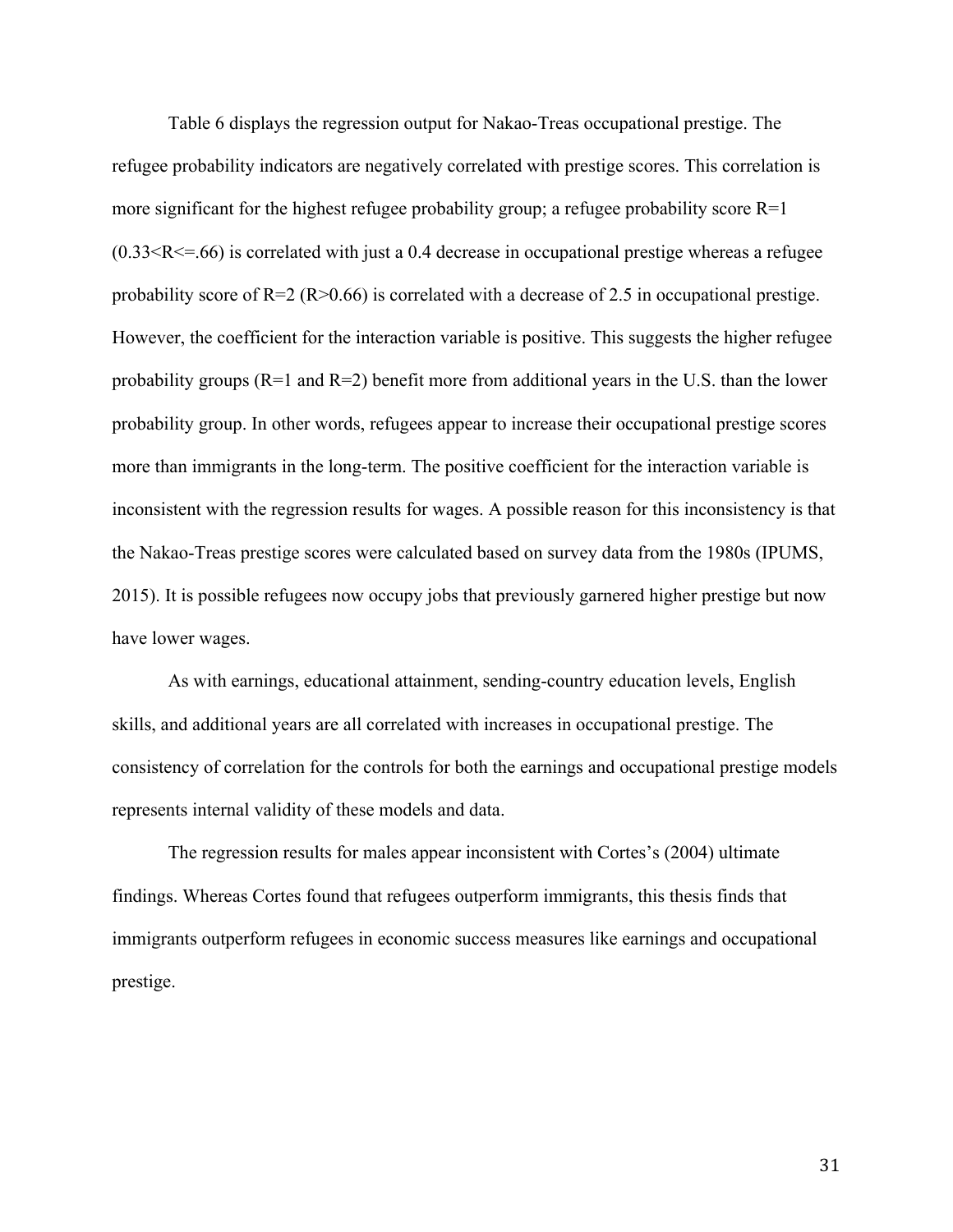## *Regression Results for Females*

The regression outputs for females tell a slightly different story than for males (Tables 5- 6). The refugee probability indicators are positively correlated with earnings and occupational prestige, indicating refugee status for women tends to increases their earnings and prestige scores. Similar to the results for males, the correlation is stronger for the  $R=2 (R>0.66)$  group than for the R=1  $(0.33 \le R \le 0.66)$  group; a refugee probability score between .33 and .66 was correlated with an increase in log earnings of 1.10 and occupational prestige score of 4.26 while a refugee probability score above .66 was associated with a log earnings increase of 1.43 and prestige score increase of 4.65. Despite positive correlations for the refugee probability indicators, the coefficient for the interaction variable for both models is negative. This negative value indicates earnings and occupational prestige increases for immigrants tend to be higher than for refugees in the long-term.

For both the earnings and occupational prestige models, all the control variables of interest have the same effect as for males except for sending-country education levels. Sendingcountry education levels had a slightly negative coefficient for the earnings model. This negative coefficient means increased sending-country education levels are correlated with a decrease in earnings for women.

The regression analyses for women are more consistent with Cortes' findings and somewhat contradict the findings for men. Refugee status is correlated with increased earnings and occupational prestige and appears to be somewhat advantageous for women relative to their immigrant counterparts.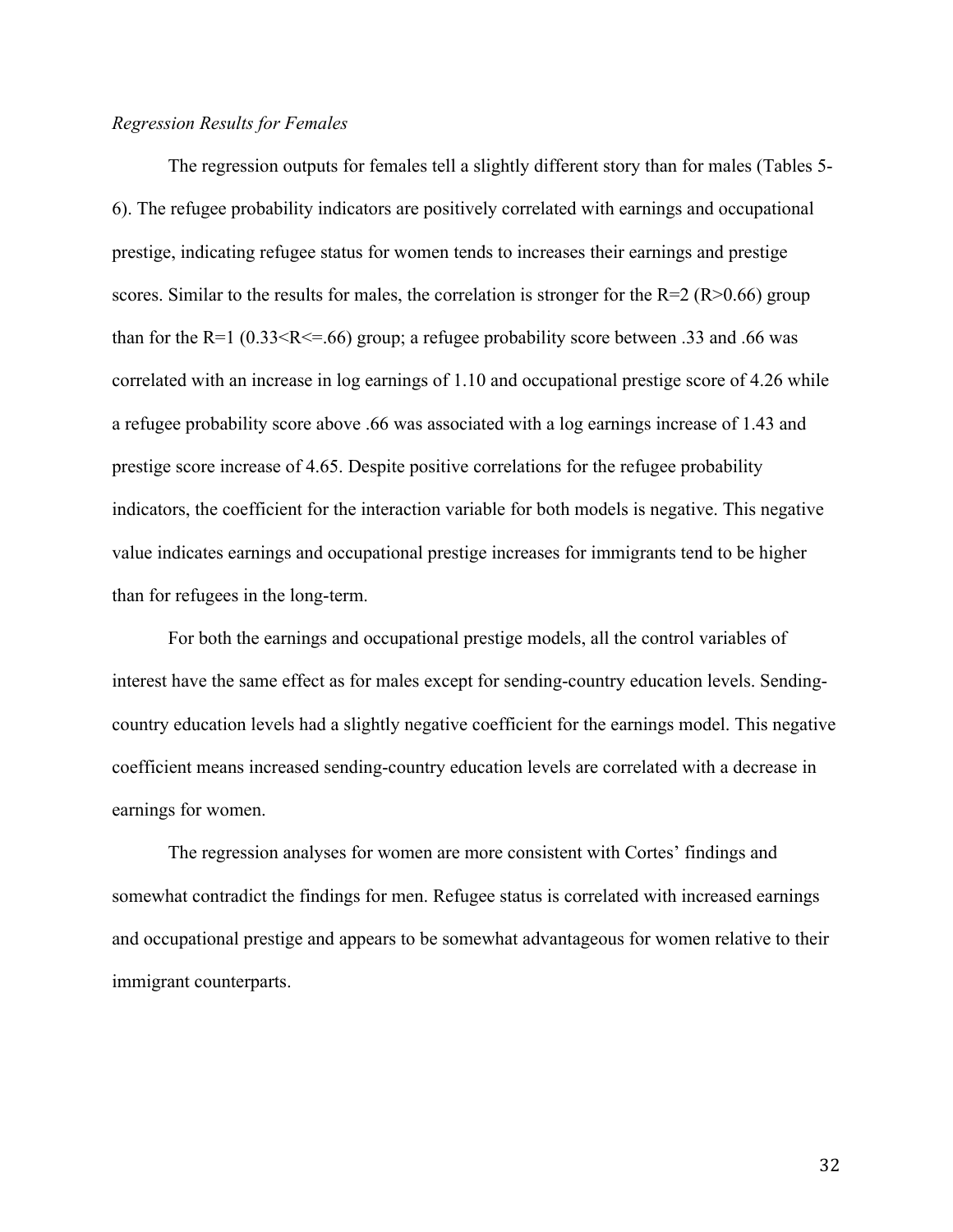# *Sub-Analysis on Children*

In addition to the previously discussed models, two regression sub-analyses were run on individuals under the age of 6 years old who arrived from 1989-2000. Analysis of children should in theory more effectively control for the sending-country conditions and isolate the impact of refugee status. The two outcome variables for these regressions are educational attainment and high English skill. This regression uses the same model (again split by gender) as before except considers only age when surveyed, English skill (not included in English skill regression), and sending-country education levels as control variables.

Table 7 presents basic demographic information for the sample of children. Consistent with the adult sample described previously, the group with the lowest refugee probability score is much larger than the two refugee groups. Additionally, the two refugee groups dramatically outpace the immigrant groups in terms of citizenship.

The English skill regression output (Table 8) suggests refugee probability is positively correlated with reporting higher English skill for both the males and females. However, the interaction variable for these regressions have negative coefficients signifying immigrant children acquire language skills faster than refugee children. These results are skewed somewhat by the high incidence of high-level English skill among all three refugee probability groups.

The educational attainment output (Table 9) reports virtually the opposite of the English skills regression for both males and females. The coefficients for the refugee probability are negative, whereas the interaction variables are positive. These coefficients show that refugees who arrive in the U.S. as children have lower levels of education relative to immigrants. However, the positive values of the interaction variables indicate refugees tend to attain higher levels of education than immigrants as longer periods of time pass.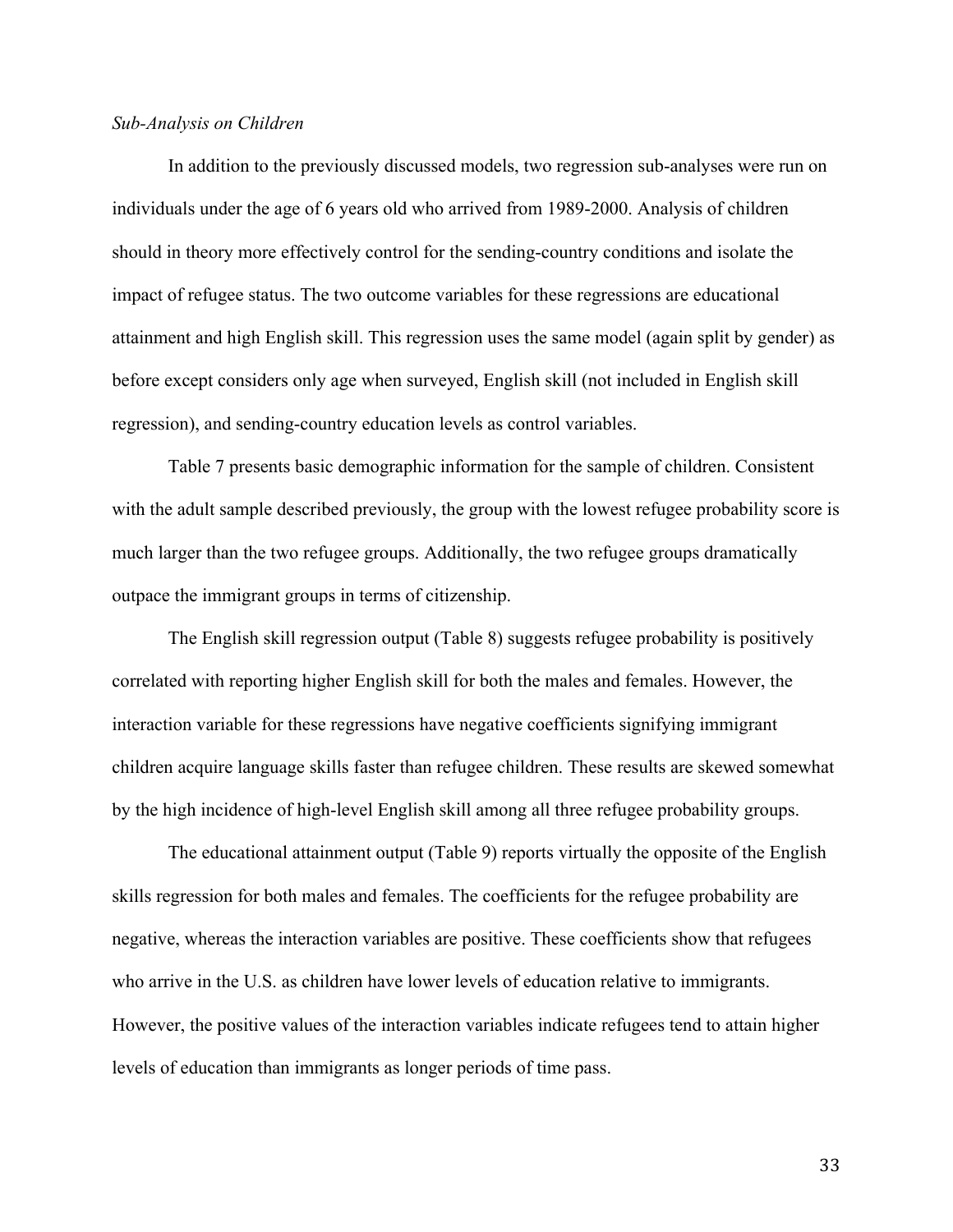As expected, the control variables age, years in the U.S., and sending-country education levels are all positively correlated for both males and females across both the education and language skill model. The lone exception is sending-country education levels for females in the educational attainment model. Higher sending-country education levels are correlated with small decreases in educational attainment for women according to this model. Surprisingly, gender has no real impact on the outcomes for either model; coefficients for the refugee probability indicators and interaction variables have the same directionality and relative magnitude for males and females in both the education and English skill models.

# [Insert Table 8-9]

# **Limitations**

This thesis has several limitations worth mentioning. First and foremost is the use of sending-country and year of arrival as a proxy for refugee status. As previously mentioned, this proxy was necessary because there are no known data sets that explicitly indicate refugee status. Although there were likely instances in which refugees were mis-coded as immigrants or viceversa, the methodology is more sensitive than that of previous studies and thereby minimized these errors.

Another limitation was the use of cross-sectional data. Use of a large cross-sectional database provides an inclusion of a multitude of independent variables applicable to the outcomes of interest (age, gender, year of entry to the United States, marital status, etc.). Crosssectional data allow for correlations between these independent variables and the dependent variables of interest (earnings and occupational prestige), but does not allow for identifying direction of the association. Longitudinal data might provide multiple sampling time frames and allow for a more robust analysis of the associated variables, including some insight into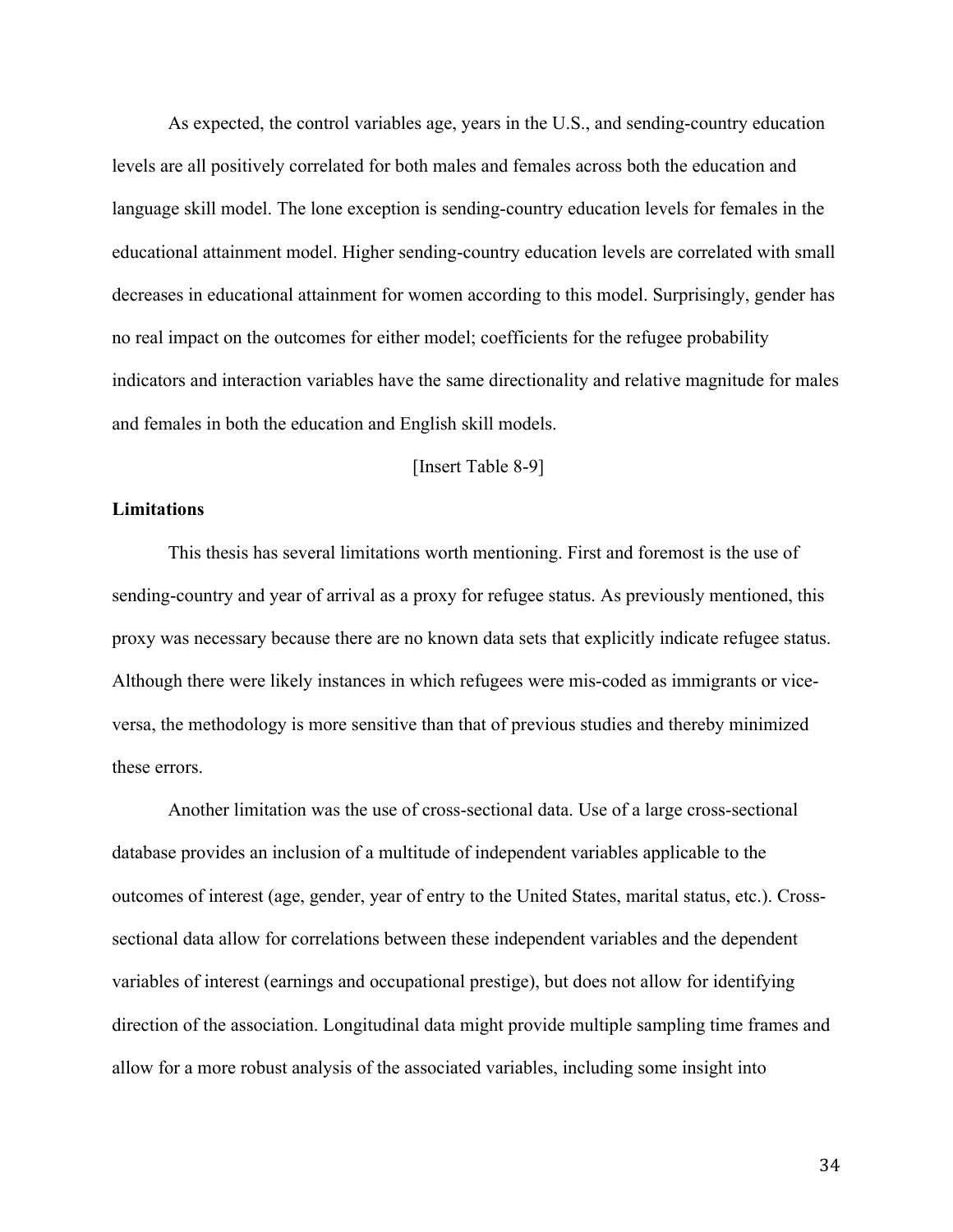causation. Regression analysis controls for many of these covariates; however, it is impossible to control for all factors that influence economic trajectories in a cross-sectional cohort study because there may be important variables that are not included in the observed data. Because refugee status is determined at time of entry into the US, the cross-sectional data of this thesis actually provides temporal clues to the associations found in the earlier analysis. That is, refugee status preceded all of the dependent variables outcomes. Thus, the correlations found in this study support the notion that refugee status does impact economic outcomes, despite the use of cross-sectional instead of longitudinal data.

This thesis does not distinguish between refugees and asylum seekers. Although these two groups come to the U.S. under comparable circumstances, they are technically different and additional analysis might sort out differences between these two groups. However, just as there is no known data source that indicates refugee status, there is also no known data source that indicates if individuals are asylum seekers. Future research could apply a similar methodology to the one used in Cortes (2004) and this paper to study the differences between refugees, asylum seekers, and immigrants as three separate groups.

Missing country-level data was a small but persistent problem throughout the data compilation process. Many countries did not have data for some of the variables examined in the sending-country characteristics section. Many were underdeveloped countries with significant political and social turmoil that would have been likely candidates for refugee status in the U.S. Missing data in this section, in addition to weakening the strength of the analysis of sending country characteristics, meant using a slightly smaller sample of the ACS for the regression analysis to ensure there was accurate data represented for all parts of the regression model.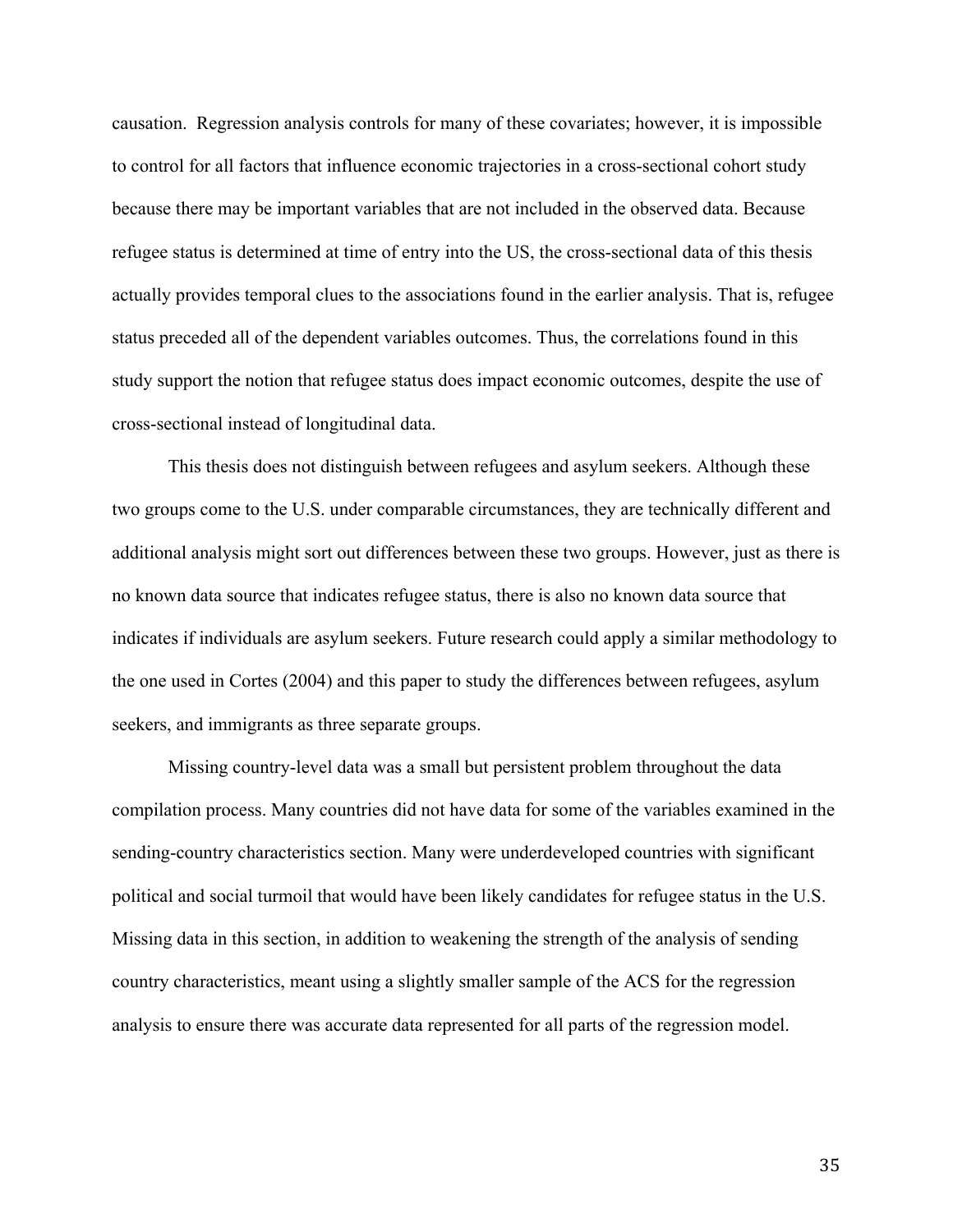However, due to the substantial overall sample size, this limitation was inconsequential in this analysis.

Finally, several country coding issues arose either because of ambiguity in the data or geopolitical changes. The primary example of this is the fall of the USSR and breakup of the Soviet states into independent nations. For both the ACS and DHS, the USSR data was grouped into two categories: Russia and all other countries that were originally Soviet states. However, ambiguous coding in the ACS and DHS data complicated this process. For example, the DHS from 1989-2000 reports immigrant and refugee arrivals for both "Russia" and the "Soviet Union." These numbers were grouped together as "Russia" but it is likely many of the arrivals from the Soviet Union came from other non-Russian Soviet states.

## **Discussion and Conclusions**

This thesis explores the long-term assimilation success of refugees relative to immigrants. Whereas previous research has classified these two distinct populations as one homogenous group, this paper uniquely identifies refugees and compares their outcomes to those of immigrants. As discussed in the research questions and hypotheses, understanding the complete story of refugees and immigrants requires analysis of multiple different aspects that impact their long-term assimilation trajectory.

Preliminary analysis of sending country conditions for refugee and immigrant populations helps frame considerations of long-term success. As previously discussed, refugees come from worse circumstances than typical immigrants. Data on sending country conditions in this thesis verify this belief; refugees come from countries that have particularly low GDP per capita and high incidences of political violence relative to immigrants. Based on the settings of their countries of origin, refugees appear to be at an inherent disadvantage relative to immigrants.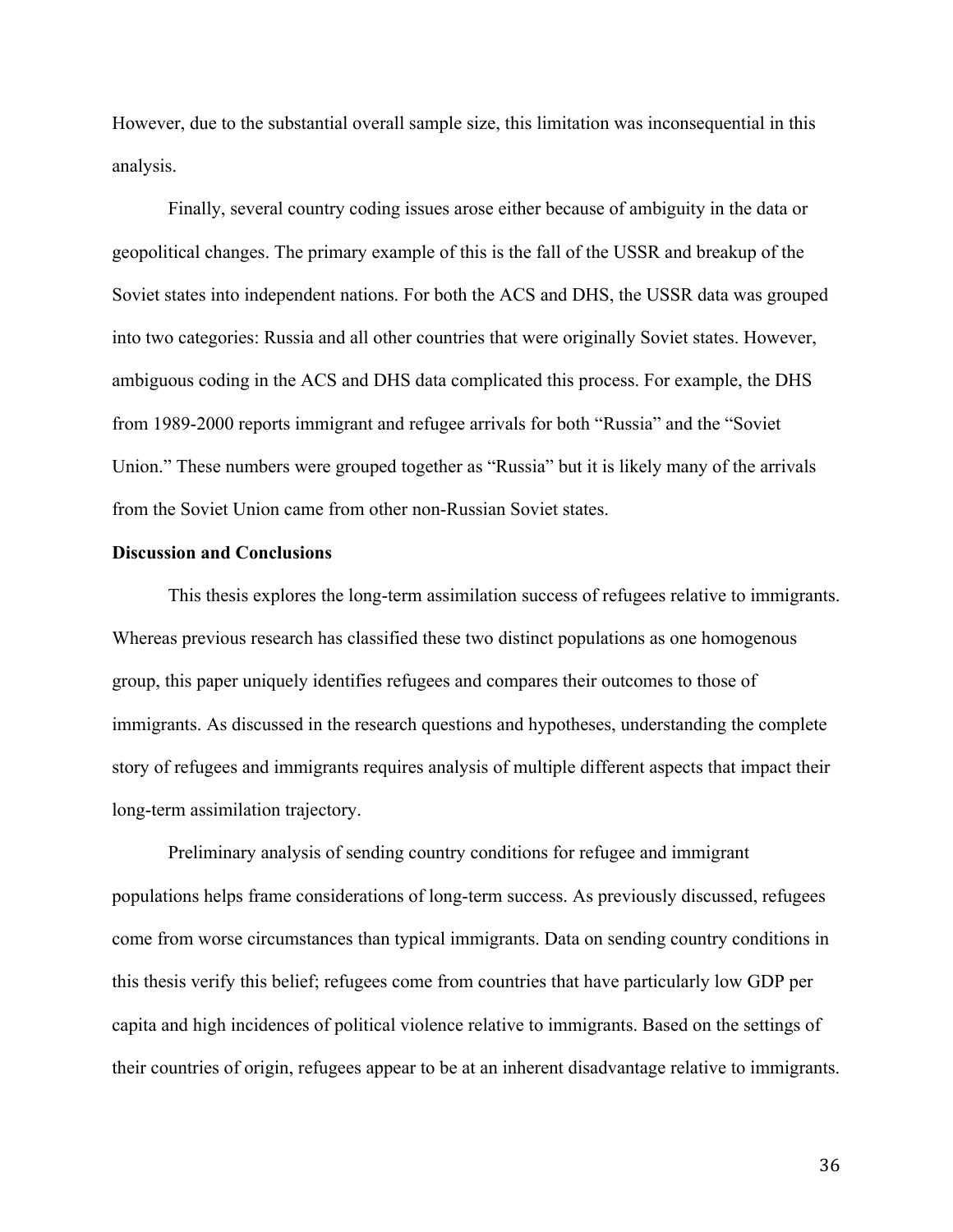This preliminary disadvantage may further impact the long-term population success of refugees relative to immigrants. Based on prior research (Borjas, 1991), refugees may be negatively preselected for traits that facilitate economic success (education, language skills, etc.) since they come from relatively violent and underdeveloped settings. It is also possible refugees are not negatively pre-selected from their sending-country population, but that the adverse sendingcountry conditions deflate the human capital levels and long-term capacity of the entire population (including both those who come to the U.S. as refugees and those who stay). While proving causality is beyond the scope of this thesis, it is clear refugees come from disadvantageous sending-country circumstances that may impact their long-term assimilation trajectories.

Despite coming from different sending-country conditions, refugee and immigrant populations arriving in the U.S. appear to be relatively similar socio-demographically. For refugee and immigrant arrivals from 1989-2000, there are no major differences in marital status, family size, or gender makeup. Consistent with expectations, the immigrant population is slightly younger than the refugee population. While initially distinct, refugee and immigrant levels of English skill and educational attainment converge over time. The only really significant difference between the groups is their levels of citizenship, with refugees outpacing immigrants in naturalization rates. Higher rates of refugee naturalization are most likely an artifact of preferred refugee status; however, this trend does not seem to indicate or represent a significant difference between the groups. Despite seemingly impactful differences in sending-country conditions, the refugee and immigrant arrivals analyzed in this thesis appear to be a somewhat homogenous group based on available and observable data. There are no major observable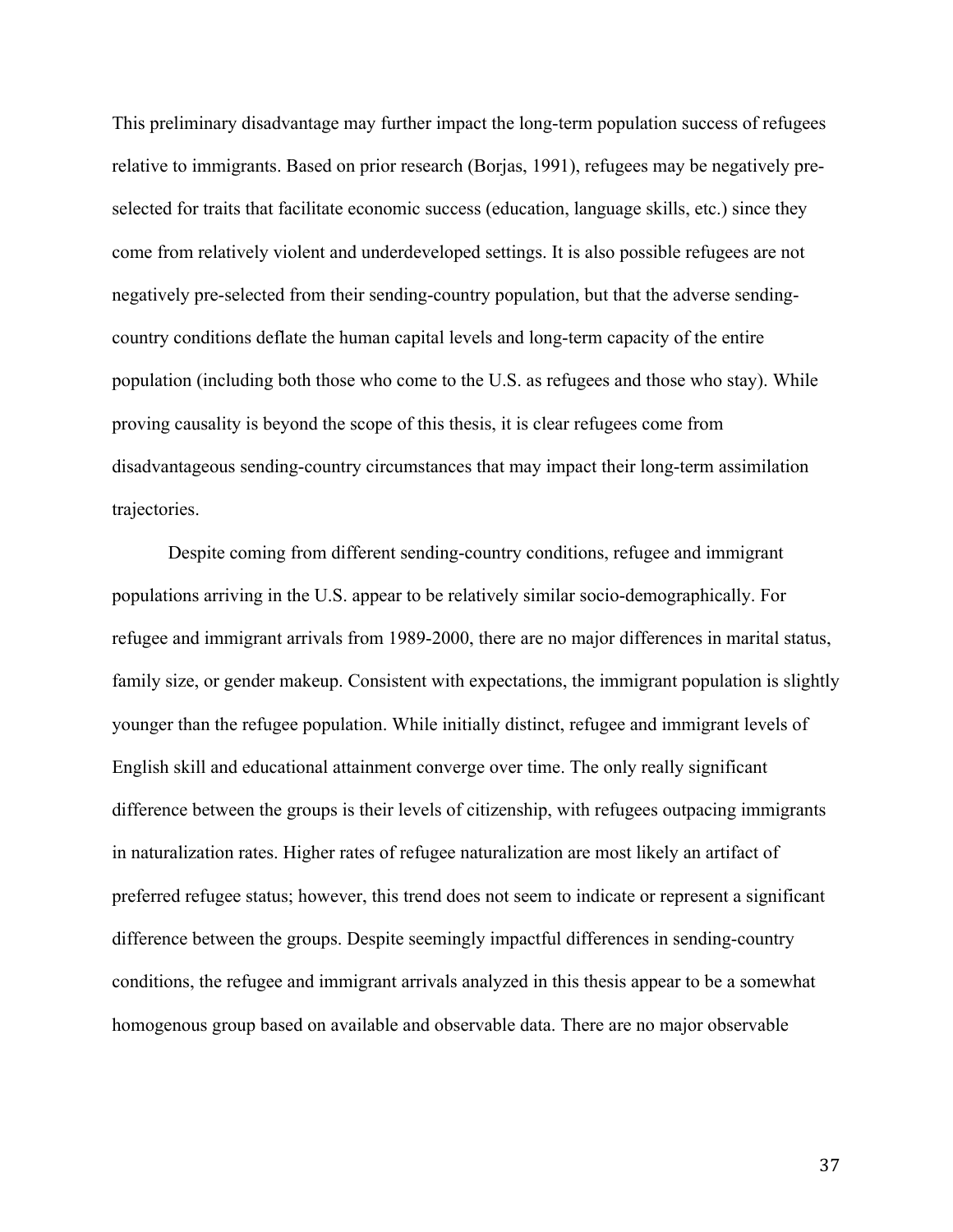differences between the populations that clearly account for their distinct assimilation trajectories.

Overall regression results somewhat contradict Cortes's (2004) findings that refugees outperform immigrants in the long-term. Immigrant males appear to outperform refugees both for earnings and occupational prestige. The earnings and prestige gap appears to only increase as time in the U.S. increases. Refugee females appear to slightly outperform immigrants in earnings, but the impact of this result is mitigated by the significant gap between male and female earnings. Additionally, immigrant women increase their earnings and occupational prestige at a faster rate than refugee women in the long-term.

Regression results for children present a somewhat different story than for adults. For both males and females, refugee status is correlated with higher probability of having high English skills for individuals who arrived in the U.S. as children. Additionally, while refugee status is slightly negatively correlated with education levels, refugee children gain additional levels of education relative to immigrant children as time passes. Together, this analysis suggests this group of immigrant and refugee children have thus far performed analogously and will likely have similar long-term earning trajectories.

The regression analysis should control for the differences (at least the observable differences) between refugees and immigrants and isolate the impact of refugee status on longterm assimilation success. The results for adults suggest that refugee status, at least for men, is correlated with less long-term economic success. The ensuing interpretation then is that refugee status actually makes individuals worse off relative to people that come as traditional immigrants. However, this interpretation is inconsistent with expectations about refugee status and the additional services they receive. Holding all other characteristics constant, the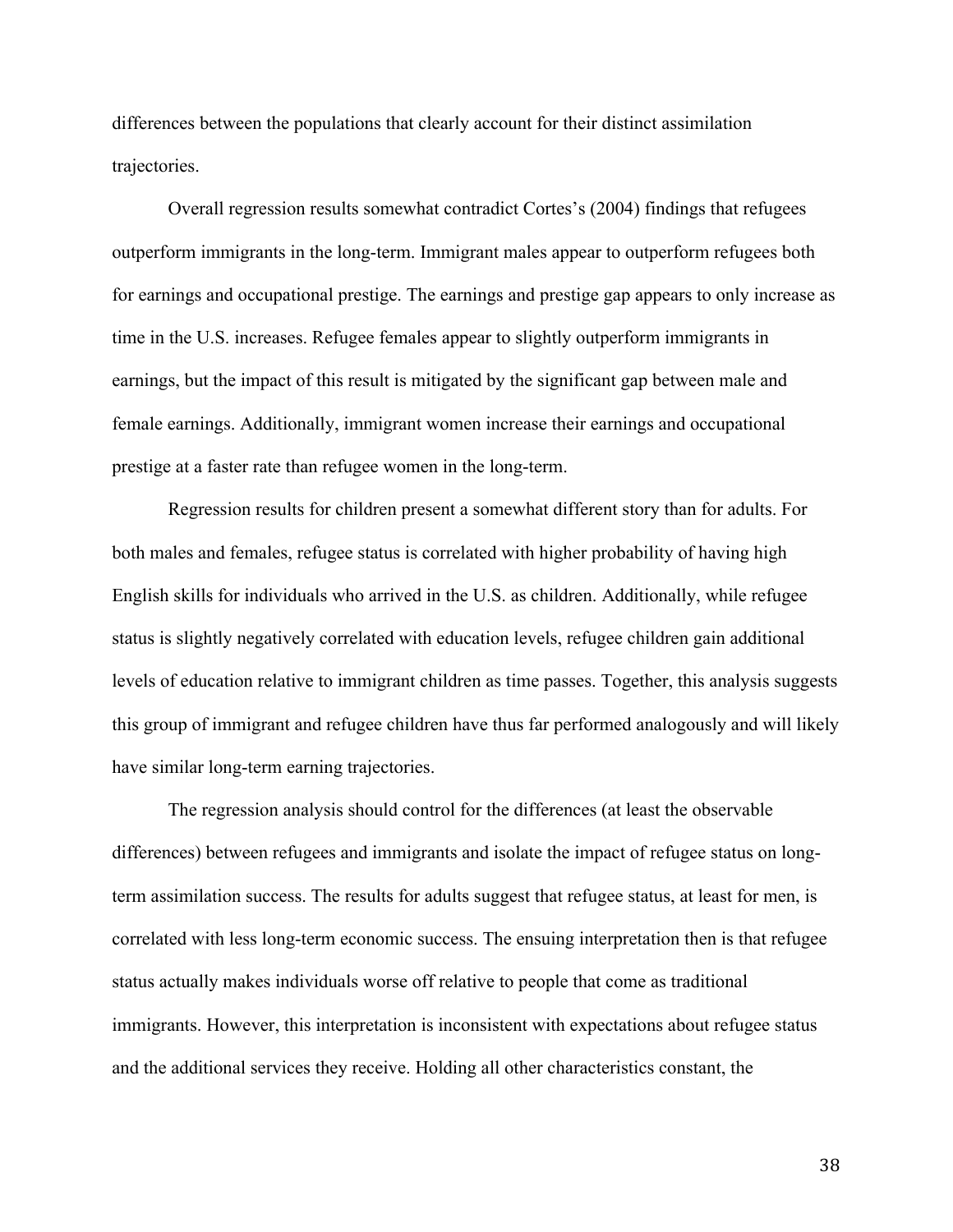assumption would be that refugee status and the associated financial support, employment services, and language skills would assist refugees, or at least not make them worse off.

There are two potential reasons refugee status and services are associated with worse economic outcomes despite predictions that they should facilitate economic achievement: (1) Refugees' experience in the U.S., despite their preferred status, is in someway uniquely harmful relative to immigrant experience, so much so that it shifts their long-term trajectory downwards. (2) Refugees have significant preexisting unobservable characteristics that make them distinct from immigrants and limit their long-term economic success.

The first interpretation seems invalid given the regression results for children. Far from suffering a harmful experience in the U.S., refugee children appear to do as well if not better than immigrant children. Analysis of children ostensibly controls for sending-country impacts and isolates the impact of refugee status. Given the results for children, refugee status and the general refugee experience do not seem to adversely effect economic and educational performance. In turn, this indicates that refugee services are correlated with lower earnings and occupational prestige not because they are actually harmful, but rather because adult refugees have significant unobservable or unmeasured characteristics that decrease long-term success.

Following this logic, if refugees in general have unobservable characteristics that make them less successful, then women and children refugees might have other unobservable characteristics that allow them to overcome this disadvantage. Alternatively, it could also be interpreted that refugees in general have positive unobservable characteristics but that male refugees have unobserved qualities that make them less successful than their immigrant counterparts and other demographics of refugees (women and children). Certainly, it makes sense that children, who have been impacted less by the dire circumstances of their sending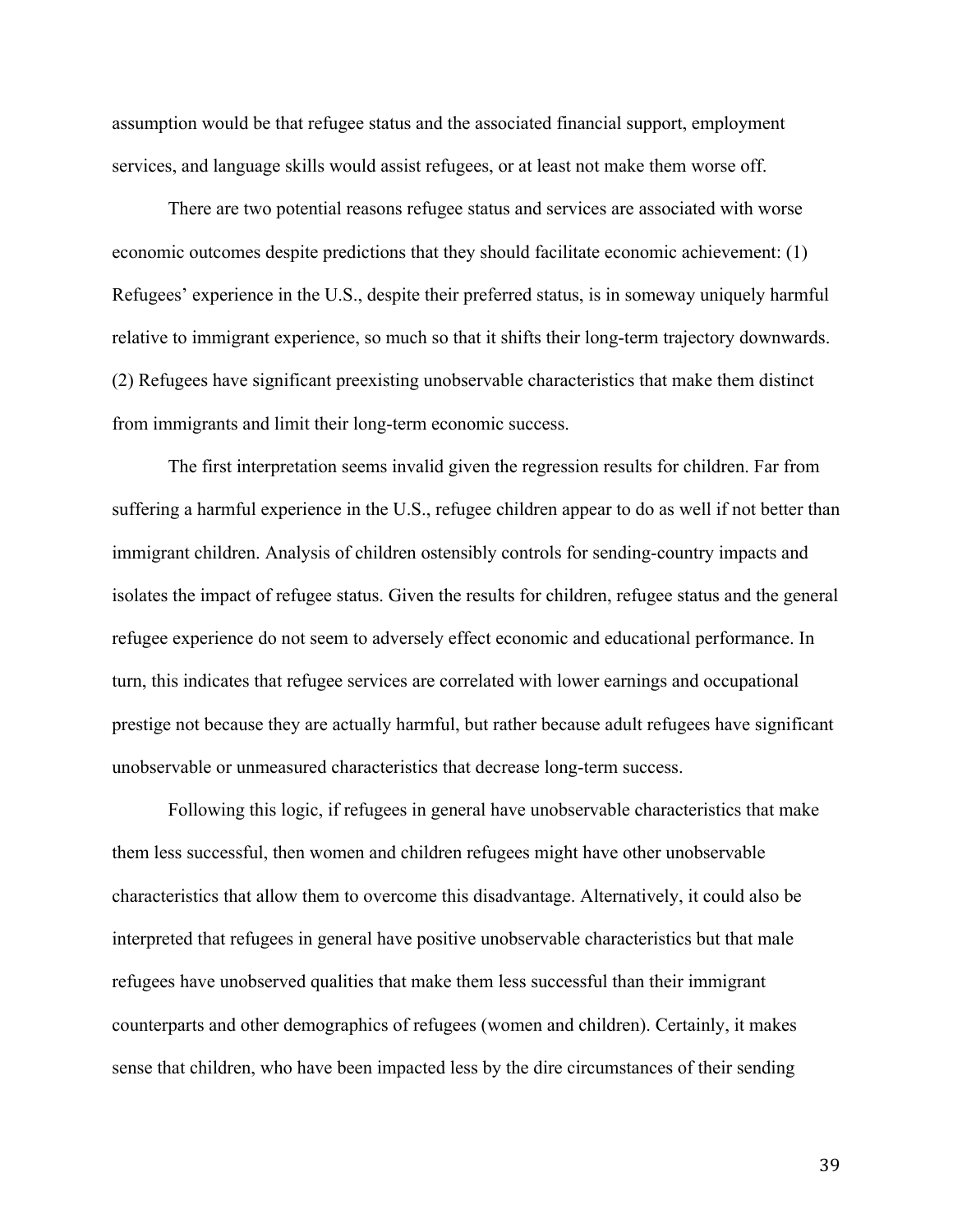countries, will be more resilient than older refugees. However, it is unclear what accounts for female refugees drastically outperforming male refugees in relation to either group's immigrant counterparts. Do refugee women perhaps possess unobserved characteristics like resilience or entrepreneurial nature that allows them to be uniquely successful upon arriving in the U.S.?

This discussion of the possible impact of unobservable characteristics is a clear direction for future qualitative analysis. Comparative case studies and interviews of immigrant and refugee families would help point to the specific characteristics or dynamics that may go unobserved or unmeasured in large data samples but nonetheless have a significant impact on long-term economic success.

Another direction for research, qualitative and otherwise, is in better understanding the "middle group", the populations who have refugee probabilities between .33 and .66. In particular, how do the individuals who come from adverse conditions with high proportions of refugees but who are not actually refugees perform relative to refugees and traditional immigrants? This is the group that suffers the same disadvantages as refugees, but who are not receiving the same services, support, and preferred status once they arrive in the U.S. What do their assimilation trajectories look like? This is a particularly interesting question when considering historically how many people arrive in the U.S. as immigrants but from circumstances that might warrant refugee status. Whether it is Irish Immigrants escaping a potato famine or Chinese immigrants fleeing Mao's Cultural Revolution or Latin American children fleeing drug violence, thousands, if not millions, of traditional immigrants to the U.S. have arrived as the "tired and huddled masses" but without the benefits of refugee services. From a contemporary policy perspective, should the government assist this "middle group" in overcoming their natural disadvantages? Or are their situations, dire as they may be, the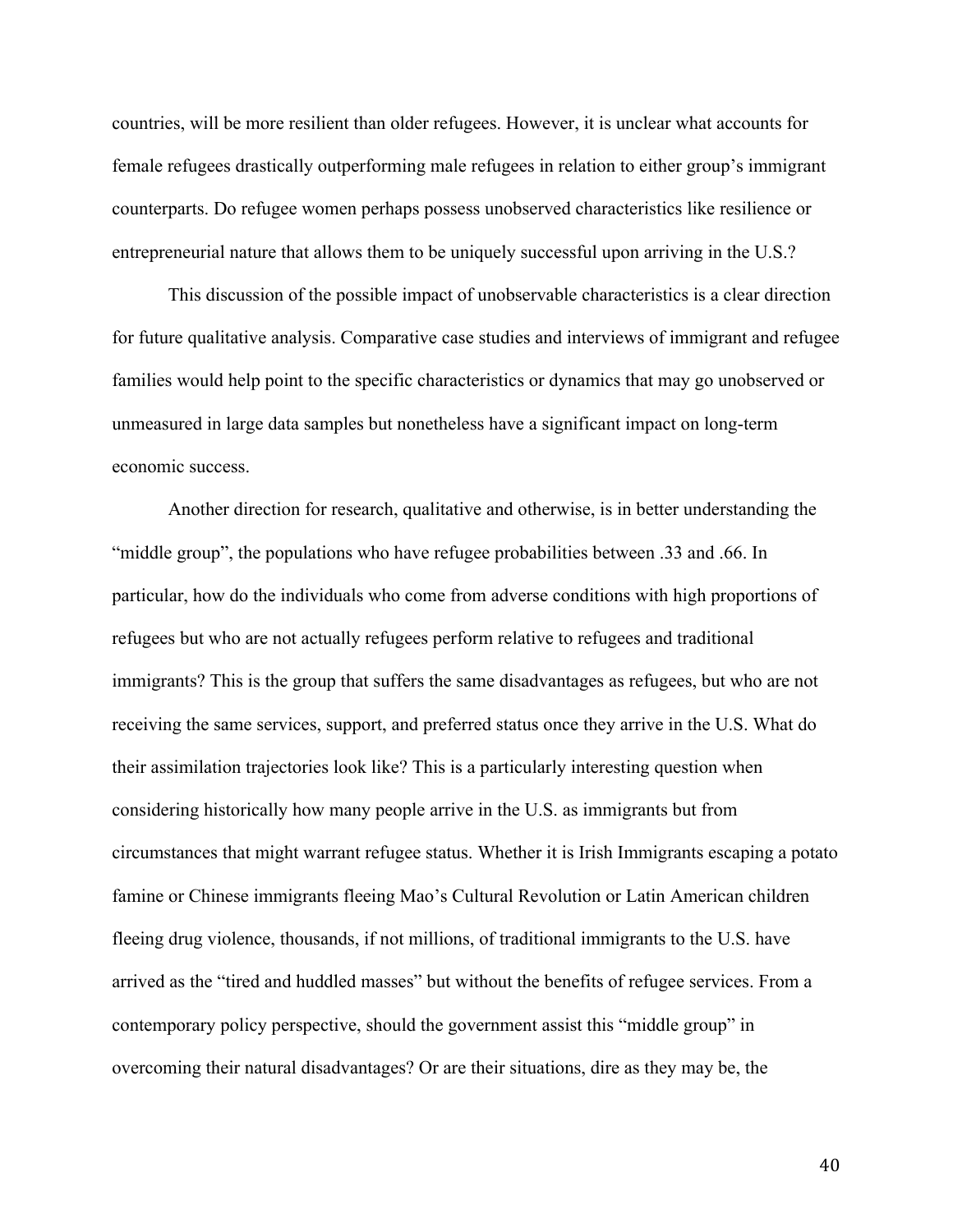underlying driver of their success in the U.S., the spark that helps create unobserved characteristics that facilitated assimilation. Despite this thesis's attempt to answer questions about the middle group, many remain.

The insights of this thesis highlight an area in significant need of both future research and a change in understanding. Certainly, policy makers and social science researchers alike know very little of the comparative outcomes of refugees and immigrants. Despite the importance of additional research in this area, the absence of significant data is a major impediment to research advances. The more important take away then is that research and policymaking on refugee and immigration policies must become more adaptable and dynamic. As this thesis indicates, refugee arrival trends from year to year change drastically just on the basis of individual countries. These changes are even more significant across numerous countries and decades of time. The cohort of refugees investigated in this thesis, arrivals from 1989-2000, have completely different assimilation trajectories from those investigated in Cortes (2004) who arrived from 1975-1980. The composition of refugees and immigrants arriving in the U.S. is always shifting. The "tired and huddled masses" have a changing face. If the U.S. is to remain a beacon to the world, both in the refugee and immigration sphere, it must take seriously this changing face and begin to more effectively target policy solutions. This thesis in many ways raises more questions than it answers. However, it makes clear the compositional changes are significant, and underlies the importance of a change in understanding of refugee and immigration issues.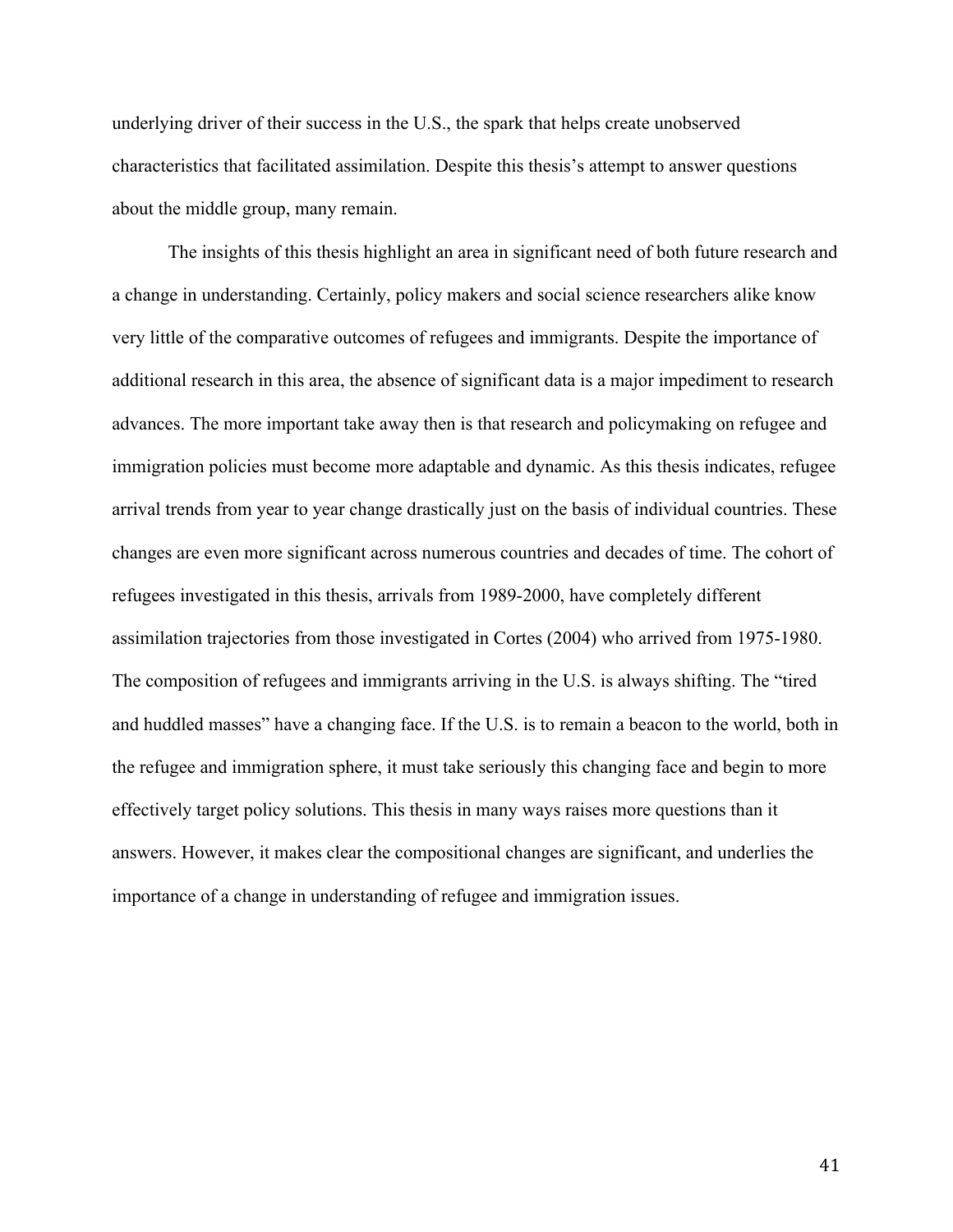# **Acknowledgements**

I would like to thank Drs. Marcos Rangel and Christina Gibson-Davis for their invaluable guidance, support, and patience throughout the thesis writing process. None of this analysis or insight would have been possible without their assistance and direction. I would also like to thank my parents, my roommate Ben Weksberg, my cousin Paul Knupp, and the rest of the Public Policy Thesis Class of 2016 for their support throughout the process, for reading when parts needed read and for listening when I needed to vent. Finally, I want to thank my maternal grandparents Kane and Maxine Yee for always motivated me to work hard. As members of the "middle group", my grandparents and their immigration story inspired my interest in this topic. But more importantly, the sacrifice of their families so many years ago made possible my living such a blessed childhood, coming to an amazing institution like Duke, and ultimately writing this thesis.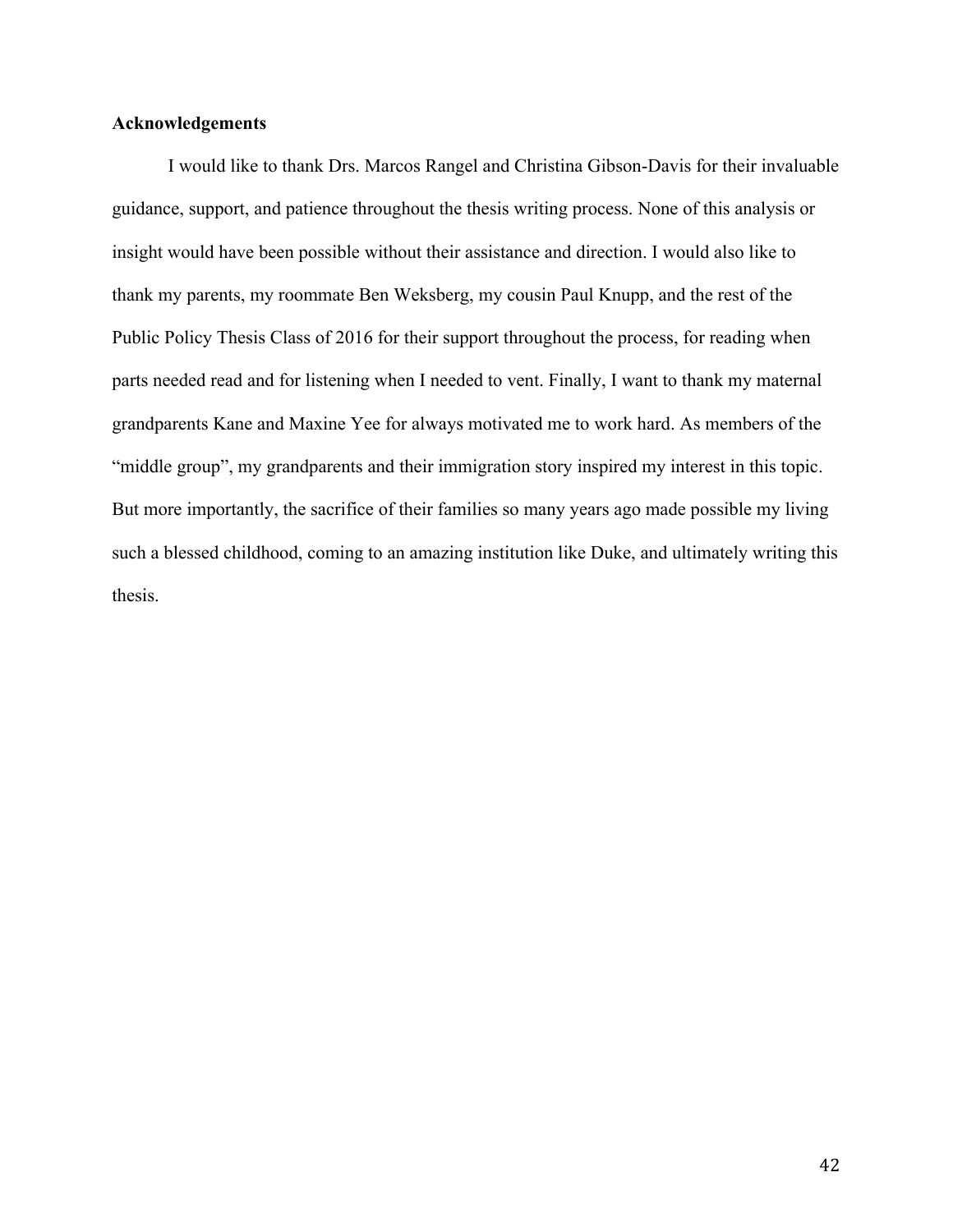# **References**

Akee, R. (2010). "Who Leaves? Deciphering Immigrant Self‐Selection from a Developing Country." Economic Development and Cultural Change **58**(2): 323-344.

"Asylum-Seekers." *UNHCR News*. The UN Refugee Agency, n.d. Web. 17 Mar. 2015. <http://www.unhcr.org/pages/49c3646c137.html>.

Borjas, G. J. (1985). "Assimilation, changes in cohort quality, and the earnings of immigrants." Journal of labor Economics: 463-489.

Borjas, G. J. (1987). Self-selection and the earnings of immigrants, National Bureau of Economic Research Cambridge, Mass., USA.

Borjas, G. J. (1991). Immigration and self-selection. Immigration, trade and the labor market, University of Chicago Press**:** 29-76.

Borjas, G. J. (1992). National origin and the skills of immigrants in the postwar period. Immigration and the Workforce: Economic consequences for the United States and Source areas, University of Chicago Press**:** 17-48.

Borjas, G. J. and B. Bratsberg (1994). Who leaves? The outmigration of the foreign-born, National Bureau of Economic Research.

Bradley, Megan. *Refugee repatriation: justice, responsibility and redress*. Cambridge University Press, 2013.

Chiswick, B. R. (1978). "The effect of Americanization on the earnings of foreign-born men." The journal of political economy: 897-921.

Chiswick, B. R. (1999). "Are immigrants favorably self-selected?" American Economic Review: 181-185.

Chokshi, Niraj. "For the first time, the U.S. high school graduation rate tops 80%, report finds." *Washington Post*: n. pag. *Washington Post*. Web. 20 Apr. 2015. <http://www.washingtonpost.com/blogs/govbeat/wp/2014/04/28/for-the-first-time-the-u-s-highschool-graduation-rate-tops-80-percent-report-finds/>.

Constant, A. and D. S. Massey (2003). "Self-selection, earnings, and out-migration: A longitudinal study of immigrants to Germany." Journal of Population Economics **16**(4): 631-653.

Cortes, K. E. (2004). "Are refugees different from economic immigrants? Some empirical evidence on the heterogeneity of immigrant groups in the United States." Review of Economics and Statistics **86**(2): 465-480.

DeVoretz, D. J., et al. (2004). "The economic experiences of refugees in Canada."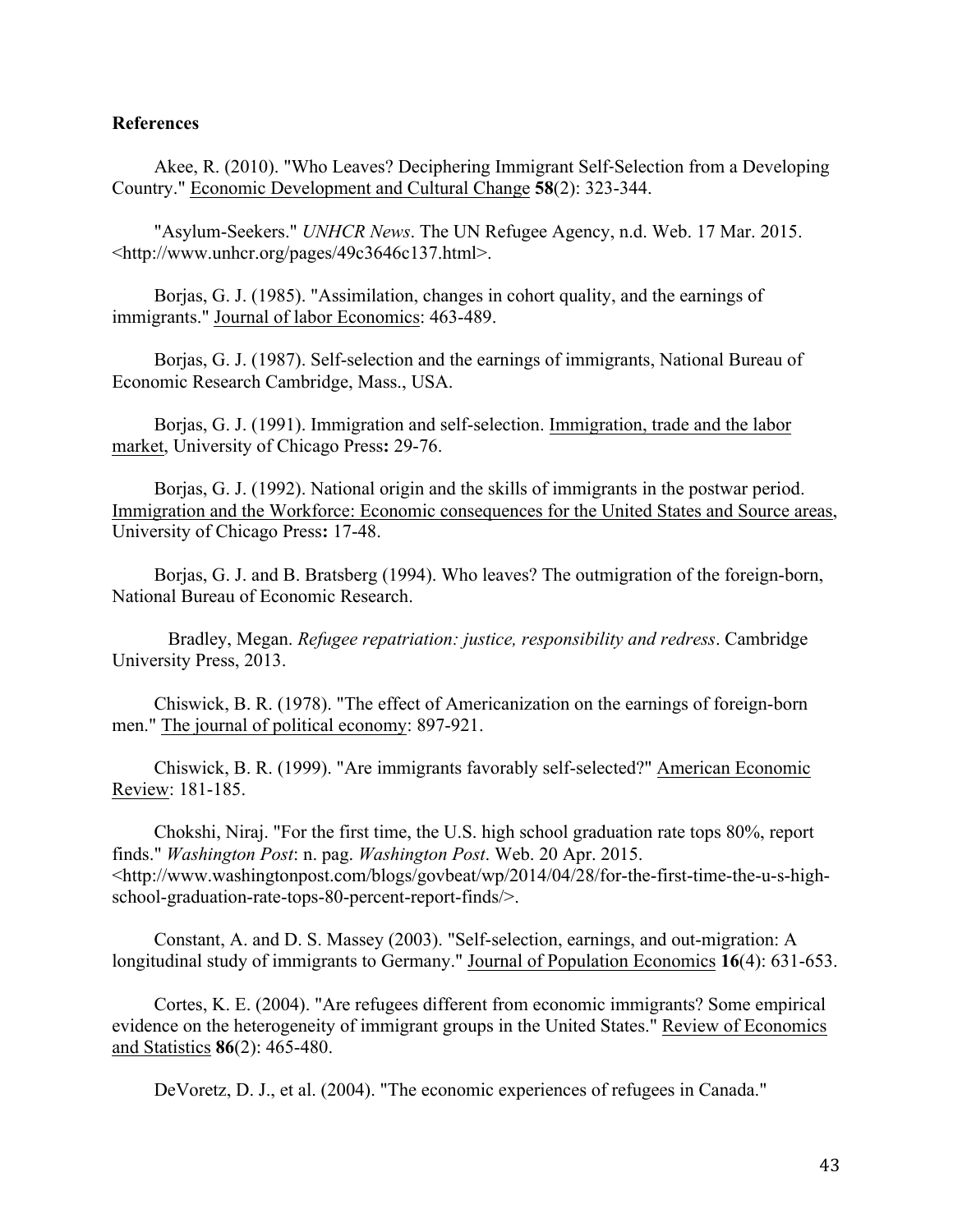"FY13 Refugee Admissions Statistics." *U.S. Department of State*. U.S. Department of State, 01 July 2014. Web. 19 Mar. 2015. <http://www.state.gov/j/prm/releases/statistics/228666.htm>.

Duleep, H. O. (1994). "Social security and the emigration of immigrants." Soc. Sec. Bull. **57**: 37.

Frostenson, Sarah, and Dara Lind. "Here's a Map of Every State Refusing to Accept Syrian Refugees." *Vox*. Vox, 18 Nov. 2015. Web. 21 Nov. 2015. <http://www.vox.com/2015/11/16/9746456/map-syrian-refugees-governors>.

Gambino, Lauren. "US Steps up Syrian Refugee Admissions but Why Are Some Still Excluded?" *The Guardian*. The Guardian, 11 Mar. 2015. Web. 16 Mar. 2015. <http://www.theguardian.com/world/2015/mar/11/us-accept-thousands-syrian-refugees>.

"How the United States Immigration System Works: A Fact Sheet." *Immigration Policy Center*. American Immigration Council, 01 Mar. 2014. Web. 11 Feb. 2015. <http://www.immigrationpolicy.org/just-facts/how-united-states-immigration-system-worksfact-sheet>.

Hunt, J. (2009). Which immigrants are most innovative and entrepreneurial? Distinctions by entry visa, National Bureau of Economic Research.

Inkpen, Christopher, and Ruth Igielnik. "Where Refugees to the U.S. Come from." *Pew Research Center RSS*. FactTank, 28 July 2014. Web. 19 Mar. 2015. <http://www.pewresearch.org/fact-tank/2014/07/28/where-refugees-to-the-u-s-come-from/>.

"Integrated Public Use Microdata Series." N.d. *IPUMS USA*. Web. 20 Apr. 2015. <https://usa.ipums.org/usa/index.shtml>.

Krogstad, Jens Manuel, and Michael Keegan. "From Germany to Mexico: How America's Source of Immigrants Has Changed over a Century." *Pew Research Center RSS*. FactTank, 27 May 2014. Web. 18 Mar. 2015. <http://www.pewresearch.org/fact-tank/2014/05/27/a-shift-fromgermany-to-mexico-for-americas-immigrants/>.

Liebig, T. and A. Sousa‐Poza (2004). "Migration, Self‐Selection and Income Inequality: An International Analysis." Kyklos **57**(1): 125-146.

Lind, Dara. "Republicans Have Obama in a Corner on Syrian Refugees." *Vox*. Vox, 19 Nov. 2015. Web. 21 Nov. 2015. <http://www.vox.com/2015/11/19/9762054/congress-obamarefugees-syria/in/9025354>.

Lind, Dara. "The US Is so Paranoid about Syrian Refugees That It's Letting Barely Any in." *Vox*. Vox, 16 Nov. 2015. Web. 21 Nov. 2015.  $\lt$ http://www.vox.com/explainers/2015/11/16/9745318/syrian-refugees-us-isis/in/9025354>.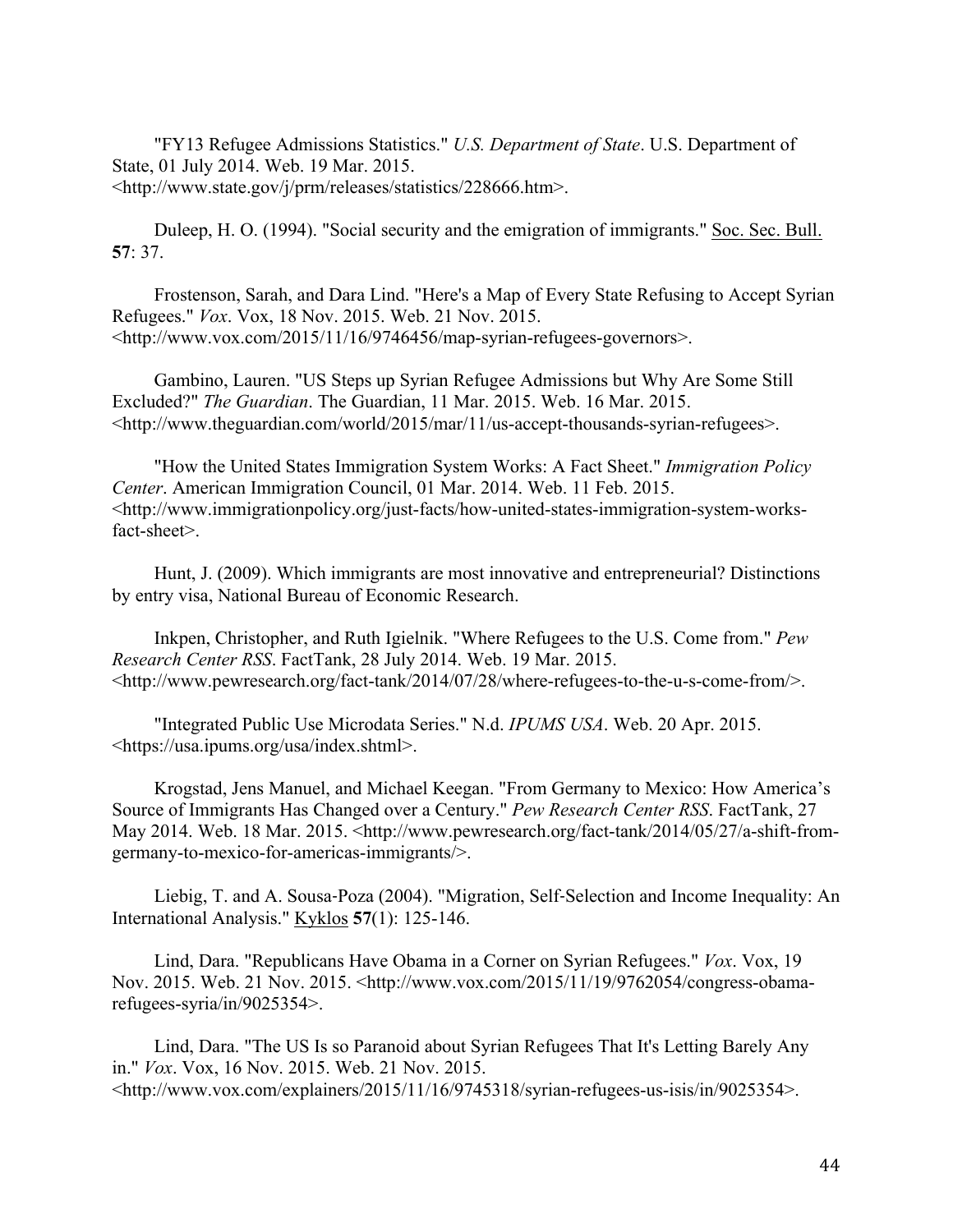Lindsay Lowell, B. and J. Avato (2014). "The wages of skilled temporary migrants: Effects of visa pathways and job portability." International Migration **52**(3): 85-98.

Massey, Douglas S., and Nancy A. Denton. "Suburbanization and segregation in US metropolitan areas." *American Journal of Sociology* (1988): 592-626.

Matishak, Martin. "Should the U.S. Spend \$1 Billion to Help Syrian Refugees?" *The Fiscal Times*. The Fiscal Times, 15 Oct. 2015. Web. 08 Nov. 2015. <http://www.thefiscaltimes.com/2015/10/15/Should-US-Spend-1-Billion-Help-Syrian-Refugees>.

Musterd, Sako, et al. "Are immigrants' earnings influenced by the characteristics of their neighbours?." *Environment and Planning A* 40.4 (2008): 785-805.

K. Nakao and J. Treas. 1994. "Updating Occupational Prestige and Socioeconomic Scores: How the New Measures Measure Up." *Sociological Methodology* 24: 1-72.

Patten, Eileen. "On Equal Pay Day, Key Facts about the Gender Pay Gap." *Pew Research Center RSS*. Pew Research Center, 14 Apr. 2015. Web. 28 Nov. 2015. <http://www.pewresearch.org/fact-tank/2015/04/14/on-equal-pay-day-everything-you-need-toknow-about-the-gender-pay-gap/>.

"Refugees." *UNHCR News*. The UN Refugee Agency, n.d. Web. 13 Mar. 2015. <http://www.unhcr.org/pages/49c3646c125.html>.

Ruiz, Ariel, Jie Zong, and Jeanne Batalova. "Immigrant Women in the United States." *Migrationpolicy.org*. Migration Policy Institute, 19 Mar. 2015. Web. 28 Nov. 2015. <http://www.migrationpolicy.org/article/immigrant-women-unitedstates#Employment%20and%20Occupations>.

Schwabish, Jonathan A. "Identifying rates of emigration in the United States using administrative earnings records." *International Journal of Population Research* 2011 (2011).

Schwartz, Felicia, and Anton Troianovski. "U.S. to Boost Refugee Intake by 30,000 Over Two Years." *WSJ*. WSJ, 20 Sept. 2015. Web. 18 Oct. 2015. <http://www.wsj.com/articles/johnkerry-says-u-s-to-admit-30-000-more-refugees-in-next-2-years-1442768498>.

"Second-Generation Americans." *Pew Research Centers Social Demographic Trends Project RSS*. Pew Research Center, 07 Feb. 2013. Web. 19 Mar. 2015. <http://www.pewsocialtrends.org/2013/02/07/second-generation-americans/#three-great-waves>.

Tammaru, Tiit, et al. "Learning through contact? The effects on earnings of immigrant exposure to the native population." *Environment and planning. A* 42.12 (2010): 2938.

*The Refugee's Journey to America*. Durham: Church World Service, 2014. Print.